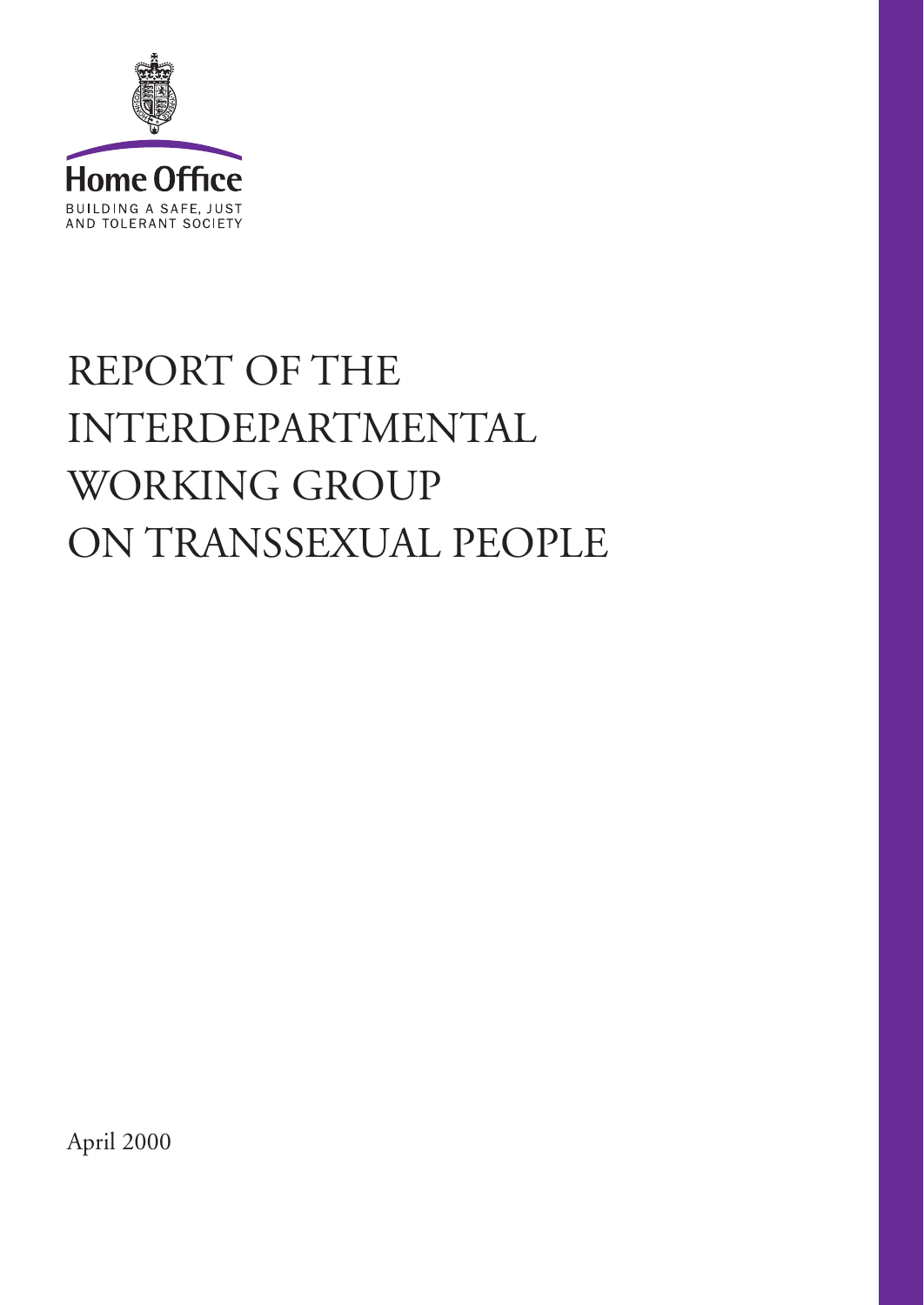The Working Group was set up by the Home Secretary in April 1999 with the following terms of reference:

to consider, with particular reference to birth certificates, the need for appropriate legal measures to address the problems experienced by transsexual people, having due regard to scientific and societal developments, and measures undertaken in other countries to deal with this issue.

We were asked to report to Ministers by Easter 2000.

Our membership was as follows:

Home Office (Chair) Department for Education & Employment Foreign & Commonwealth Office General Register Office for Northern Ireland General Register Office for Scotland Department of Health Office of Law Reform, Northern Ireland Lord Chancellor's Department Office for National Statistics Scottish Executive Department of Social Security National Assembly for Wales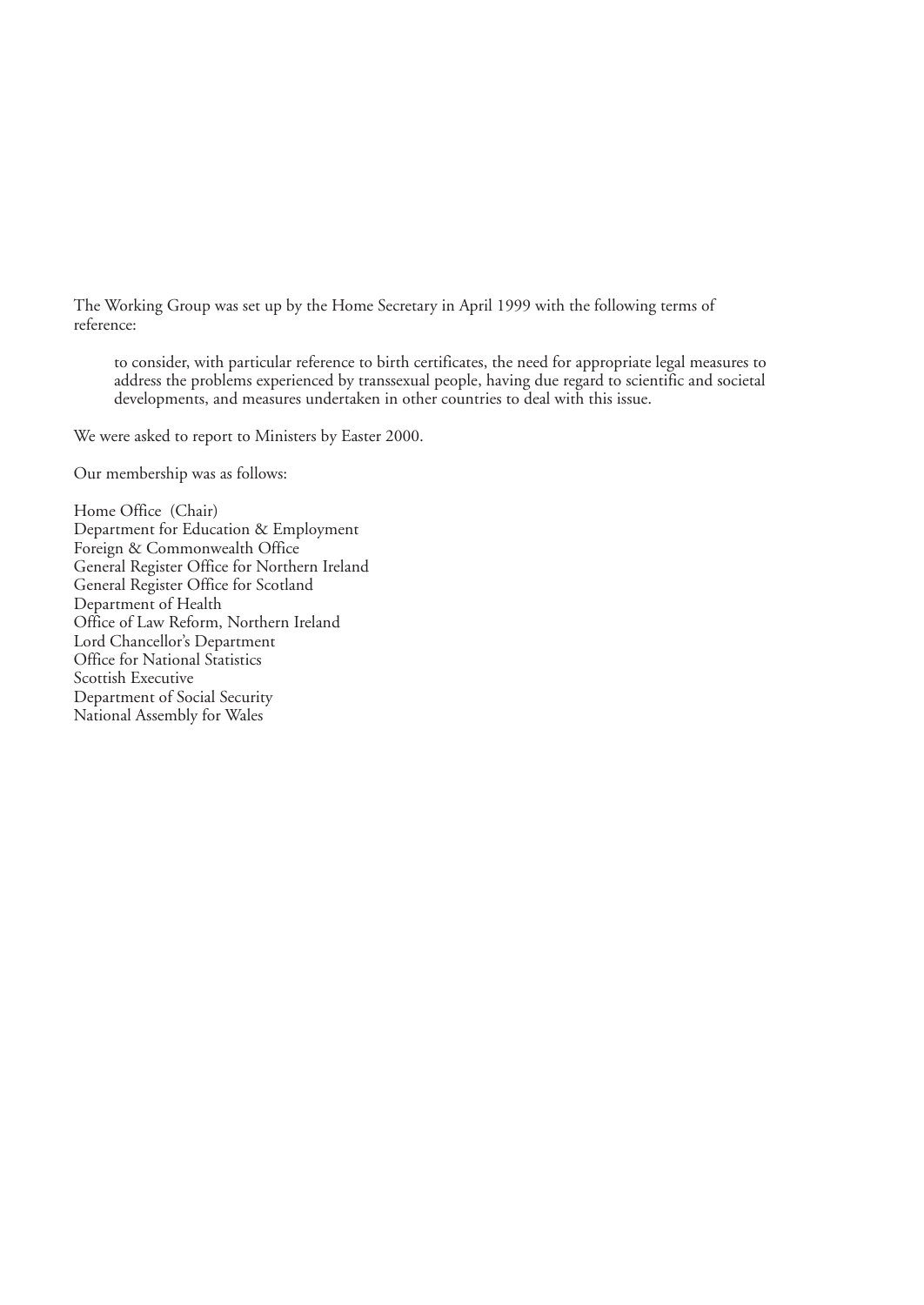# **Contents**

|                                                                     |                                                                                                                                                                                                                              | Page                                                                                                                   |
|---------------------------------------------------------------------|------------------------------------------------------------------------------------------------------------------------------------------------------------------------------------------------------------------------------|------------------------------------------------------------------------------------------------------------------------|
| 1.                                                                  | <b>INTRODUCTION</b>                                                                                                                                                                                                          | 3                                                                                                                      |
| 1.1<br>1.3<br>1.5<br>1.8<br>1.10<br>1.14<br>1.16<br>1.18<br>1.19    | The Medical Condition<br>Incidence<br>Gender Reassignment<br>Transsexual People's Concern<br>European Court of Human Rights<br>Representations<br>Options for Change<br>Practice in Other Countries<br>Devolution            | $\mathfrak{Z}$<br>$\mathfrak{Z}$<br>$\mathfrak{Z}$<br>$\mathfrak{Z}$<br>$\sqrt{4}$<br>$\sqrt{4}$<br>5<br>$\frac{5}{5}$ |
| 2.                                                                  | THE PRESENT POSITION                                                                                                                                                                                                         | 6                                                                                                                      |
| 2.2<br>2.13<br>2.24<br>2.42<br>2.86<br>2.89                         | Birth registration law and practice<br>Marriage<br>Family Law<br>Criminal Justice System<br>Employment<br>Social Security<br>2.103 Insurance<br>2.104 Sport                                                                  | 6<br>$\overline{7}$<br>$8\,$<br>10<br>15<br>16<br>17<br>17                                                             |
| 3.                                                                  | NEW BIRTH CERTIFICATES                                                                                                                                                                                                       | 19                                                                                                                     |
| 4.                                                                  | <b>FULL LEGAL RECOGNITION</b>                                                                                                                                                                                                | 20                                                                                                                     |
| 4.5<br>4.11<br>4.12<br>4.20<br>4.22<br>4.23<br>4.28<br>4.33<br>4.34 | Key stages for Recognition of Change of Gender<br>Transsexual people who do not meet the criteria<br>Possible pre-conditions<br>Family law<br>Criminal Justice System<br>Employment<br>Social Security<br>Insurance<br>Sport | 20<br>21<br>21<br>22<br>22<br>22<br>23<br>23<br>23                                                                     |
| 5.                                                                  | <b>CONCLUSION</b>                                                                                                                                                                                                            | 25                                                                                                                     |
| 6.                                                                  | <b>SUMMARY OF FINDINGS</b>                                                                                                                                                                                                   | 26                                                                                                                     |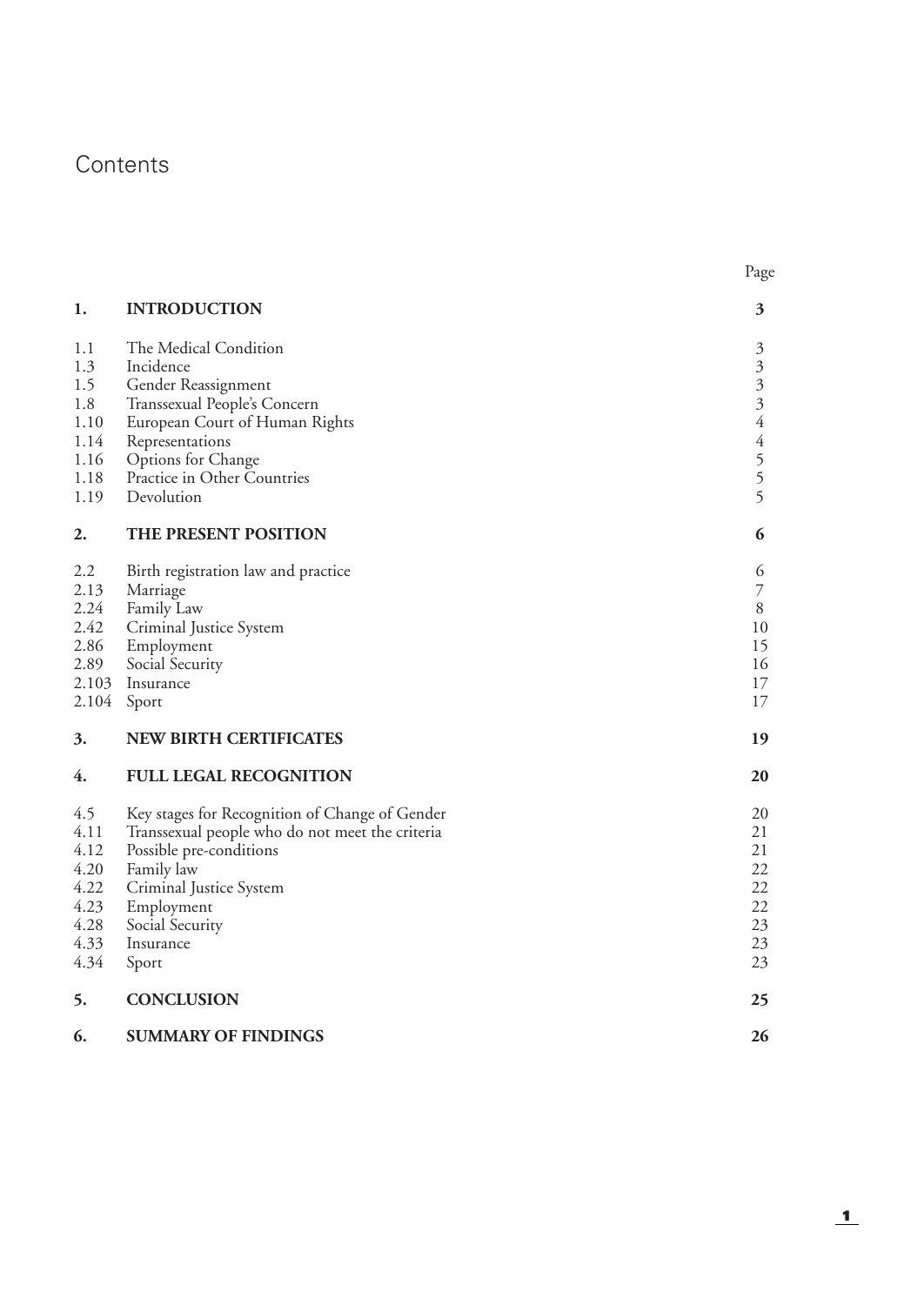# Contents cont'd

| Annex 1                                                        |     |  |  |
|----------------------------------------------------------------|-----|--|--|
| The Gender Reassignment Process in the National Health Service | 28  |  |  |
| Annex 2                                                        |     |  |  |
| Meeting the Needs of Transsexual people                        | 30  |  |  |
| Appendix A – Expert Witness Statement                          | 38  |  |  |
| Appendix B – Transsexualism as an Intersex Condition           | 400 |  |  |
| Annex 3                                                        |     |  |  |
| The Problems of Gender Re-Registration                         | 41  |  |  |
| Annex 4                                                        |     |  |  |
| <b>Practice in Some Other Countries</b>                        | 58  |  |  |

Page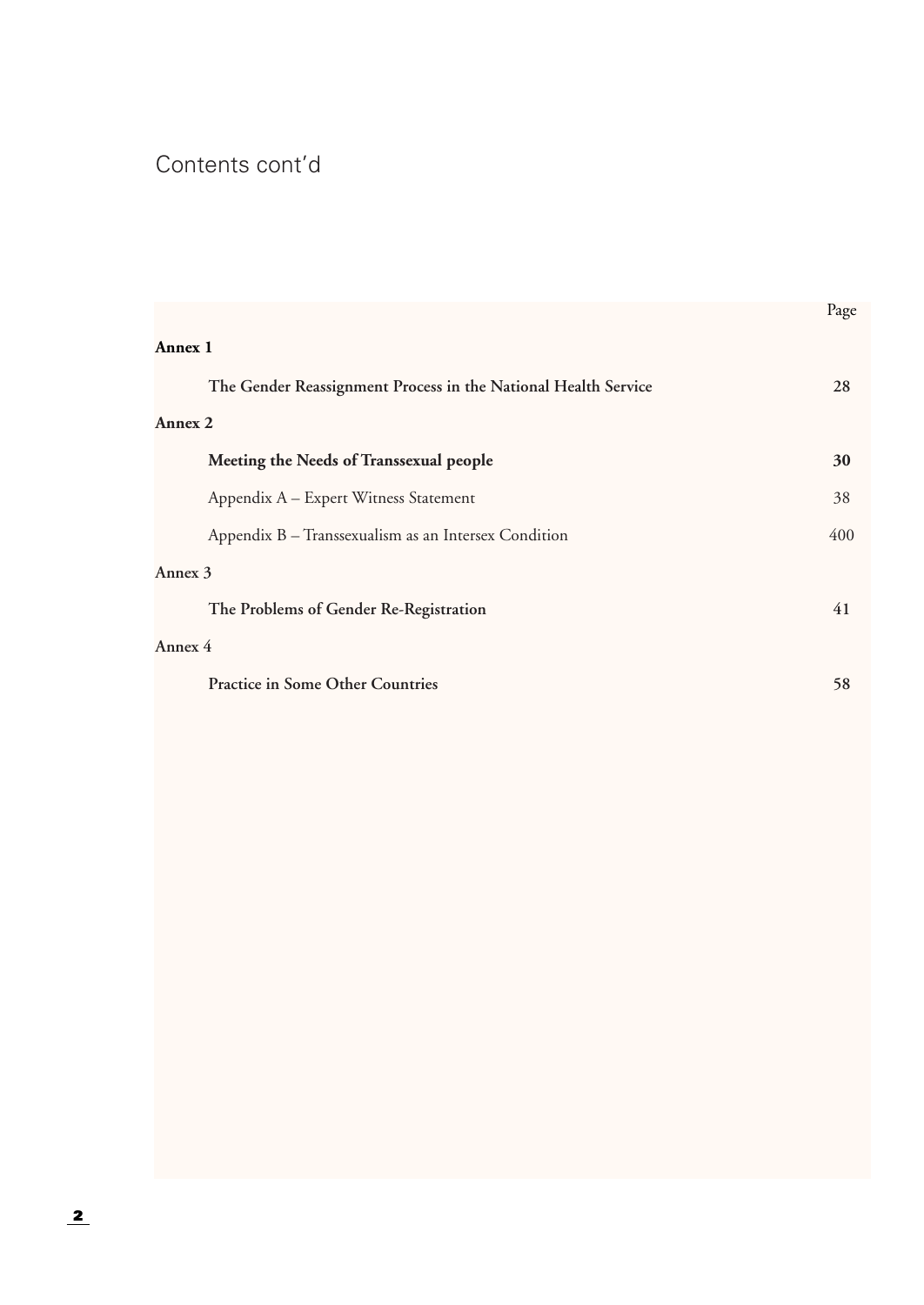# 1. INTRODUCTION

# **Transsexualism**

# The Medical Condition

1.1 People with gender dysphoria or gender identity disorder live with a conviction that their physical anatomy is incompatible with their true gender role. They have an overwhelming desire to live and function in the opposite biological sex. Some people become aware of their transsexualism as children while others discover their feelings later in life. Once experienced these feelings are unlikely to disappear.

1.2 The cause of the condition remains obscure. Many transsexual people benefit from counselling and others live happier lives following hormone treatment and gender reassignment surgery.

# Incidence

1.3 Studies carried out in the Netherlands suggest that the prevalence of transsexualism is between 1:11,900 and 1:17,000 in men over 15 years of age. The number of female-to-male transsexual people is far smaller, possibly in the region of one to every five male-to-female transsexual people. These estimates are supported by a recent study carried out in primary care units in Scotland which estimated the relevance in men over 15 years at 1:12,400, with an approximate sex ratio of one to four in favour of male to female patients. These studies suggest that in this country there are between 1,300 and 2,000 male to female and between 250 and 400 female to male transsexual people. Press for Change, however, estimate the figures at around 5,000 post-operative transsexual people.

1.4 The main NHS centre providing specialist care for adults in England is at Charging Cross Hospital in London. There are smaller services in Leeds, Leicester, Newcastle and Bristol. The Gender Identity Clinic at Charing Cross Hospital saw almost 470 new cases last year and have

roughly 1,000 active patients. Data on the number of gender reassignment operations performed in the NHS is collected as part of the Hospital Episode Statistics. In 1997/8 (the latest data available) there were 44 male-to-female operations and 4 female-to-male operations. A study of private-public mix of acute hospital care published by the Association of British Insurers recorded 104 gender reassignment operations in the private sector in 1997/8.

### Gender Reassignment

1.5 Gender reassignment is commonly termed a sex change, but in reality it is an alteration only in a person's physical characteristics. The biological sex of an individual is determined by their chromosomes, which cannot be changed. What can be achieved through the transsexual person's own efforts, and with counselling, drugs and surgery is social, hormonal and surgical reassignment.

1.6 Further information about the medical process is at Annex 1.

1.7 At present, in certain circumstances, a transsexual person's acquired gender is recognised where the issue is one of identifying the individual rather than determining their legal status. Thus, on the production of evidence that a person is living as a member of the opposite sex (eg a letter from the medical practitioner) documents such as a driving licence, passport, car registration document, National Insurance and medical card may be issued in the new identity. This has eased some of the difficulties faced by transsexual people.

### Transsexual People's Concerns

1.8 The most frequently mentioned concerns of transsexual people are the wish to have a birth certificate showing their new gender, to marry in that gender and, most importantly, the grant of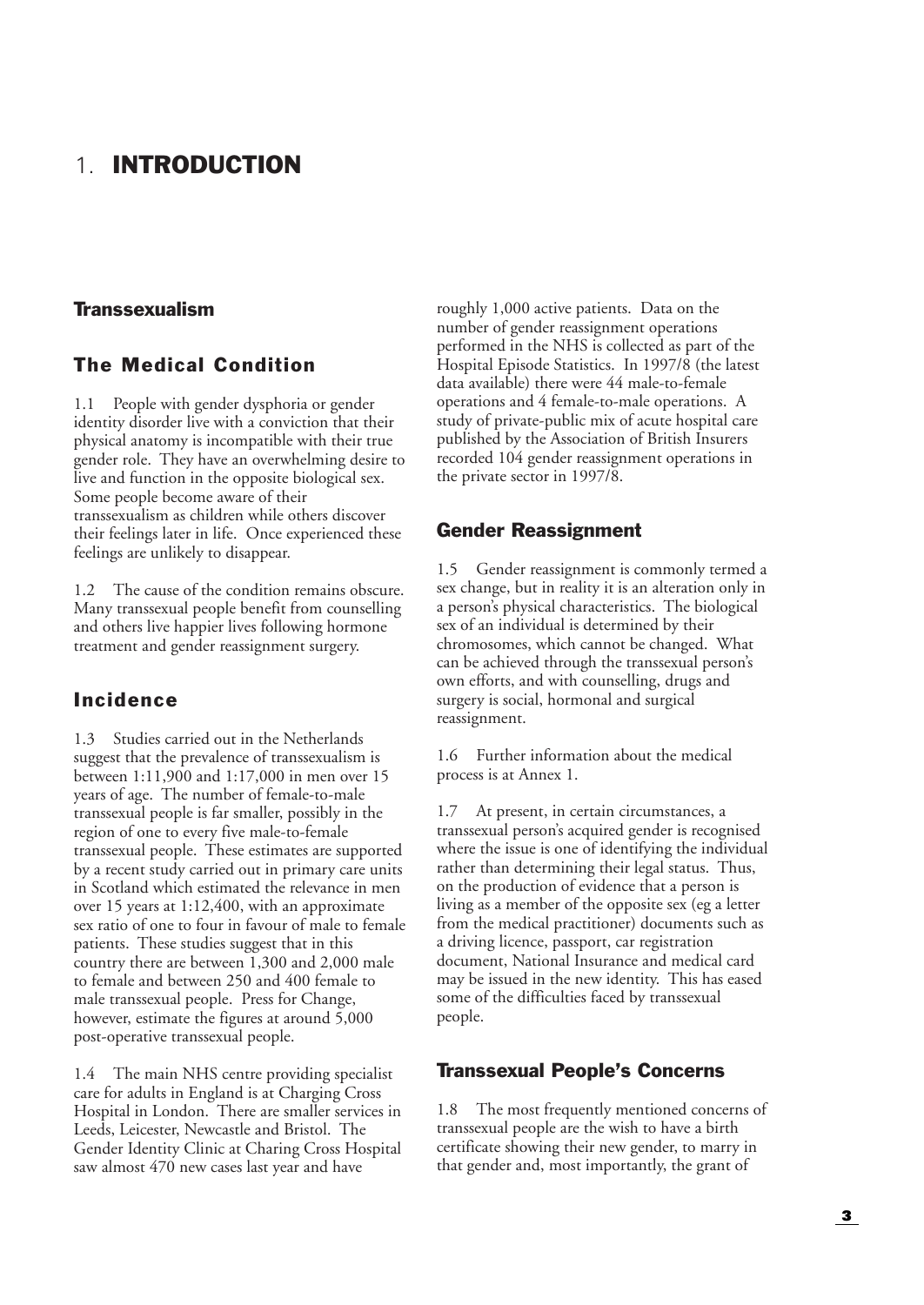legal recognition of their acquired gender for all purposes.

1.9 The following comments in recent submissions to the Working Group are typical of the correspondence received from and on behalf of the transsexual community in recent years:

- "[...] all trans people should have the right to marry, including those undergoing or having undergone gender reassignment confirmation" (Liberty)
- "After treatment [...] there can be no valid reason why an amended birth certificate should not be issued and a marriage ceremony take place. [...] gender reassignment has nothing to do with sexual preference but, if you have the brain of a woman, think like a woman, now have the body of a woman and live your life as a woman, the law should not be capable of turning this on its head and depriving you of a fundamental human right - happiness with the partner of your choice" (The Northern Concord)
- "[Transsexual people should] have the right to marry a member of the opposite gender, and to have all the benefits that accrue with marriage for ourselves and our partners. [They should also] have the right to retain a marriage celebrated before gender reassignment was undertaken". (Press for Change)

# European Court of Human Rights

1.10 The United Kingdom's treatment of transsexual people has been challenged several times before the European Court of Human Rights (ECHR) under Article 8 (the right to respect for private and family life) and Article 12 (the right to marry and found a family). In none of these cases has the majority of the Court found against the UK but there has on a number of occasions been a significant minority for the applicant.

1.11 The most recent case, in which judgement was given in July 1998, was brought by two maleto-female transsexuals. They complained, under Article 8, that failure to grant legal recognition of

their acquired gender constituted an interference with their rights to respect for their private lives and, under Article 12, that this prevented them from contracting a valid marriage with a man. They also claimed a breach of Article 14 in conjunction with Article 8, contending that transsexual people alone were compelled to describe themselves frequently and in public by a gender which did not accord with their external appearance.

1.12 The Court found in favour of the UK by a margin of 11 to 9 (Article 8) and 18 to 2 (Article 12), and that there was no case to answer in respect of Article 14. It recognised that although both applicants had experienced incidents which had been a source of embarrassment and distress, there were occasions when justification of proof of gender might be necessary, and that these did not occur so frequently as to infringe disproportionately on the right to respect for private life. As in earlier cases, it noted that Article 12 referred to traditional marriage between persons of opposite biological sex and was concerned to protect marriage as the basis of the family. The UK's prohibition on marriage between people of the same biological sex therefore did not constitute a violation of Article 12.

1.13 However, the Court also said that :

"despite its statements in the Rees and Cossey cases on the importance of keeping the need for appropriate legal measure in this area under review, having regard in particular to scientific and legal developments, it would appear that the responding State has not taken any steps to do so [...] the Court reiterates that this area needs to be kept under review by contracting States."

# Representations

1.14 The Working Group invited written comments from organisations representing transsexual people and others with an interest in this issue. Submissions were received from the following organisations:

> Beaumont Society British Medical Association Gender Identity Research & Education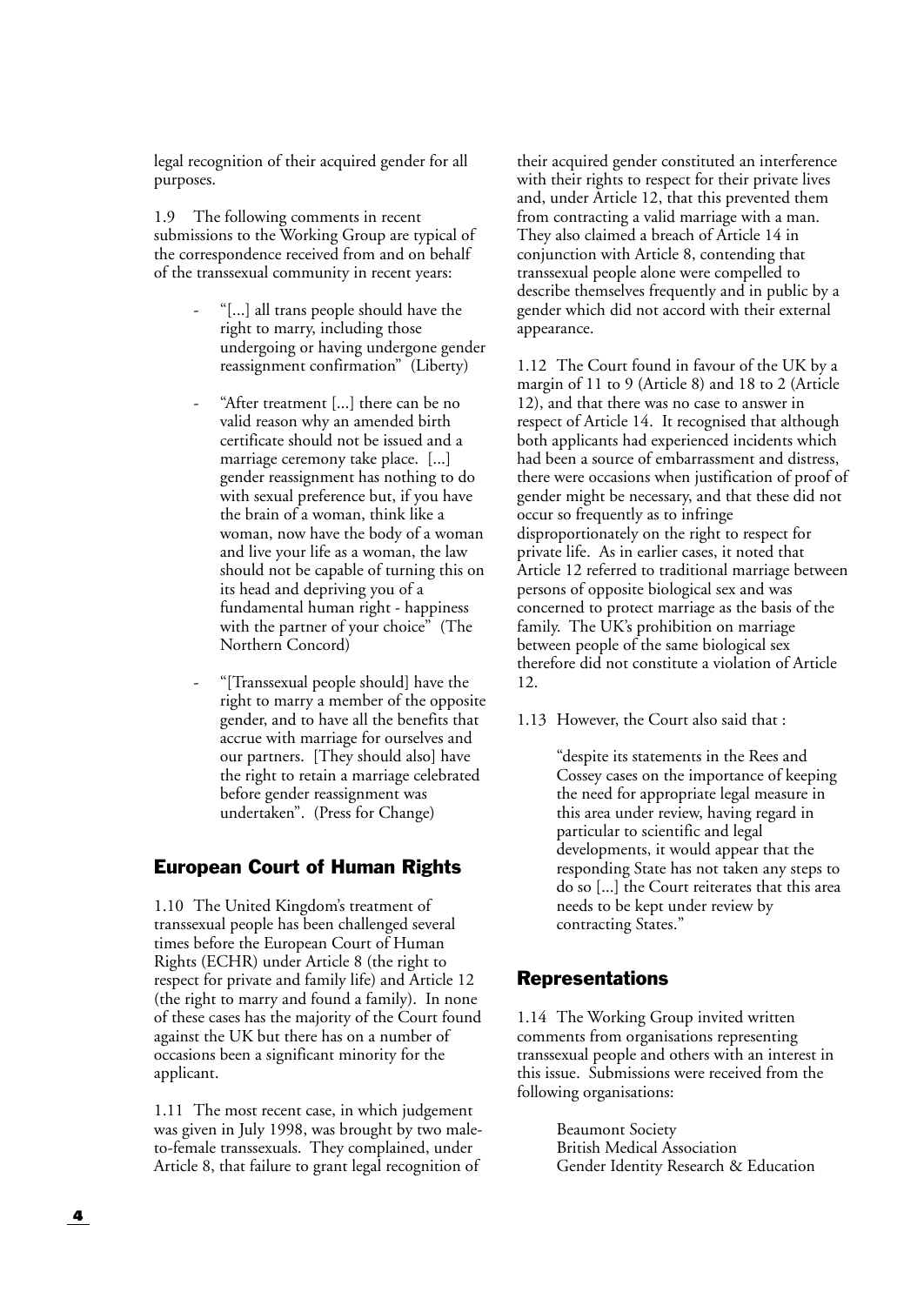Society (GIRES) Liberty Northern Concord Press for Change Change

1.15 The Working Group received comments from 99 individuals, almost all from transsexual people and their friends and families, and from Members of Parliament. The Group also met representatives of seven transsexual organisations (Press for Change, Change, the FTM Network, the Gender & Sexuality Alliance, GIRES, Liberty and the Gender Trust). Copies of their presentation and subsequent submission are attached at Annexes 2 and 3.

# Options for Change

1.16 We have identified three options:

- to retain the status quo and leave the law unchanged;
- to issue birth certificates showing a transsexual person's new name and, possibly sex; and
- to grant full legal recognition of the acquired gender.

1.17 We looked in particular at the following areas:

- birth registration
- marriage
- family law
- the Criminal Justice System
- pensions and benefits
- insurance
- employment
- sport.

# Practice in Other Countries

1.18 The Working Group is grateful to British diplomatic missions in a number of European and Commonwealth countries for information about the treatment there of transsexual people. This material shows that there is no common approach to the transsexual condition and the issues to which it gives rise. Although there is a growing

tendency to recognise a transsexual person's acquired gender, the pre-conditions for and extent of such recognition vary considerably. Some countries have not yet addressed all the issues affected by the change. Full details are set out at Annex 4.

# **Devolution**

1.19 The work of the Inter-Departmental Working Group covers some matters which have been devolved to the Scottish Parliament, the Northern Ireland Assembly and the National Assembly for Wales. It will be for these administrations, as appropriate, to consider the Working Group's report and decide whether, how and when these matters will be taken forward in their jurisdictions.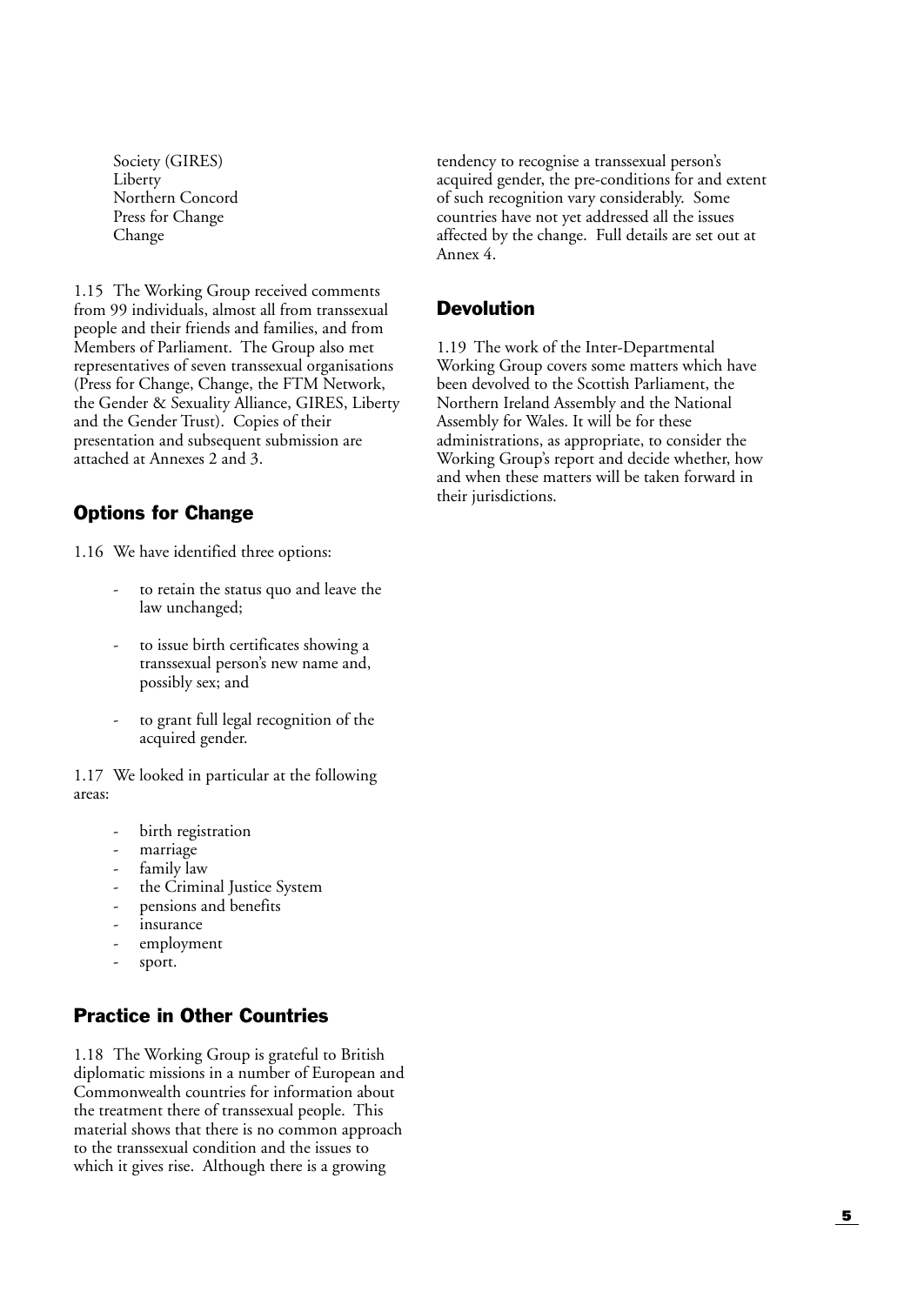# 2. THE PRESENT POSITION

2.1 In this section of our report we set out the current legal position in relation to transsexual people.

# Birth registration law and practice

#### **Registering a birth**

2.2 The law requires every birth to be registered by the district registrar. The details to be registered are set out in regulations and include the child's sex. There is no definition of sex in the relevant legislation.

2.3 Information for the registration, including sex, is almost always provided by a parent of the child. Registrars are also notified of births by the health service which means that registrars are supplied with details of the sex of the baby independently.

2.4 If the sex of a child is not evident at birth, parents are advised to delay the registration until medical investigations have been completed to determine the sex.

#### **Correcting a birth registration**

2.5 The law provides for an entry in a birth register to be corrected at any time if it can be shown that an error was made at the time of registration. This includes the circumstances where the newborn baby was not in fact of the sex recorded in the register.

2.6 The criteria used for determining sex are the biological criteria: chromosomal, gonadal and genital congruity. Only in cases of clerical error, or where the apparent sex of the child was wrongly identified, or where the biological criteria were not congruent at birth, will a change to the birth record be considered. Medical evidence is required to show that the birth registration was incorrect when it was made.

#### **Re-registration of births**

2.7 Births may be re-registered by a local registrar to record an unmarried father's details or to record the child's status where parents marry after the birth.

2.8 Registrars General in Scotland, Northern Ireland and England and Wales maintain adopted children's registers and parental order registers. Births are registered afresh in these registers to show the legal parentage of children as determined by relevant court orders.

2.9 Where a birth is re-registered a note is made against the original record to show that the birth has been re-registered, but the record itself cannot be searched (searchers have access only to the index, which does not show that the birth has been re-registered).

#### **Access to records and certificates**

2.10 Alphabetical indexes to birth, death and marriage records are required to be kept centrally by Registrars General. In England, Wales and Scotland this is also a requirement at local register offices. The public have a right to search the indexes and to buy a certificate from any registration they identify from the indexes. The only provision for privacy of any information is that governing the link between original registrations and entries in the adopted children's register or parental order register.

2.11 Certificates are copies of entries made in the registers and can therefore reflect only the information registered. There are two types of birth certificate: a standard (full) certificate which is a complete copy of all the details in the register entry, and a short certificate which gives only the names, sex and date and place of birth recorded in the register.

2.12 Since the early 1990s certificates have contained a warning to the effect that the certificate is not evidence of the identity of the person presenting it.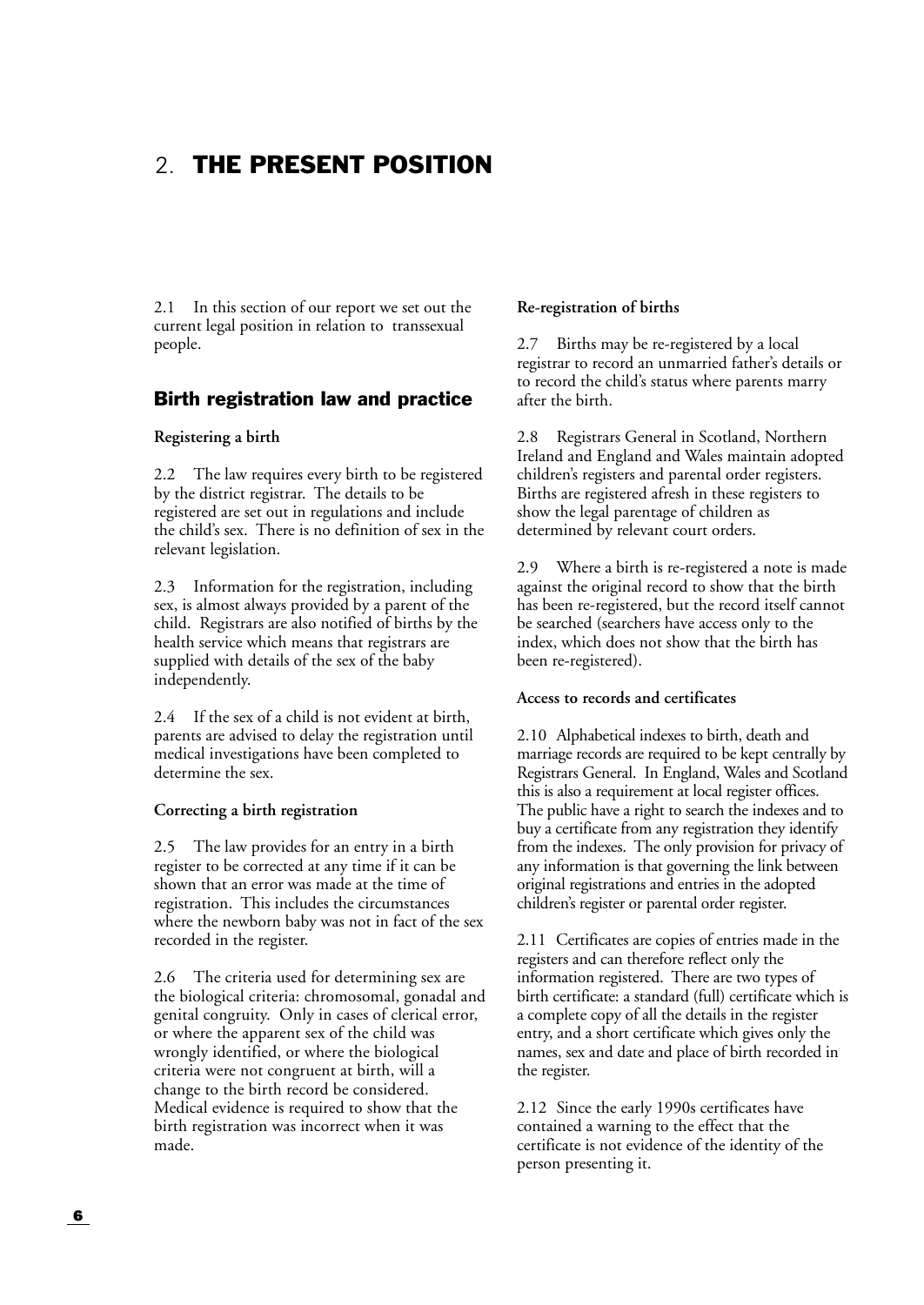# Marriage

2.13 England and Wales, Scotland and Northern Ireland each have their own marriage legislation which, with a few exceptions, makes broadly the same provision.

2.14 The issue of direct concern to transsexual people is that, in all parts of the United Kingdom, marriage may only take place between a man and a woman. Marriage is defined as the voluntary union for life of one man and one woman to the exclusion of all others (Hyde v Hyde (1866), and the Matrimonial Causes Act 1973 gives statutory effect in England and Wales to the common law position that a marriage is void *ab initio* if the parties are not respectively male and female. The 1973 Act also provides that a marriage which has not been consummated owing to the incapacity of either party to do so shall be voidable. The Matrimonial Causes (NI) Order 1978 give effect to these provisions in respect of marriage in Northern Ireland. In Scotland, the common law regards marriage as a union between a man and a woman and the Marriage (Scotland) Act 1977 lists as an impediment to marriage both parties being of the same sex.

#### **Recognition of foreign marriages under English law**

2.15 A marriage will be held to be formally valid under English law if it is valid under the law of the country in which it was contracted. There are several limited exceptions to this rule but none are relevant in the context of transsexuality. But a foreign marriage will not be valid under English law unless, under the law of the domicile of the contracting parties at the time of the marriage, both of them had the legal capacity to contract that marriage.

2.16 It is doubtful whether a partnership of two persons of the same sex would be regarded under English law as a valid marriage even where it was regarded as having some sort of legal validity under the law of the country where it had been registered or formally entered into. However a case of this kind has yet to come before an English court.

2.17 Similarly in Scotland a marriage celebrated abroad is recognised as formally valid if it is celebrated in accordance with the formal requirements of the law of the country concerned. It is however possible that the Scottish Courts would decline to recognise a foreign marriage where the foreign law was repugnant to Scots law notions of morality and public policy.

#### **Transsexual marriage: case law**

2.18 The legal position on transsexual marriage in England and Wales was established in the High Court case of Corbett v Corbett (1970). This concerned a male-to-female transsexual who had undergone a marriage ceremony in Gibraltar. Her husband, who knew of her true biological sex at the time of the marriage, later petitioned in England for nullity of the marriage.

2.19 The judge in the case stated that "since marriage is essentially a relationship between man and woman, the validity of the marriage in this case depends...upon whether the respondent is or is not a woman". He decided that the criteria for determining this question "must...be biological" and that, "the law should adopt in the first place the chromosomal, gonadal and genital tests and, if all three are congruent, determine the sex for the purpose of marriage accordingly, and ignore any operative intervention".

2.20 These three biological criteria for determining sex have been followed for most legal purposes since that time. Thus, under current marriage, law a transsexual person may legally marry a person of their acquired gender (ie as a biological woman, a female to male transsexual may marry another man). What are, to all appearances, same sex marriages may therefore take place. Alternatively, two transsexual people of opposite birth gender may marry, but must take their vows in their birth genders, so that a transsexual man would be the "wife" and the transsexual woman the "husband". On marriage the entry in the birth register is seen as *prima facie* evidence of a person's gender.

#### **Legal rights and responsibilities of marriage**

2.21 There is no single comprehensive statement of the rights and duties that attach to marriage. But in brief the principal legal consequences of marriage are:

- rights to economic support;
- rights to property (principally in the case of divorce or intestacy);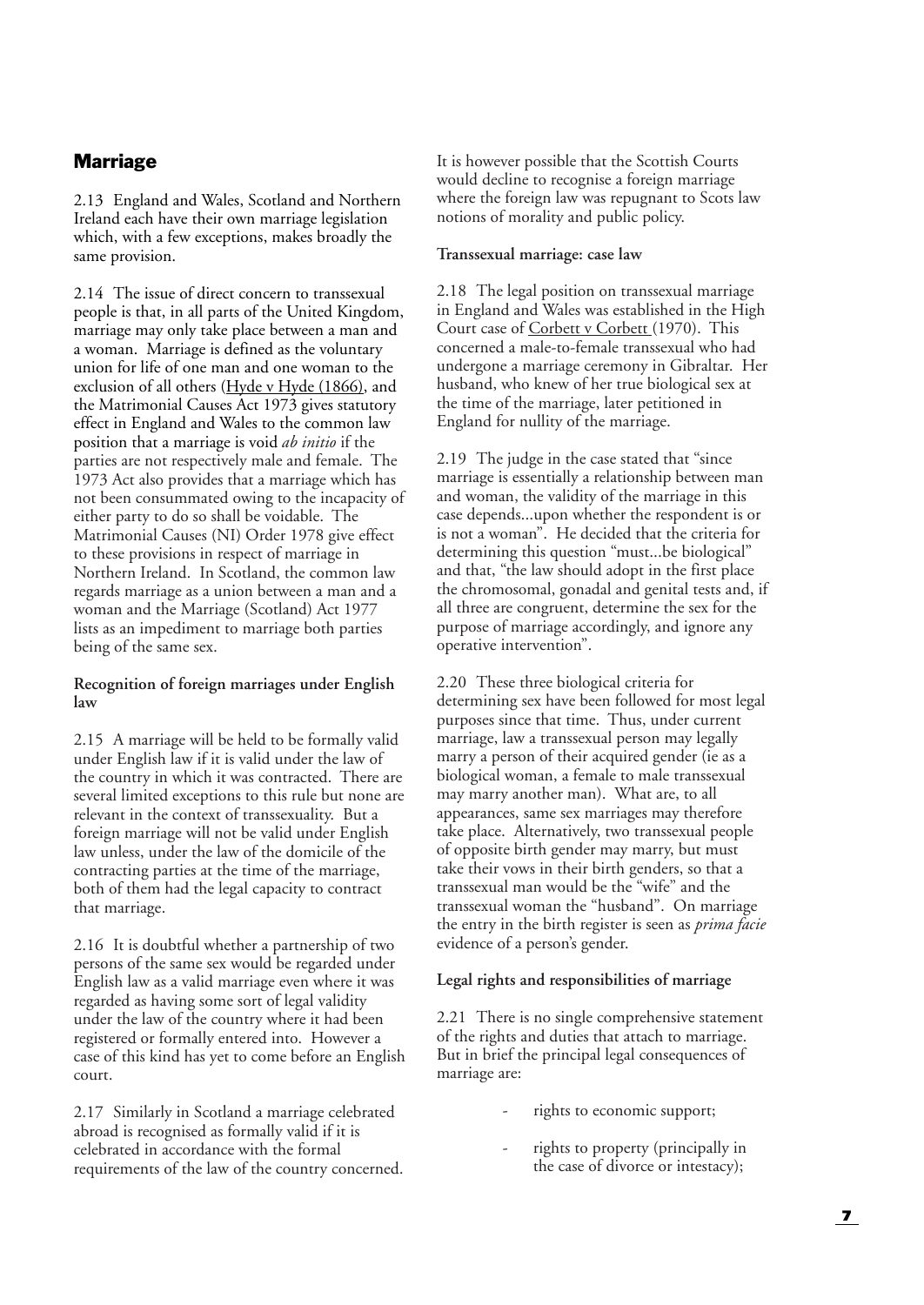- miscellaneous economic consequences eg taxation and pension
- certain legal provisions:
- (a) criminal law spouses cannot be convicted of the criminal offence of conspiracy with one another
- (b) witness the capacity of a person to act as a witness may be affected where a case involves their spouse
- (c) contract and tort (*delict* in Scotland) - a spouse's rights of occupation of the matrimonial home has some statutory protection
- (d) limitation of actions eg in relation to contract between spouses and to certain actions in respect of trust property
- citizenship and the right to live in the United Kingdom may be affected by marriage or other relationship.
- automatic parental responsibilities for any children of the marriage.

### **Citizenship and the right to live in the United Kingdom**

2.22 Transsexual people are not treated differently from anyone else under immigration and nationality law. But because they cannot marry someone who is of their birth sex, they and their partners cannot take advantage of the provisions governing the entry into or settlement in the United Kingdom of the spouses of British citizens or other people entitled to reside in this country. Thus a transsexual person can enter the country as the unmarried partner of a person entitled to reside here if they can demonstate that they have been living together in a relationship (whether same sex or heterosexual) akin to marriage which has subsisted for at least two years. But they will have to satisfy this length of relationship condition, which does not apply to spouses or fiancé(e)s.

2.23 Similarly in relation to the acquisition of citizenship by naturalisation, the requirements

for spouses of British citizens are fewer than for other applicants. Such spouses do not have to meet the requirements relating to knowledge of English (or Welsh or Scottish Gaelic), the requirement to intend to live in the UK if naturalised, the requirement to have been free of immigration time restrictions at the date of application or the requirement to have lived in the UK throughout the 5 year period ending with the date of the application (only 3 years' residence is required). The application fee for these spouses is also lower than for other applicants - £120 against £150. If a married couple, neither of whom is a British citizen, applies together for naturalisation they pay a joint fee of £150 whilst an unmarried couple applying together have to pay £150 each.

# Family Law

# **Parental responsibilities and rights**

2.24 In England, Wales and Northern Ireland parental responsibility is defined as "all the rights, duties, powers, responsibilities and authority which by law a parent of a child has in relation to the child and his property".

2.25 In Scotland the parental responsibilities are:-

- to safeguard and promote the child's health, development and welfare;
- to provide, in a manner appropriate to the stage of development of the child, direction and welfare;
- if the child is not living with the parent, to maintain personal relations and direct contact with the child on a regular basis;
- to act as the child's legal representative.

There are corresponding parental rights to enable parents to fulfil their responsibilities. Once the child has reached the age of 16, the parents only have a responsibility and a right to provide guidance.

2.26 Where a child's father and mother are married to each other at the time of its birth, they each have parental responsibility (in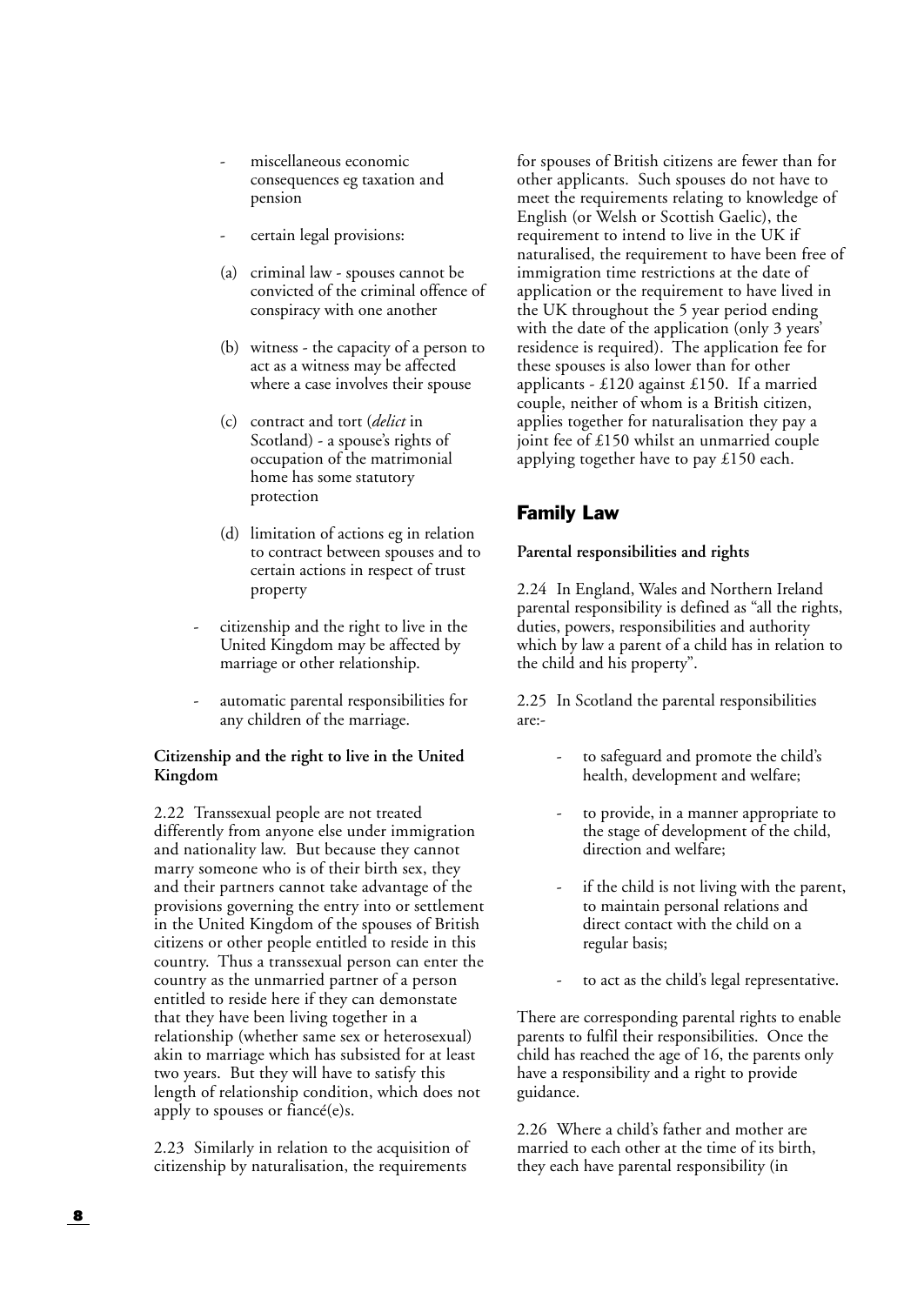Scotland, rights and responsibilities) for the child. Where they are not married at the time of the child's conception in Scotland, the mother alone has parental responsibility automatically. However, the father may acquire it in a number of ways:

- by subsequently marrying the child's mother
- by entering into a parental responsibility agreement with the child's mother.
- if the court makes a residence order specifying that the child should live with him (or any other particular person) he/or that person acquires parental responsibility by virtue of the order.

2.27 If an unmarried father exercises his parental responsibility in an inappropriate way, the child's mother (or, with leave of the court, the child himself) may ask the court to bring the agreement or order to an end.

2.28 In England, Wales and Northern Ireland the possession of parental responsibility by a nonresident parent does not give them a right to contact; nor does it mean that the resident parent has a duty to consult the other parent on a day-today basis about the child's upbringing. Equally, neither has a right of veto against the other. The parent caring for the child is able to respond to circumstances as they arise in order to meet her (or his) parental responsibility.

2.29 In Scotland, however, the possession of parental responsibilities and rights by an absent parent does give a right to maintain contact and direct relations with the child. This applies unless a court has regulated the position in some way. While parents are allowed to exercise their parental responsibilities and rights independently of each other, they have a duty to consult each other on major decisions about the child's upbringing. They also have a duty to take into account the views of the child.

2.30 In England, Wales and Northern Ireland a person with parental responsibility does not lose parental responsibility following divorce or separation unless the child is freed for adoption.

2.31 In Scotland both parents retain full parental responsibilities and rights even after separation or divorce (or nullity) unless a court regulates the position in some way. If a married couple decided to separate or divorce because one of them was a transsexual, the court would only adjust the position of their responsibilities and rights if to do so were in the best interests of any children to the marriage. Thus a parent who was a transsexual would retain parental responsibilities and rights in relation to his or her children unless and until a court removed some or all of them.

2.32 The fact that a person has, or does not have, parental responsibility does not affect any obligation which they may have in relation to the child (such as a duty to maintain the child), or any rights which, in the event of the child's death, they may have in relation to the child's property.

2.33 Where a person who does not have parental responsibility nevertheless has care of a child, they may do what is reasonable to safeguard or promote the child's welfare.

2.34 Where a residence order is in force, no person may change the child's surname, or remove the child from the UK without the consent of all those with parental responsibility or with leave of the court. But in England, Wales and Northern Ireland this does not prevent the removal of a child, for a period of less than one month, by the person in whose favour the residence order is made.

2.35 In England, Wales and Northern Ireland any person with whom a child has lived for a period of at least three years, including a grandparent, may apply to the court for an order granting that person residence or contact with the child. Anyone else may apply to the court for a residence or contract order provided that the permission of the court is first obtained. Anyone in whose favour a residence order is made automatically acquires parental responsibility for that child.

2.36 In Scotland any person who has an interest in a child may apply to a court for an order to grant or deprive a person of parental responsibilities (and rights). For instance, in the event of a child's parents being involved in separation, divorce, or death, a grandparent, other relative or friend could apply to be granted parental responsibilities. Thus it would be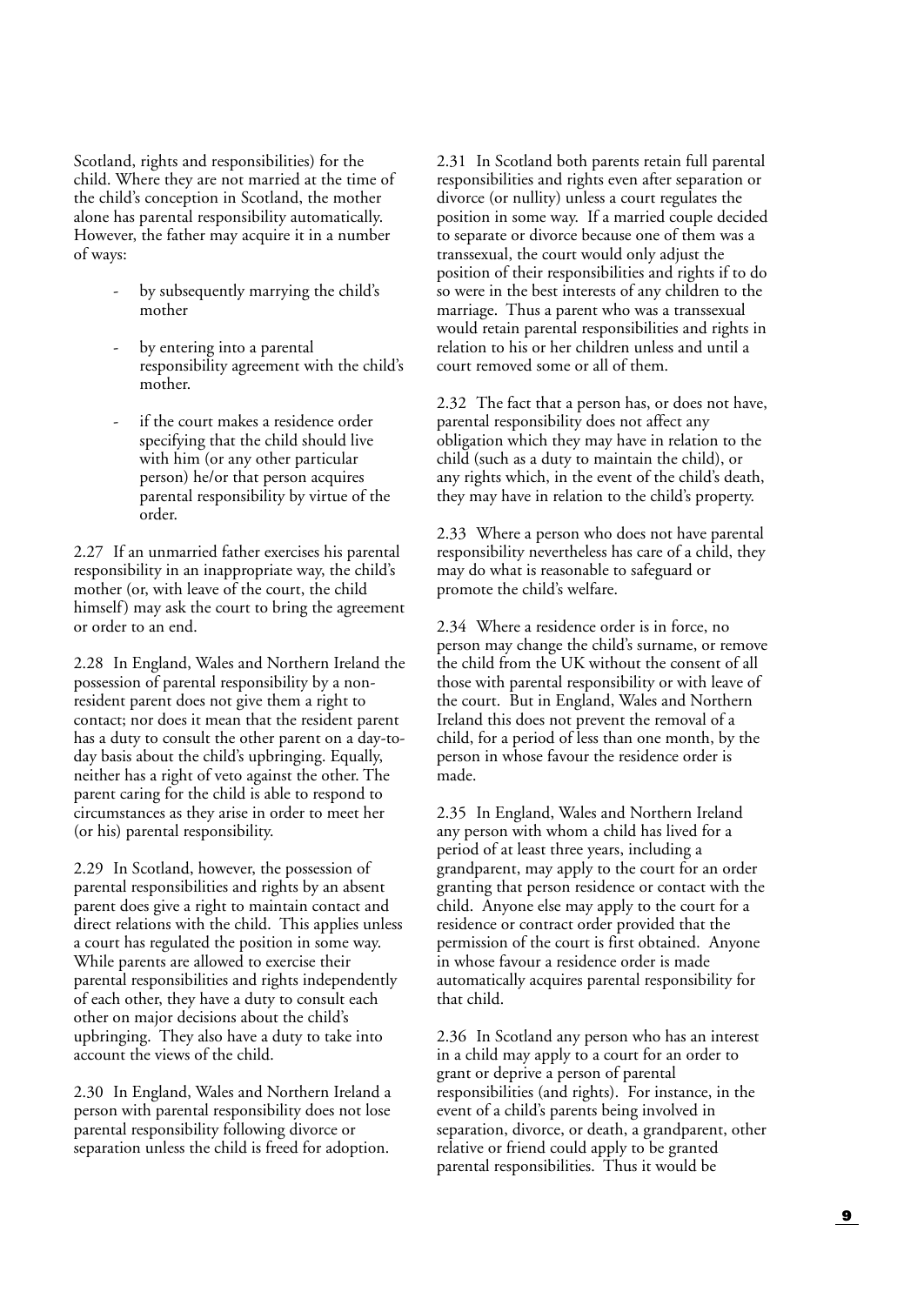possible for a transsexual to apply to the court for parental responsibilities in relation to the child of a partner, even though according to the birth certificates both persons were of the same sex.

### **Human fertilisation and embryology**

2.37 Legislation on human fertilisation and embryology was introduced in the Human Fertilisation and Embryology Act 1990, which applies throughout the UK.

2.38 Under the current law, if a person undergoes gender reassignment their position as "father" or "mother" would continue to depend on their birth sex. A female-to-male transsexual cannot therefore be legally recognised as the father of children born to his partner by AID or through a surrogacy arrangement, though he can acquire parental responsibility for them in other ways (see paragraphs 2.25). Similarly a male-to-female transsexual cannot be recognised as the mother of her partner's children but can acquire parental responsibility for them.

### **Inheritance**

2.39 The legislative provisions in England, Wales and Scotland which set out how an estate would be distributed if there were no will do not specify the sex of any children. Thus, where a person died intestate and there was no spouse the estate would be distributed equally amongst any children. This rule applies equally to other relatives such as brothers/sisters or nephews/nieces.

2.40 In Northern Ireland, relevant legislation is largely gender-neutral, referring only to parents rather than husband and wife. It does not specify the sex of any children of the intestate.

### **Wills**

2.41 Concerns have been expressed that there could be problems for transsexual people where a bequest is made to daughter(s)/son(s), or other unnamed categories of relative. In practice the law should be flexible enough to cope with this problem. The basic rule is that the court will construe the expressed intentions (i.e. the words) of the testator at the time the will was made. If a

person is identifiable from those words that is sufficient. References to a son who was biologically a daughter could be explained by extrinsic evidence $^{1}$  (e.g. the parents always referred to "her" as "son").

# The Criminal Justice System

2.42 Since most offences do not identify the gender of the offender or of the victim, a transsexual person ought to be in exactly the same position as any other person who commits or is a victim of crime in the substantive criminal law. As an offender he or she will be liable to prosecution in the same way as anyone else, and as the victim of such a crime a transsexual person should be treated with the same fairness as anyone else.

### (i) **The Present Law**

### **Gender specific offences**

2.43 The law on sexual offences has traditionally been framed in terms of males and females and there are a number of criminal offences where the gender of the offender or the victim is specified. These offences include rape, indecent assault, unlawful sexual intercourse with children, incest etc. and some offences related to prostitution.

2.44 It is for the courts to determine the facts of any case including, if it is an issue, the gender of one of the parties. In determining such an issue, the courts will have regard to case law. The courts have tended to rely on Corbett v Corbett (1970) which rested on the medical evidence of the biological position at birth rather than evidence as to psychological issues and gender reassignment surgery. In relation to non-gender specific offences Corbett v Corbett is not relevant but it may well have application in other cases.

2.45 The offence of rape can only be perpetrated by a man but applies, in England and Wales, to non-consensual intercourse with either a man or a woman, whether anal or vaginal, in circumstances where the perpetrator either knows the other person does not consent or is reckless as to whether they consent. A recent case suggests that a male-to-female transsexual can be vaginally

<sup>&</sup>lt;sup>1</sup> In Scotland, this might require legislative change arising from the Scottish Law Commission *Report on Interpretation in Private Law* (Scot Law Com No. 160 1997)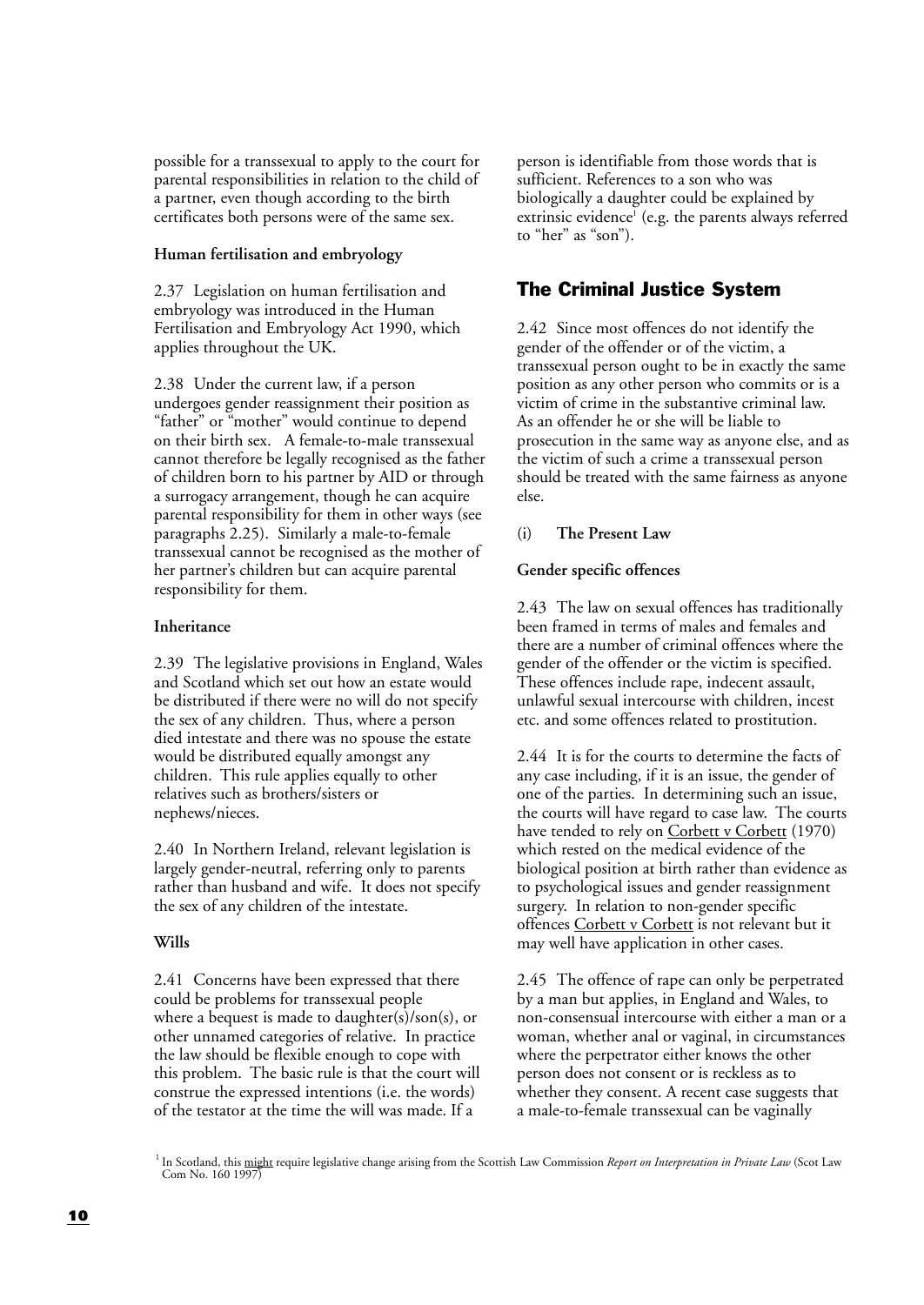raped although, as a decision of the Crown Court, rather than the Court of Appeal or House of Lords, it is not technically a binding precedent.

2.46 In Scotland, there are offences both in statute and common law where the gender of either or both the offender or victim is critical for example rape can only be committed by a man against a woman; sodomy may only be committed between men and incest is only between a man and a woman.

2.47 Where an offence can only be committed by someone the court determines is a man, a person who the court decides is a woman cannot commit the offence, even if they have undergone gender reassignment surgery to become a man. A woman may however be charged with indecent assault for sexual violence (including penetration) against another. This is a serious offence which can carry a penalty of 10 years imprisonment in England and Wales. In Scotland, the penalty for common law offences is limited only by the court in which the case is heard.

2.48 Although individual offences may specify the gender of the victim, in most cases the law provides the same protection for men as for women. For instance, there are separate offences of indecent assault on a man and indecent assault on a woman and either can be used as appropriate. Indecent assault is an offence which can be used to prosecute a wide range of sexual violence and the maximum sentence for both offences is the same: 10 years imprisonment. In Scottish common law the maximum penalty in the High Court is life imprisonment.

#### **Other offences**

2.49 Concern has been expressed in the transsexual community that a transsexual person might, in theory, be charged with a common law offence, such as outraging public decency, breach of the peace or (in Scotland) shameless indecency if he or she used a single sex public lavatory or changing room. In fact it is doubtful whether using the lavatory or changing room for its proper purpose would be an offence. We know of no instances where this has proved a problem.

#### (ii) **The Sex Offences Review**

2.50 The Home Office has set up a Review of Sex Offences to look at the law in England and Wales. It will report to Ministers in the spring and the report will be published for consultation in the summer. It has been asked to make recommendations which would:

- provide coherent and clear sex offences which protect individuals, particularly children and the more vulnerable, from abuse and exploitation;
- enable abusers to be appropriately punished; and
- be fair and non-discriminatory in accordance with the European Convention of Human Rights and the Human Rights Act 1998

2.51 The review has taken very seriously the need to provide the protection of the law for all people regardless of gender, sexual identity, or orientation and has adopted a general principle of having gender neutral offences unless there are very good reasons not to do so. It has looked at the problems in the present law and has considered the issue of transsexual people both as potential victims and as potential offenders.

2.52 While the review is not looking at the law in Scotland the Scottish Executive will consider closely the findings of the Home Office review and their implications for Scotland.

2.53 Northern Ireland is similarly drafting a Criminal Justice Order which, inter alia, will make amendments to the law on sexual offences. These will mirror many of the changes taking place in England and Wales.

#### (iii) **Crown Prosecution Service**

#### **England and Wales**

2.54 The Crown Prosecution Service's (CPS) policy on the treatment of victims and witnesses does not differentiate between men and women, nor does its policy statement include special provisions for transsexual victims. The manner in which the issue of transsexuality is handled will be determined on a case by case basis, but the broader interests of justice, encompassing those of the victim, the offender and society at large must always take precedence over those of a particular individual who may be transsexual.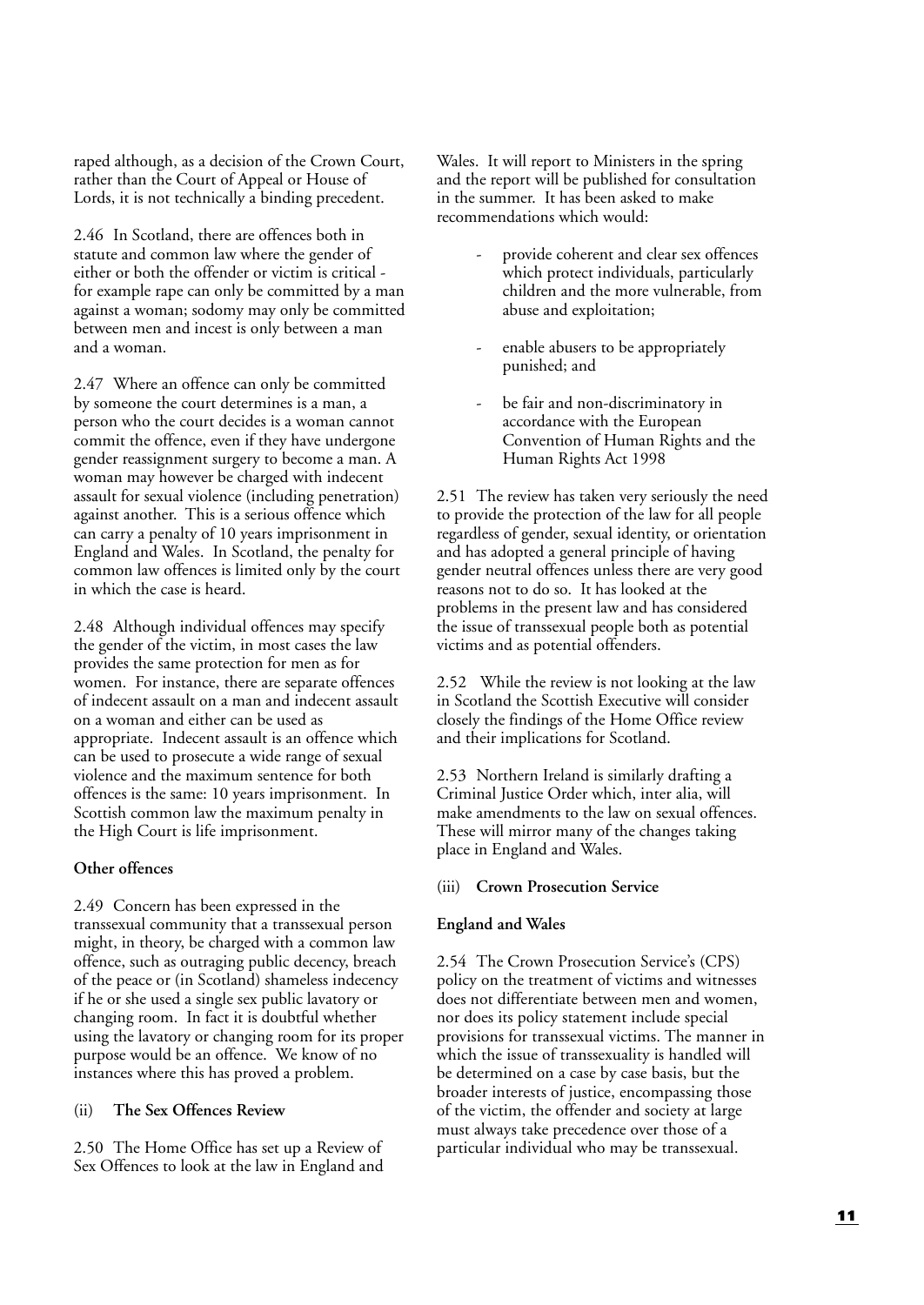2.55 Each case which the police send to the CPS is reviewed by a Crown Prosecutor to make sure that it meets the tests set out in the Code for Crown Prosecutors (the evidential test and the public interest test). Crown Prosecutors may decide to continue with the original charges, to change the charges or sometimes to stop the proceedings. It may be a relevant factor if the crime was motivated by any form of discrimination in respect of a person's transsexuality; the Code for Crown Prosecutors lists as a common public interest factor in favour of prosecution that "the offence was motivated by any form of discrimination against the victim's ethnic or national origin, sex, religious beliefs, political views or sexual preference".

2.56 CPS records show the name of the victim as provided by the police. The papers may include details of any previous name or gender if this information is relevant to the case. In some cases the CPS is asked to advise the police before they charge an offender eg in relation to the appropriate charge or the sufficiency of evidence. If the police were uncertain as to what name or gender should appear on the charge sheet they would be able to ask the CPS for advice, although this does not appear to have happened in practice.

2.57 If a defendant was charged under their previous name and gender, any request to change the name under which they had been charged would be considered in accordance with the nature of the charge and the facts of the case. If a defendant was charged with a gender specific offence which applied only to males, the CPS would probably be reluctant to change the name specified in the charge from a male to a female name, as that might be held to invalidate the charge. Similarly, if a female-to-male transsexual person was indecently assaulted as a female, then the charge would have to refer to the victim as female.

2.58 The disclosure of a transsexual person's previous gender in court is a matter for the court concerned. However, where a gender specific offence is at issue, it may be inevitable, as discussed above. It may also be necessary to disclose the previous gender to dispel any confusion on the facts of a case. For example if a male-to-female transsexual person committed a burglary when presenting as a male, some explanation would have to be given to the jury as to why there is a female defendant in the dock.

The same issue might arise if a witness in a case changed gender after the alleged incident. But the CPS take the view that there is no reason to disclose the previous gender of a defendant if gender reassignment surgery predated the incident alleged, and had no bearing on the case. The same would apply if the transsexual person was a witness, either for the prosecution or the defence.

#### **Scotland**

2.59 In Scotland, if the evidence brought out at trial differs from the charge, it may be possible to amend the charge, or for the jury to return a verdict amending the charge, so as to reflect the evidence. If the prosecution proceeds on the basis of a statutory offence and an evidential difficulty is encountered, the prosecutor can in some circumstances move to amend the charge to a common law offence to reflect the evidence. In the event that a victim named in a charge of rape was found not to be female, the charge could be amended to describe what is otherwise a very serious sexual assault. There would probably be no reason to disclose the previous gender of an accused if gender re-assignment surgery pre-dated the alleged incident and had no bearing on the case, or if the transsexual person was a witness.

#### (iv) **Courts**

2.60 In Northern Ireland the Director of Public Prosecutions (DPP) ensures that all criminal cases are directed and prosecuted properly. Other agencies such as the police currently carry out the majority of all minor criminal prosecutions in accordance with the Director's prosecution policy, and the Director is responsible for observing the general fairness and effect of these prosecutions. Although at present the DPP has not set out a specific policy in relation to the treatment of transsexuals, policy requires all staff to take into account the proper interests of victims and witnesses at every stage of the criminal process.

2.61 Every person is treated equally in a court of law, irrespective of their sex, age, religion, ethnic origin, or any other distinguishing factor. There have been very few court cases involving a transsexual person where the fact of their transsexuality has become publicly known.

2.62 An individual will be identified on the basis of the information provided to the court by the prosecution. It is essential to confirm the identity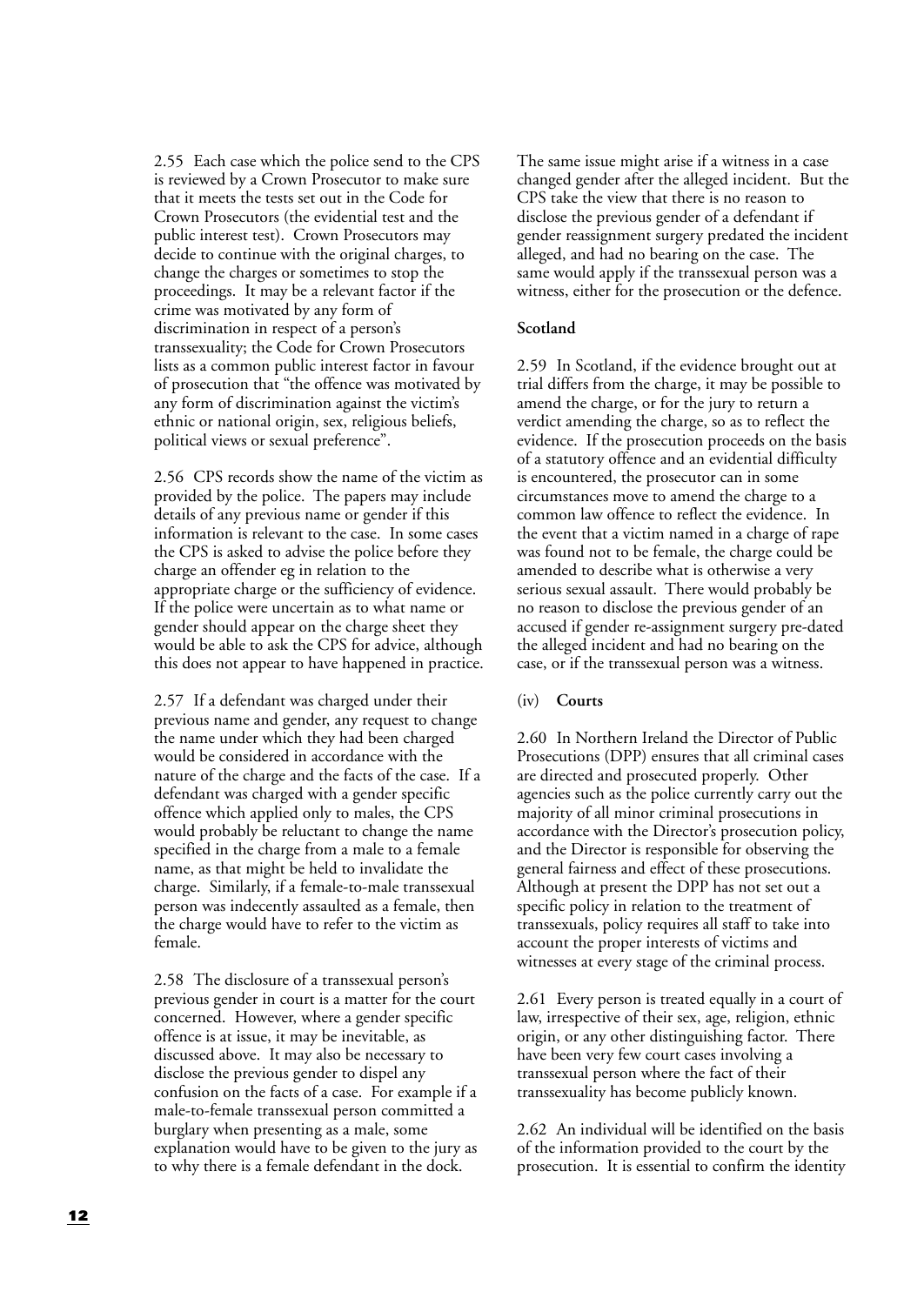of a person who is the defendant but, for the purposes of his or her trial, whether or not the defendant has previously been of a different gender is likely to be immaterial and will not be disclosed in evidence. This also applies to a witness, whether a victim or otherwise.

2.63 In the event that the sex of an individual is relevant to the charge preferred, it will be for the prosecution to satisfy the magistrates or the jury in the same way that every other element of the offence is made out, by the adducing of evidence (unless the fact is admitted by the defence). Strict reporting restrictions are imposed in cases of rape and other serious sexual offences. Where an allegation is made that a serious sexual offence has been committed, it is an offence to publish or broadcast the name and address or any picture to identify the complainant. Reports of court proceedings in such cases refer to "Miss A" or "the victim" to protect the complainant's real identity.

2.64 Men and women are subject to the same range of sentences and the defendant's gender history is likely to be irrelevant to the sentencing process, unless the defence raise the issue in mitigation for any reason.

2.65 The police are required to submit the defendant's antecedent history to the court in connection with the sentencing process, and the fact that someone has lived as a member of the opposite sex earlier in life may well be disclosed in the written report. However, if the judge is sympathetic to a defence request not to make a reference to that fact in court, there is little risk of it being made public. The report may disclose other names by which the defendant has been known if he or she has a criminal history but, again, these need not be read out in court.

2.66 In the case of witnesses called in court proceedings, ordinarily there is absolutely no reason to refer to the fact that someone is living as a member of the opposite sex from that shown on their birth certificate. Where the sex of the witness at the time of the offence was critical to proving the case against the defendant, there might be public disclosure of the fact that the witness was at that stage living as a member of the opposite sex, if this was the case. But this situation is likely to be extremely rare.

#### **Training for Judges**

2.67 The Judicial Studies Board is producing an Equal Treatment Bench Book with the aim of providing practical guidance to judges in all categories of proceedings about the needs and expectations of those litigants who may consider themselves to be at a potential disadvantage in their dealings with the legal system. The first section (on Race Issues) was published in September 1999. A further section on Gender is currently in preparation and this will include guidance on issues relevant to transsexual people.

2.68 The Scottish Judicial Studies Committee is to consider shortly what advice might be suitable for the Scottish judiciary. The Northern Ireland Judicial Studies Board is considering applying the Equal Treatment Bench Book in Northern Ireland.

(v) **Police**

2.69 The Association of Chief Police Officers (ACPO) has adopted "Best Practice" guidelines (initially drawn up by the British Transport Police) on dealing with transvestite and transsexual people which it has circulated to all forces in England, Wales and Northern Ireland.

2.70 The main points arising from these guidelines are:

- the actions of officers must be shown to be fair and respecting of the person's dignity
- where there is no doubt as to the gender of a person, or reason to suspect that a person is not of the gender that they appear, they should be dealt with as that gender
- in cases of doubt about someone's gender, the person concerned should be asked what gender they consider themselves to be and what gender they would prefer to be treated as, and to sign a written record of their preference
- if a person is unwilling to express a preferred gender, the officer should try and determine the predominant lifestyle of the person and treat them accordingly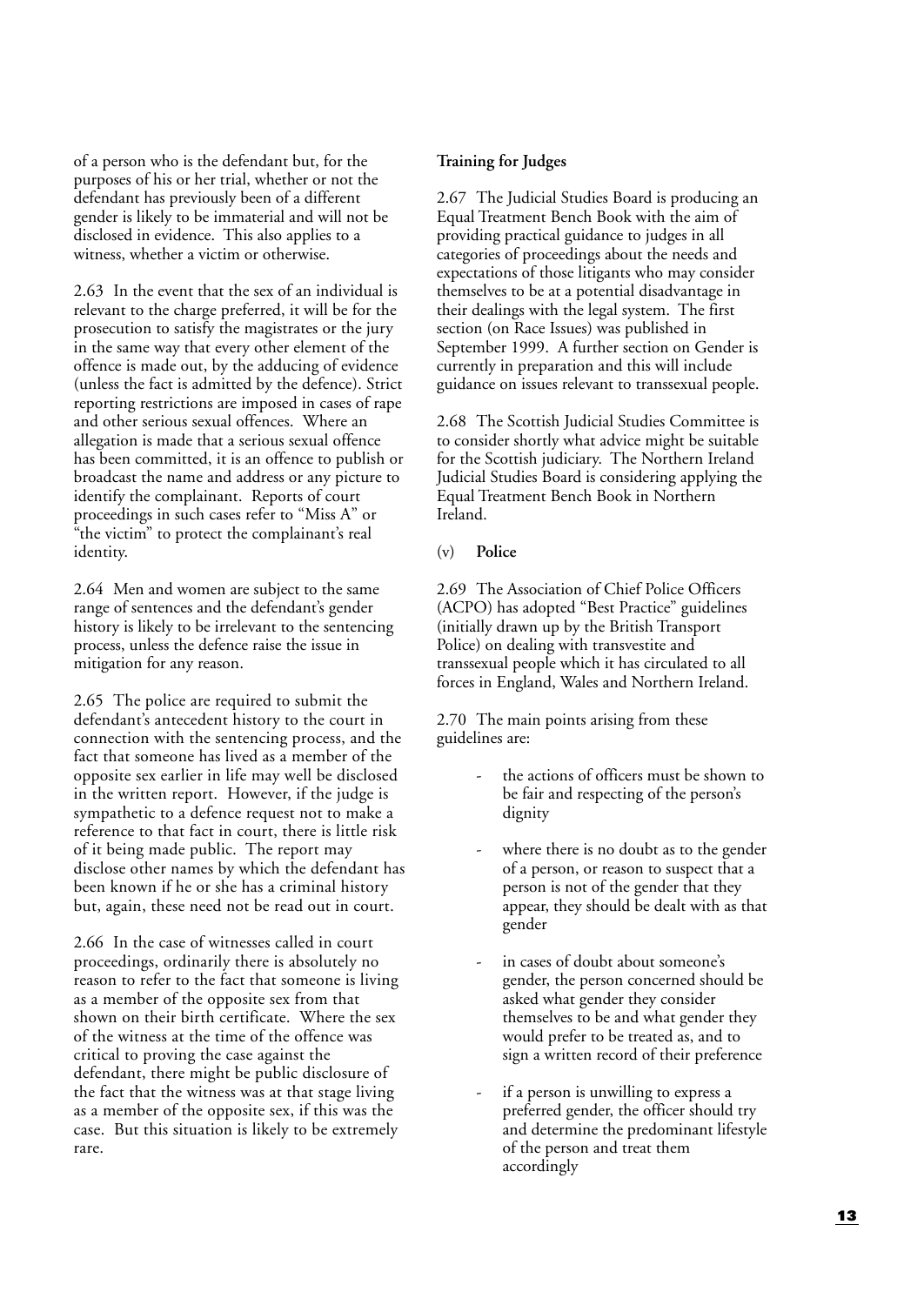- if there is still doubt, the person should be treated according to their birth gender
- transsexual people must always be accommodated in a cell or detention room on their own

### **Searches**

2.71 The Police and Criminal Evidence Act 1984 (PACE) requires a police officer carrying out a strip search to be of the same gender as the person searched. However, the ACPO guidelines recognise the difficulties that this can cause in the case of transsexual people and suggest that a breach of this rule may sometimes be justified, taking into account the sensitivity and risk of embarrassment to the offender. Thus, a male to female transsexual offender who consents to be searched as a woman may be searched by a woman police officer and vice versa.

2.72 PACE does not apply in Scotland. Under common law the police are empowered to search any person who has been legally arrested but particularly in relation to strip searches, that is only usually done in extreme cases where there is danger of evidence being destroyed.

2.73 Customs officers have not had to address the issues raised by searching a transsexual person, but would follow the same practices as the police.

#### (vi) **Prison service**

2.74 The Prison Service in England and Wales is currently drawing up guidelines for dealing with transsexual prisoners, based on the practices described below.

#### **Accommodation of Transsexual Prisoners**

2.75 A pre-operative transsexual prisoner will usually be placed initially in a prison apprpriate to their birth gender. However, decisions about the location of such prisoners will normally be reached in the light of all circumstances, including the most obvious physical characteristics and the anticipated reaction of other prisoners. In practice some transsexual prisoners may be best placed in a vulnerable prisoner unit. A prison health care centre may also be used as a temporary location or, exceptionally, as a longer-term place of residence. Post-operative transsexual prisoners are, where possible, allocated to an establishment for prisoners of their new gender. Difficulties may arise where a pre-operative transsexual person wants to be allocated to a prison for the opposite gender. There may also be problems in placing a male-to-female transsexual person in a female establishment, where she may not be accepted by other prisoners, many of whom may have suffered violent or sexual abuse from men.

### **Searches**

2.76 The Prison Service recognises that transsexual prisoners will often wish to be treated for the purposes of searching as belonging to the gender of their choice and may in particular find it distressing to be strip searched by people of their gender of birth. It is considering guidelines along the following lines which are designed to make the searching of transsexual prisoners as simple as possible, while causing as little distress as possible to both the prisoner concerned and staff. Post operative male to female transsexual prisoners would be treated as women for the purposes of searching and searched only by women, irrespective of where they are located. Pre operative male to female transsexual prisoners would be treated according to their gender of birth for searching purposes unless a prison doctor or a doctor specialising in the treatment of gender dysphoria had stated in writing that it would be in the prisoner's best interests to be treated differently. In such circumstances rub and pat down searches would be carried out only by women. Detailed guidelines on the searching of female to male transsexuals and on all aspects of strip searching transsexual prisoners are still being developed.

2.77 Decisions in respect of gender-dysphoria related applications for treatment are currently taken on a case by case basis.

2.78 The Scottish Prison Service has a similar policy to that operating in England and Wales. Under the Scottish Prison Rules, which like those in England and Wales are legally binding, male and female prisoners cannot share rooms or cells. This could mean that in certain circumstances there could be a legal bar to placing a pre-operative transsexual prisoner in an establishment for the opposite gender.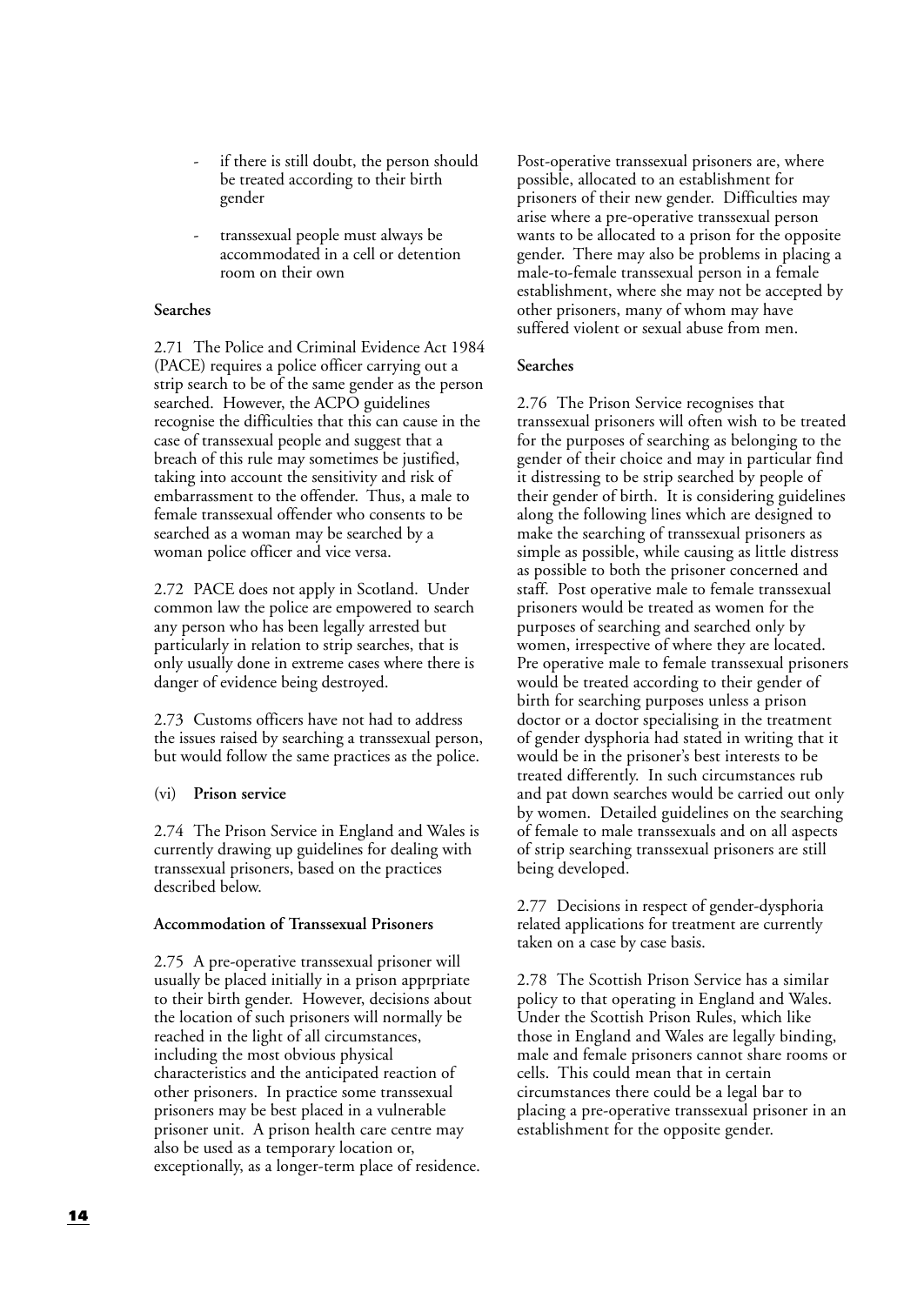#### (vii) **Probation Service**

2.79 The majority of the Probation Service's schemes are not gender specific. There are no Service guidelines on the treatment of transsexual people - the general policy is to deal with each person as an individual taking into account, as necessary, the views of other members of the group concerned. Such matters therefore have been regarded traditionally as local issues for which it is appropriate to adopt local solutions.

2.80 Although the treatment of transsexual people might be expected to raise more difficulties for probation and bail hostels, they form a very small number of hostel residents and no serious difficulties are known to have arisen. The Home Office Probation Unit is currently considering the introduction of Service guidelines for dealing with transsexual people in Approved Hostels. These will be incorporated into the next revision of the Hostels Handbook.

#### (viii) **Transsexual Victims**

#### **Victim Support**

2.81 Victim Support and Victim Support (Scotland), which are the main vehicles for the delivery of emotional help and practical support to victims of crime, have no specific policies in respect of transsexual people. The National Office of Victim Support has a policy of equal access to their services by all sectors of the community, and that this would apply to any transsexual victims. Consultation with the National Office's schemes and witness services has not shown up any particular problems in this area.

#### **Criminal Injuries Compensation Scheme**

2.82 The Criminal Injuries Compensation Scheme, which applies in Scotland, England and Wales, provides payments at taxpayers' expense to blameless victims of crimes of violence and those injured in trying to apprehend criminals or prevent crime. The current statutory scheme provides for payment on the basis of a tariff (or scale) of awards that groups together injuries of comparable severity and allocates a financial value to them.

2.83 Under the Scheme payments are made on the basis of a transsexual person's birth gender. Thus, if a male-to-female transsexual lived with a man in a common law established relationship this would, for the purposes of the Scheme, be regarded as a same sex relationship. Under current arrangements this would have the effect that, if either of them were killed in a violent crime, no fatal award would be payable to the surviving partner. However, the question of payments to a transsexual partner in these circumstances has not so far arisen.

2.84 The Government is reviewing a number of aspects of the Scheme (including the eligibility rules for fatal awards as they apply to same-sex couples) as part of a wide ranging public consultation exercise. The results of the exercise are still under consideration but Ministers hope shortly to be in a position to say how they intend to take matters forward.

2.85 The Criminal Compensation Scheme in Northern Ireland differs in some respects from that in the rest of the UK, but these differences do not affect transsexuals.

# Employment

2.86 The aim of the Sex Discrimination Act 1975 is that men and women should be treated equally favourably. There are a few exceptions where different treatment is allowed, but for most work it does not matter what sex an employee is. Given this, it should not matter whether someone has undergone gender reassignment, and they should not be treated less favourably for having done so.

2.87 The Sex Discrimination Act (Gender Reassignment) Regulations, which came into force on 1 May 1999, clarified the law relating to gender reassignment. The Regulations make it contrary to the Sex Discrimination Act to treat a transsexual man or woman less favourably in recruitment, employment, pay, working terms and conditions, and dismissal, either before, during or after treatment. Supplementing the Regulations is a DfEE Guide which gives detailed information and advice to individuals and their employers, and suggests some aspects of good practice. The Equal Opportunities Commission is able to advise and support individuals who believe they have suffered discrimination or victimisation on grounds of gender reassignment. Similar regulations are in force in Northern Ireland.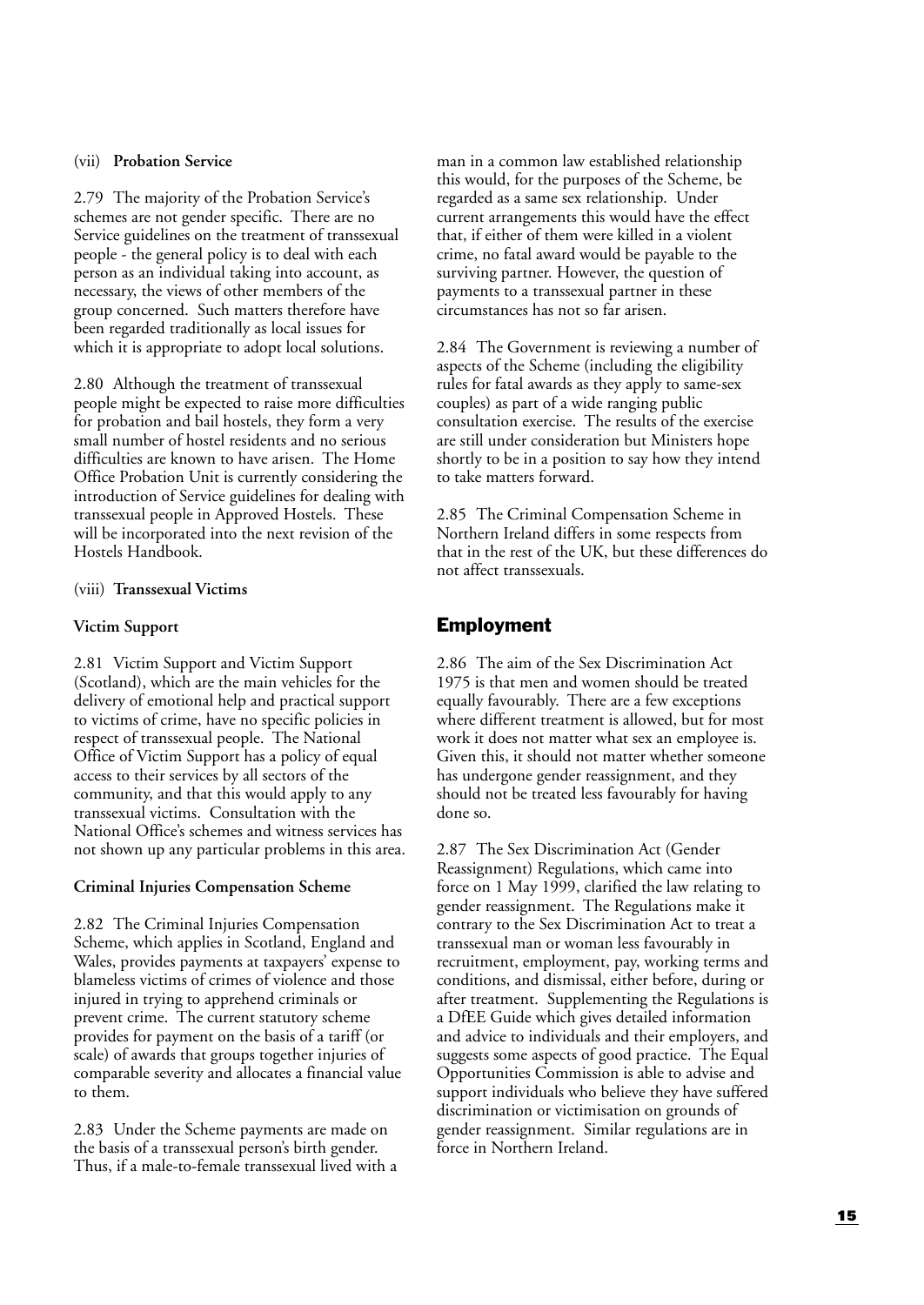2.88 The Regulations work not by comparing a man with a woman but by comparing the treatment of a transsexual person with that of a non-transsexual person, so they do not define any moment when a person changes sex.

# Social Security

2.89 There is nothing in Social Security legislation which deals directly with the treatment of transsexual people. Policy is led by the fact that details of sex on a birth certificate cannot be changed.

2.90 Where sex is a relevant factor, entitlement to benefit is decided by reference to the sex recorded on a person's birth certificate. However, officials of the Department for Social Security and its agencies will address a person in the sex they feel they are, regardless of appearance or the sex recorded at birth, and they will use any name a person chooses to use. For the purpose of correspondence, order books etc. a transsexual person can use the name by which they are commonly known. However, internal records will still show both the original sex as registered at birth, the current legal names and any names a person has used previously. National Insurance number cards and payment cards only show a person's requested name and National Insurance number.

#### **Special Section D**

2.91 To ensure that the claimant's privacy is protected, all DSS offices are advised to refer any claims from transsexual people to Special Section D (a part of Inland Revenue which supports the work on Nationally Sensitive cases for the Benefits Agency, the Department of Social Security and the Department for Social Development (NI)). Access to papers and computer records relating to claims is tightly controlled. Following notification, the necessary amendments are made to the various computer systems and a letter is issued to the person advising them that despite adopting a different role their entitlement and liabilities remain the same. A revised NI number card is issued, although the number itself will not change, and the person is advised that a private interview can be arranged locally if they need to discuss any problem or concerns.

2.92 The NI account is marked as Nationally Sensitive both for security reasons and to prevent the various systems amending the original gender. This prevents casual viewing and alerts Special Section D to any office trying to amend the personal details. This gives the opportunity to verify any amendment and so to prevent correspondence being issued under an incorrect style of address. This restriction can be removed at the request of the transsexual person.

#### **Retirement Pension**

2.93 Currently, the age at which a Retirement Pension becomes payable, and the age at which liability to pay National Insurance contributions ceases, is 60 for women and 65 for men. This is determined in accordance with a person's sex as recorded on their birth certificate.

2.94 A male-to-female transsexual person will have to wait until 65 to become entitled to Retirement Pension. A female-to-male transsexual person will be able to claim Retirement Pension from their 60th birthday. The process of equalising State pension age will begin in April 2010, ending in 2020, after which the question will no longer be an issue.

2.95 In January of each year Special Section D identify all male-to-female transsexual people they know are approaching pension age within the next contribution year. A form is sent to the appropriate local office which, in turn, will advise the person of their pension entitlement. If the person is in employment and the employer is unaware of the situation the person will be offered the chance to pay any outstanding contributions directly to the Department. A certificate of exemption can also be issued authorising the employer to cease deducting full rate NI contributions. A female to male transsexual person may not opt to continue paying NI contributions as liability ends at age 60 for women. However, where the person continues to work and their employer is unaware of the situation, NI contributions may continue to be deducted from pay and paid to the Contributions Agency in the normal way until age 65. Where the case is marked Nationally Sensitive, the fact that excess contributions have been paid will be notified to Special Section D who will make arrangements for the payment of refunds direct to the transsexual person.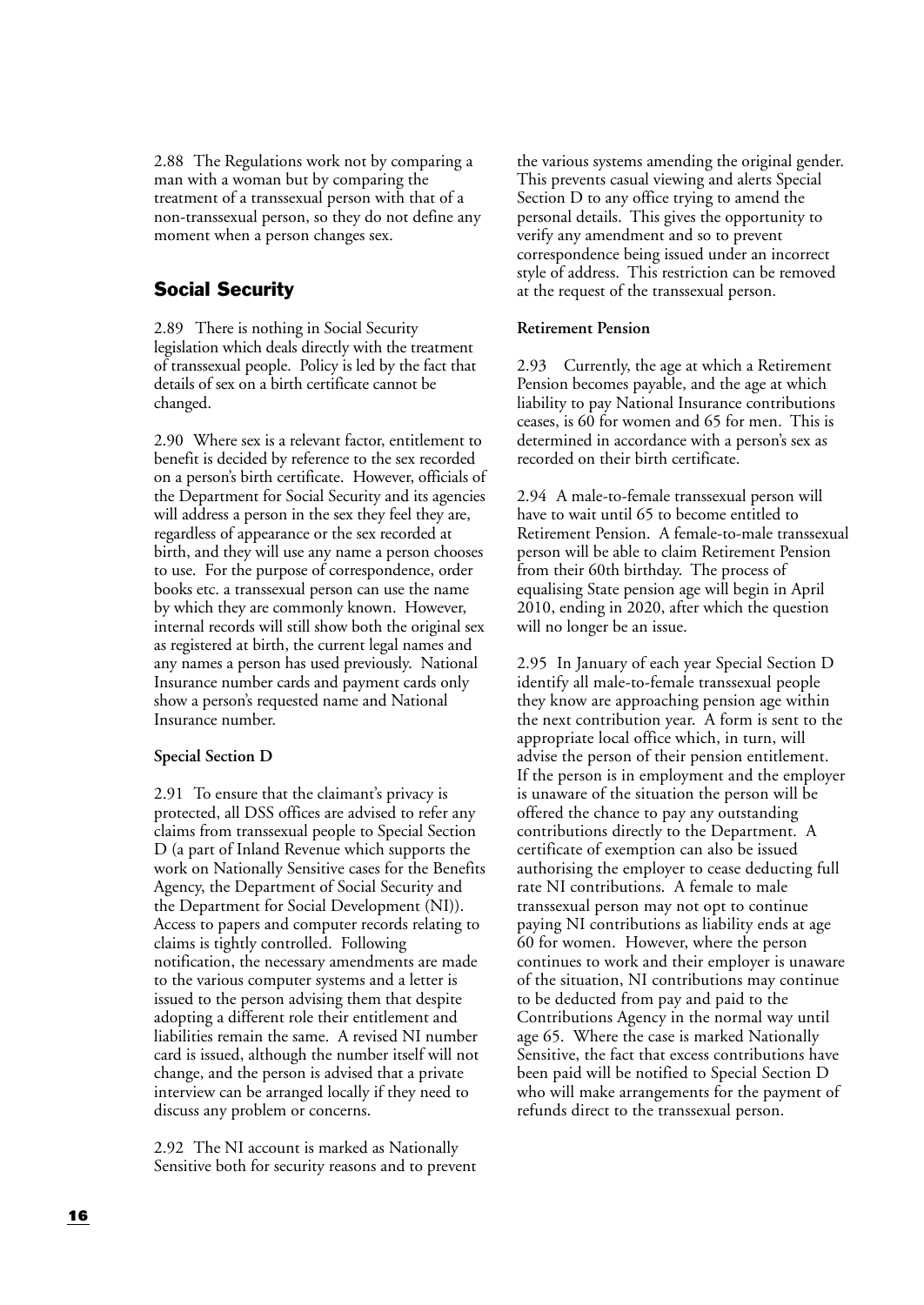#### **Widows'/Bereavement Benefits**

2.96 The current Widow's Benefit scheme is available to women only and entitlement to the benefit is always dependent on there being a valid marriage on the date of death. This scheme will be replaced with Bereavement Benefits which will be available to men and women equally and entitlement will remain dependent on there being a valid marriage.

2.97 Although there are no particular benefits or disadvantages as entitlement is linked to a valid marriage rather than gender, this has implications for a transsexual person who cannot marry a person of their birth sex.

#### **Adult Dependency Increases (ADIs) and Income Related Benefits (IRBs)**

2.98 Generally, a person cannot claim benefit for a partner of the same sex. Despite the fact that their partner may, in every way, be living as a member of the opposite sex, they cannot be legally treated as a partner for benefit purposes. For ADIs, where one of the couple has care of the other person's child a dependency increase may be paid. Where there are no children, ADIs are based on a legal marriage so treatment of a transsexual person is no different from other unmarried couples. For IRBs, even though for all intents and purposes two people are living as a couple they are treated as two single people.

#### **Child Benefit and Guardian's Allowance**

2.99 Child Benefit is paid to the parent or carer of a child. Guardian's Allowance is paid to the carer of a child who has, in effect, been orphaned and an award is dependent on also having entitlement to Child Benefit.

2.100 One of the main criteria for entitlement to Child Benefit is that the claimant must be responsible for a child who is living with them or financially supported by them. Generally the mother is encouraged to be the claimant but there is nothing in law that prevents a husband or male partner claiming. Only one person can be the biological mother and the fact that one of the adults had changed sex, to become female, would not give that person a stronger claim as a mother.

#### **Child Support**

2.101 The scheme is concerned not with gender but rather with who has care of the child and who is the non-resident parent. Difficulties could arise if there was a need to establish that a person who had later changed sex was the mother or father of a child. However, the provisions virtually all use the term "parentage", rather than "paternity" (with one exception in the Child Support Act where there is reference to a finding being made that X is the father).

#### **Occupational Pension Schemes**

2.102 The main issue for consideration is survivors' benefits. A person who undergoes gender reassignment, will be treated as the acquired sex when reassignment is complete (although still the birth sex for legal purposes). Payments will depend on the terms of the schemes but survivors' benefits would probably not be payable if the gender reassignment was incomplete at the date of the member's death. If, following reassignment, a transsexual person was living with a person of their birth sex, a survivor's benefit would be payable only if the scheme in question paid survivors' benefits to recorded same sex partners. Payment of survivors' benefits to same sex couples is frequently at trustees' discretion, whereas payment to opposite sex couples, even if unmarried, is pretty frequent.

#### Insurance

2.103 Issues of specific concern to transsexual people, such as to whom a company should offer a policy and on what terms, are commercial matters for the industry itself. Insurers may discriminate between one applicant and another provided that they do not do so unfairly. Any such discrimination must be justified by reference to information on which it is reasonable to rely (if, for example, there was evidence that the long term use of hormones such as those relied on by transsexual people had an adverse effect on life expectancy etc.). It would not be appropriate for the Government to seek to regulate these matters.

### Sport

2.104 The Sex Discrimination Act 1975 provides that discrimination on the grounds of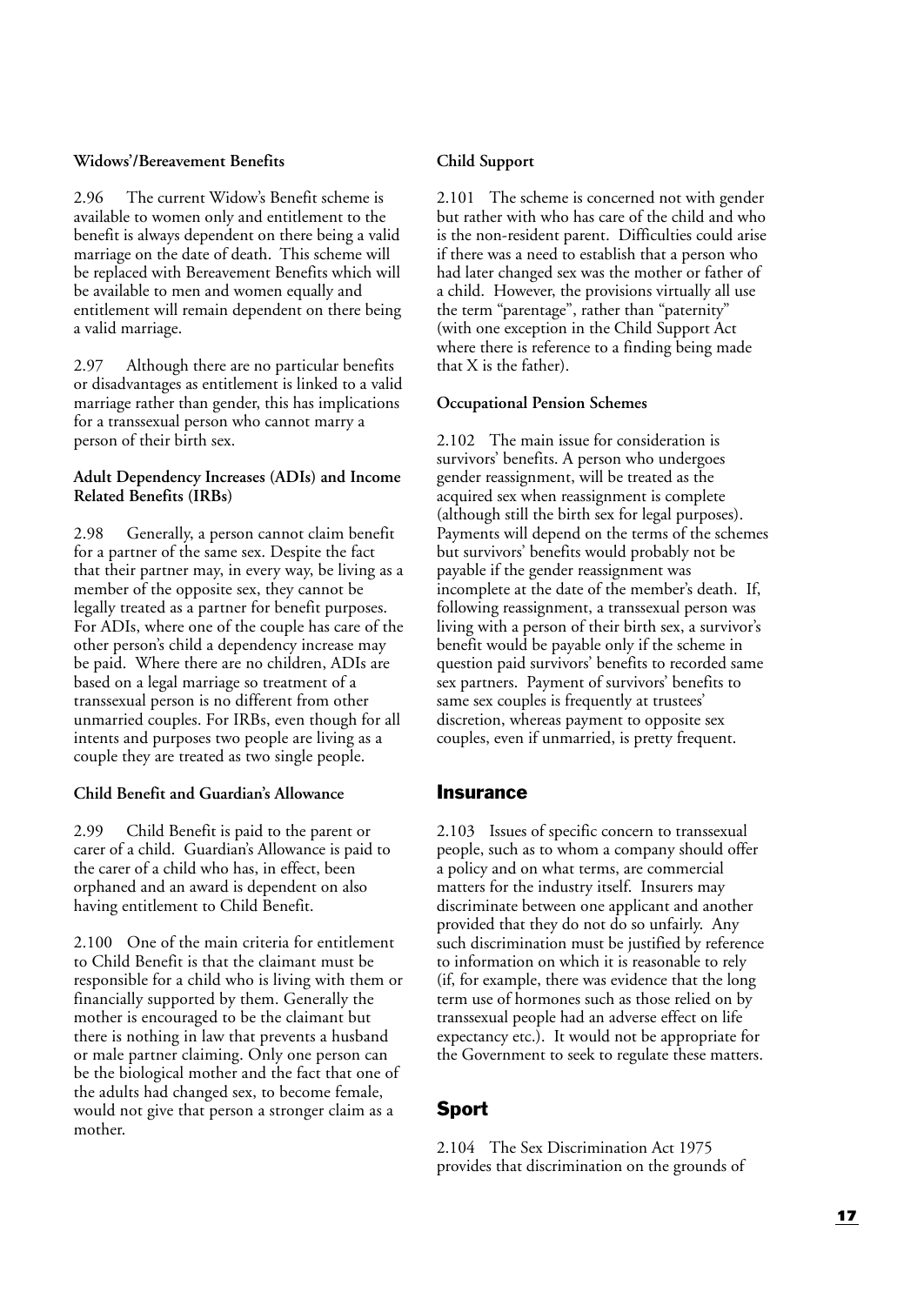gender is permitted where, in any sport, game or other activity of a competitive nature, the physical strength, stamina or physique of the average woman puts her at a disadvantage as compared with the average man. This allows for same-sex competitions.

2.105 The question of transsexual people in sport does not appear to have been addressed by most sporting organisations, either in the UK or abroad. The International Olympic Committee used to carry out formal gender verification procedures. These tests were regarded with disfavour by many in the sporting world and have now been dropped. It is therefore likely that any issues arising from the involvement of a transsexual person in sport have been dealt with as a local matter in the light of the individual circumstances.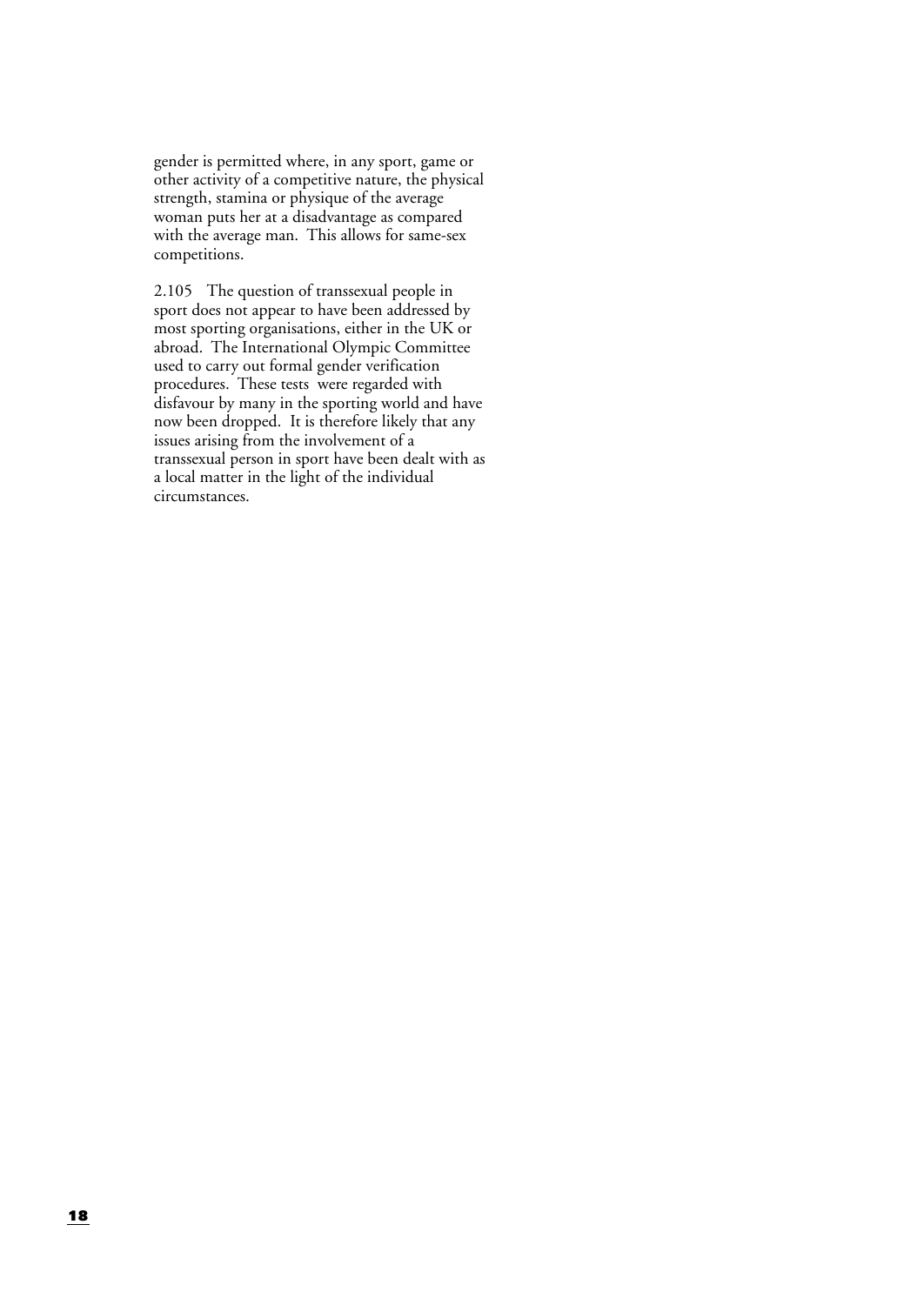# 3. NEW BIRTH CERTIFICATES

3.1 One of the concerns most frequently raised by transsexual people is that, although they can be issued with driving licences and passports in their new name and gender, it is not possible for a revised birth certificate to be issued. This can lead to embarrassment when they are required to produce a birth certificate, for example before taking up employment.

3.2 The group considered two possible options for change:

- to allow registrars to issue a short birth certificate showing a person's new name, with no indication of their sex
- to offer transsexual people new short certificates showing both their new name and their new sex

In both cases the birth register would be noted to show change of name but would also continue to record the facts as at birth. Any full certificate would show the original details, together with the note in the margin of the registration.

3.3 It is already possible to record a change of name on the birth register in Scotland and Northern Ireland, but the law in England and Wales would need to be amended to make this possible.

3.4 Legislation would also be needed to allow a new form of short certificate to be prescribed which did not show the holder's sex. If this change were made it would make sense for it to apply to all short certificates, so that those issued to transsexual people did not stand out from the others.

3.5 The ability to acquire a new certificate of this sort would ease a transsexual person's position in certain (fairly limited) circumstances. But, as at present, it would not constitute evidence of a person's identity and they would still for all legal purposes be of their birth sex as recorded on the full certificate.

3.6 Transsexual people could, alternatively, be issued with a new short birth certificate which showed not only their new name but also their new gender. This would require primary legislation in all parts of the United Kingdom. The procedures currently followed by say the Passport Office could be adopted (they require a letter from the applicant's doctor saying that they are living permanently in the new sex together with evidence such as deed poll of a change of name).

3.7 The issue of certificates might, in some circumstances, save transsexual people some embarrassment. But unless this carried with it recognition for some or all legal purposes it would not do much to relieve their underlying concerns.

3.8 We also considered whether, following the issue of a short certificate showing the holder's new name and gender, a transsexual person might be formally recognised as a member of their new sex for certain specific purposes but not in all respects. But we have not been able to identify any areas in which recognition could be given without leading to confusion and uncertainty. We were very doubtful whether there could be a halfway house between the present position and full legal recognition for all purposes. We go on to consider this in the next chapter.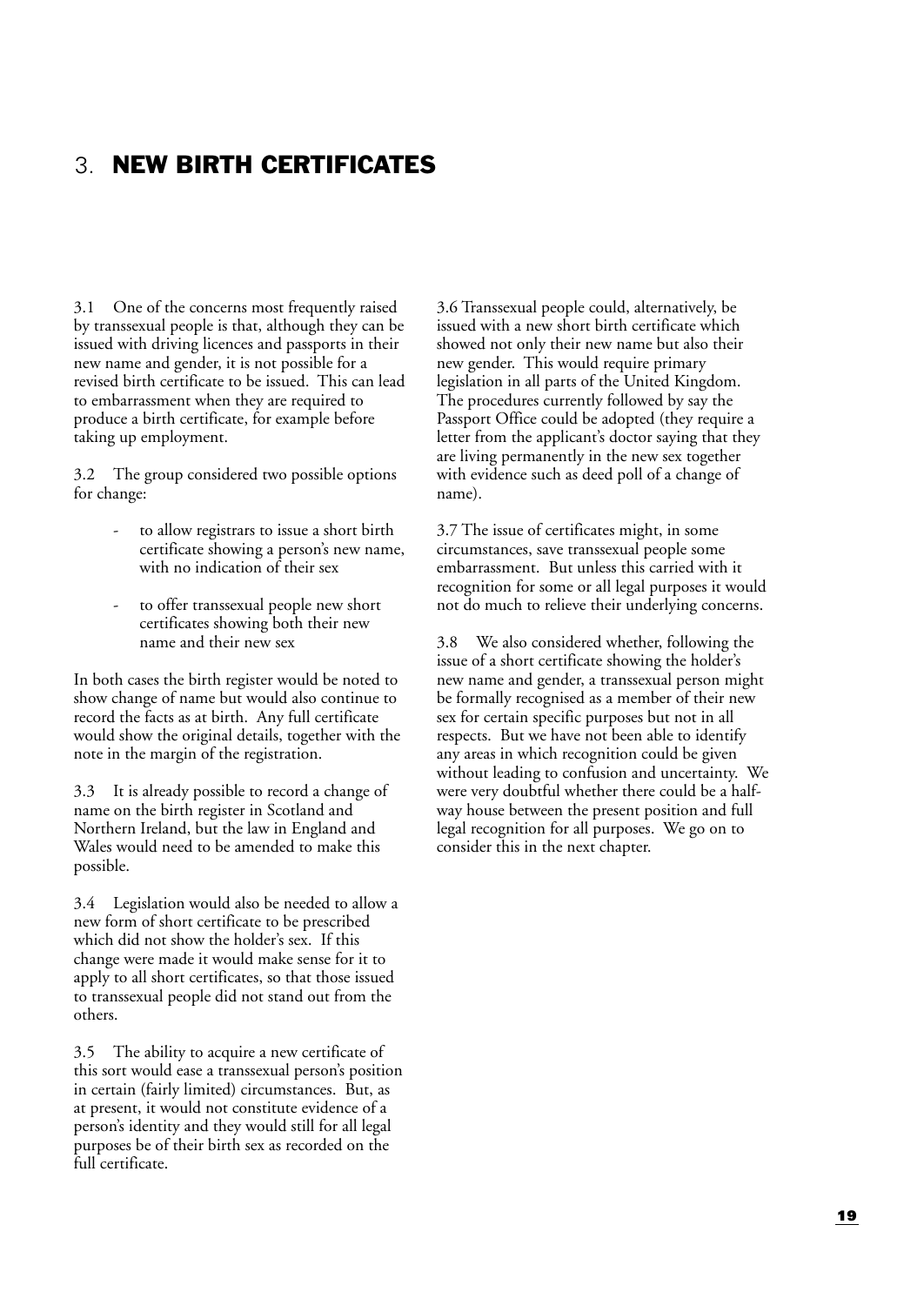# 4. FULL LEGAL RECOGNITION

4.1 With full legal recognition, after fulfilling certain conditions, a transsexual person would be entitled to be treated as belonging to their acquired gender for all purposes. In this section we discuss the implications and mechanisms of such a change.

4.2 Any legislative change would also need to take account of those cases where a child is born with an intersex condition which required surgical intervention to determine its sex. At present it is often difficult to determine the sex of such children.

4.3 We think that there needs to be a formal stage when the change of gender is recognised so that the legal position is clear, even though the stage at which a transsexual person may apply for the order may not be fixed. Full legal recognition could be given by means of a Court Order which defined the date and process from which the applicant acquired the new gender. Legislation would be needed to define the grounds on which such an Order could be made. The Registrar General would re-register the birth on the basis of the information provided by the Court, as happens now where a person is adopted.

4.4 After that point the transsexual person would be treated as of their acquired gender for all purposes. But there would be no rewriting of history and the legislation would have to make it clear that in certain circumstances access could be given to records held in the person's previous identity, for example in connection with criminal investigations or medical treatment.

### Key stages for Recognition of Change of Gender

4.5 Changing gender is a gradual process, usually lasting over a period of years. There is no common point of change for transsexual people, who will undertake differing amounts of treatment depending on their personal circumstances.

4.6 There are three main stages, each of which might be considered as the point at which full recognition could be given.

#### (i) **Living in the role of the new gender**

4.7 This is the point at which transsexual people can at present be issued with passports, driving licences etc. in their new identity. But at this stage there is a significant chance that some people will revert to their birth gender; and the person concerned will still bear most of the physical characteristics of their birth sex.

#### (ii) **Hormonal Treatment**

4.8 At this stage the person concerned will have sought medical intervention. Their body will have at least some physical characteristics of the opposite gender; and although they will still have many physical characteristics of their birth sex they are unlikely to be able to have children. There is however still a chance of reversion to the birth gender.

#### (iii) **After Surgery**

4.9 Not all transsexuals, particularly female to male transsexuals, can undergo full reassignment surgery. For most the process is complete (apart from continuing hormonal treatment) after surgery which may not cover the gonads or the genitals.

4.10 A transsexual person who has had, for example, breast implantations or a double mastectomy, combined with hormone treatment, will have clear physical attributes of the opposite gender. There is a reasonable expectation that the change of gender will be permanent, although the possibility of a reversion to the birth sex cannot be ruled out. They would probably not be able to consummate a marriage with someone of their birth sex: but it would almost certainly be impossible for them to father or bear a child.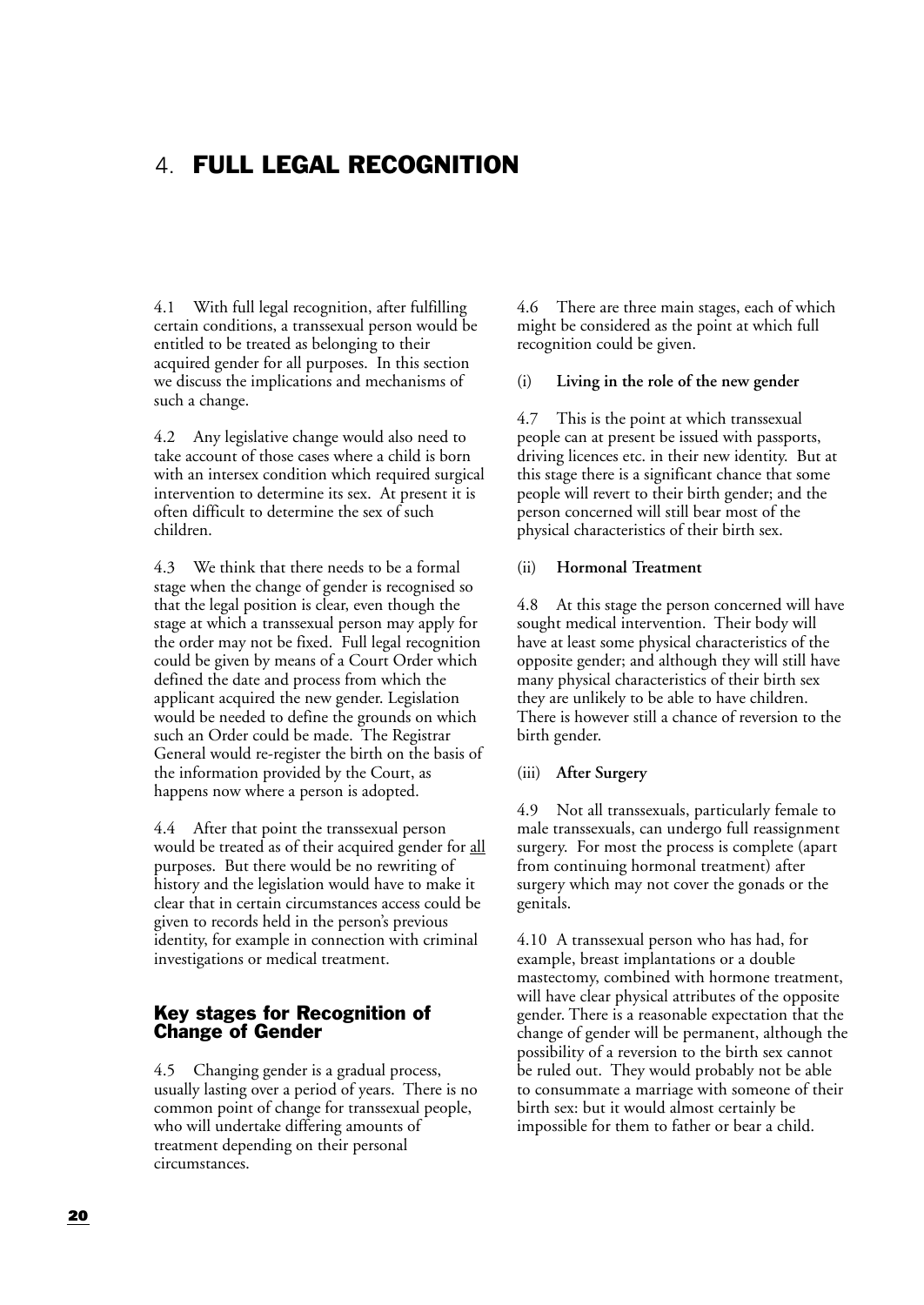### Transsexual people who do not meet the criteria

4.11 It might be argued that the present arrangements for providing transsexual people with new driving licences, passports and National Insurance cards should be discontinued if provision were made for full legal recognition of the acquired gender. However, this would remove an existing entitlement from people who, although living as members of the opposite gender, were unable for health or other reasons to meet the criteria for legal recognition. This could be difficult to justify. There are no compelling reasons to withdraw the provision of these documents in the acquired gender provided that they could not be used to obtain other legal rights to which the person was not entitled.

# Possible pre-conditions

#### (i) **Sterility**

4.12 Several countries which recognise a change of gender require a transsexual person to be sterile before recognition can be given (see, for example, Sweden and the Netherlands). The transsexual community however is opposed to such a provision. Their view is that it is unnecessary because, after a few years, the hormone treatment undertaken by transsexual people will have rendered them infertile. They also suggest that the requirement is discriminatory as some transsexual people, for health reasons, cannot take the high hormone levels normally prescribed, nor can they necessarily undergo extensive surgery.

4.13 It is certainly the case that not all transsexual women are medically in a position to undergo sufficient treatment (whether surgery or high doses of hormones) for fertility to cease. And surgical options for transsexual men will not irretrievably remove the option of fertility at some later date - the substantial medical risks involved in hysterectomy, phalloplasty and the surgical closing of the vaginal opening are such that many or most transsexual men choose to forgo these surgical procedures

4.14 The transsexual community's concern about discrimination has, however, to be set against the great concern which would be felt by the general public if someone who was legally a man gave birth to a child or someone who was legally a woman became the father of one. Those

countries which impose a sterility requirement before allowing a change of sex to be legally recognised clearly believe such a requirement is justified.

4.15 There is a related issue raised by artificial fertilisation. Where a woman undergoes treatment with her husband or partner's consent, he is treated for all purposes as the father of the child. Thus a female-to-male transsexual whose new sex had been legally recognised could become the father of a child born to his partner as a result of AID. This, in the context of full legal recognition, seems logical.

4.16 But there could be problems over surrogacy arrangements. Under the current law the Court may make an order that a child born as a result of such an arrangement is to be treated in law as the child of a married couple provided, inter alia, that the gametes of the husband or wife, or both, were used to bring about the creation of the embryo. Thus a male-to-female transsexual could become the mother of a child born as the result of the artificial insemination of another woman with her husband's sperm. This again is logical in the context of full legal recognition. But it would also be possible in theory to use the transsexual woman's own sperm if that had been preserved, and for her to become biologically the father but legally the mother of the same child. To guard against this it would be necessary either to amend the law on human fertilisation and embryology, or to require the destruction of any preserved gametes before a change of sex could be legally recognised.

#### (ii) **Marriage**

4.17 Legal recognition of a change of sex would have implications for pre-existing marriages. If a subsisting marriage continued after one of the partners had changed sex, this would conflict with the current legal position that a person can be married only to someone of the opposite (legal) sex. It might therefore be necessary to require, as in most countries which allow marriage after a change of sex, that any previous marriage should be dissolved before a change of sex could be legally recognised.

4.18 Some countries require that a person should be single or divorced even before they undergo gender reassignment surgery. This is not a legal requirement in the United Kingdom and there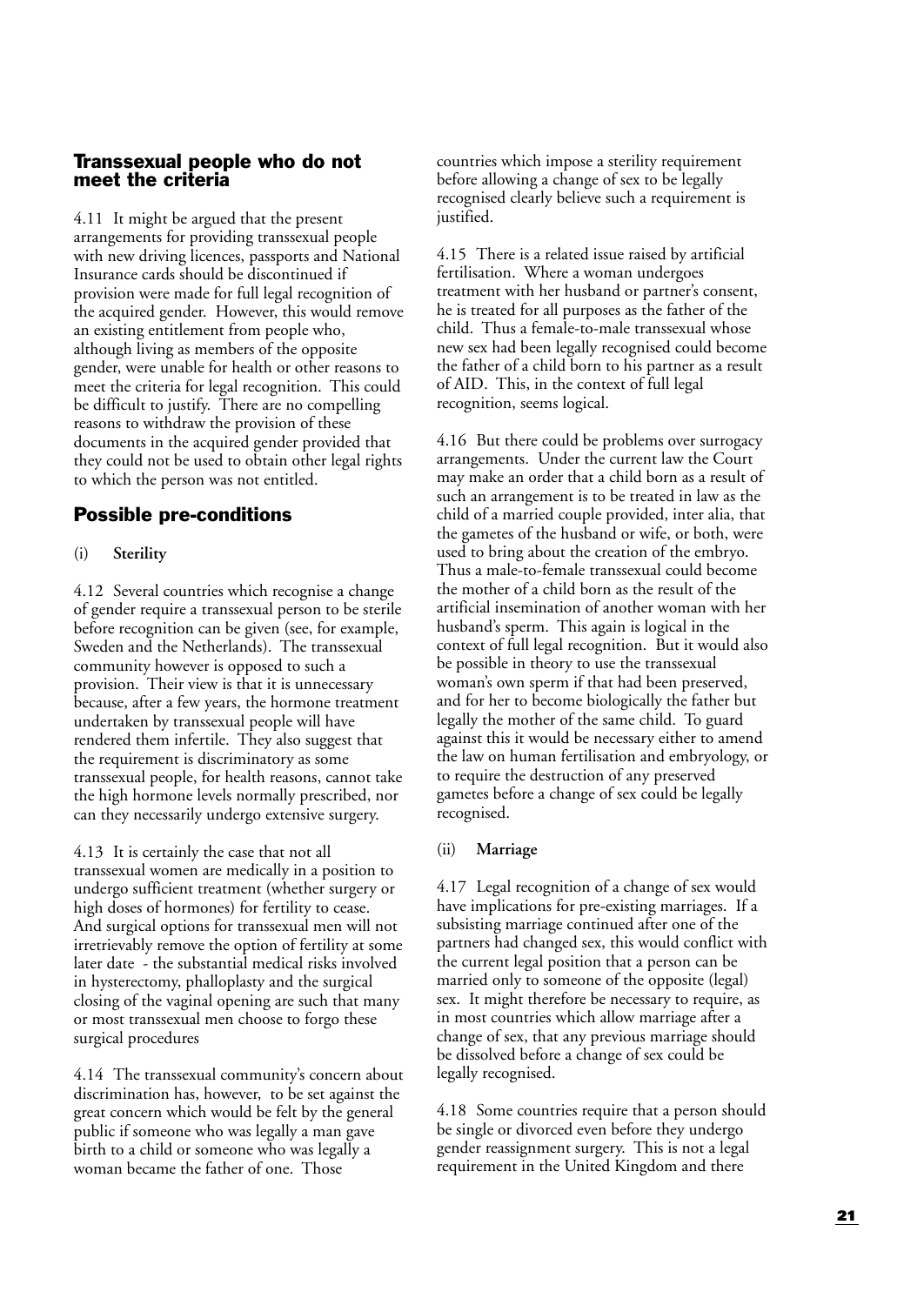seems no reason to introduce such a restriction. But legislation providing for the grant of recognition of a transsexual person's new gender for all legal purposes could include a requirement that any subsisting marriage must have been ended or will be treated as ended from the date of the grant of official recognition.

4.19 In their submission to the Working Group, Press for Change argued that care should be taken "not to disadvantage those (few) whose marriages, conducted in their former gender role, have survived". They argued that no purpose would be served by insisting that a couple should divorce in order for the transsexual partner's acquired gender to be recognised, and suggested that the rights and interests of the non-transsexual partner should be borne in mind since divorce "inevitably involves a loss of security and financial benefits for at least one person". However, it would be very difficult to allow same-sex marriages in this context but no other, and that it seems reasonable to expect the transsexual partner in a subsisting marriage to take into account the effects on the other partner before seeking legal recognition of a change of sex.

# Family Law

4.20 If gender reassignment were to be recognised legally, a transsexual person who had previously had parental responsibilities and rights for one or more children would retain all those responsibilities and rights after changing gender unless a court ruled otherwise. The records of the child's or children's birth would not be changed. The person concerned could also acquire parental responsibilities and rights in their new gender.

4.21 The intestacy rules allow for parents to inherit and a person would not cease to be a parent because of a subsequent gender reassignment.

# Criminal Justice System

4.22 Following formal legal recognition of a change of gender a transsexual person would be entitled to be treated as a man or a woman as the case might be for all legal purposes, including treatment within and by the legal system. Any legislation providing for such recognition would therefore need to ensure that the efficacy and

fairness of the criminal justice system was not adversely affected. For example, there would continue to be occasions when it would be necessary to refer to a transsexual person's previous identity in court, such as when the crime had been committed before the change of sex or, for example, to check a criminal record. This would be consistent with the principle that any change should not have retrospective effect and would not involve rewriting history.

# Employment

4.23 The existing regulations would continue to serve their protective purpose, but they contain some exceptions which would be affected if transsexual people were granted legal recognition of change of gender following gender reassignment. Provision might need to be made for the continuation of certain exceptions eg in respect of the period of transition, and intimate searches.

4.24 The Regulations allow for differential treatment in a very few cases during the process of gender reassignment, for example where employees share living accommodation, or where a worker is providing personal welfare services to someone who is vulnerable (such as a mentally ill person). Legal recognition of change of gender would mark the point where this exception ceased to apply. However, where an individual was in the early stages of gender-reassignment, before legal recognition of change of gender, some form of temporary exception would probably need to remain in the Regulations.

4.25 Prison Service Regulations and PACE require that intimate searches are conducted by someone of the same sex as the prisoner. After legal recognition of change of gender however, the logical position would be that male-to-female transsexual police and prison officers could search female prisoners and female-to-male transsexual officers could search male prisoners, although some might think that in such a sensitive area this could be a step too far.

4.26 The SDA allows for certain women-only or men-only posts, for example in single-sex medical treatment. The Regulations make it lawful to require a man undergoing gender reassignment to leave a male-only post, if the employer can show there is a single-sex Genuine Occupational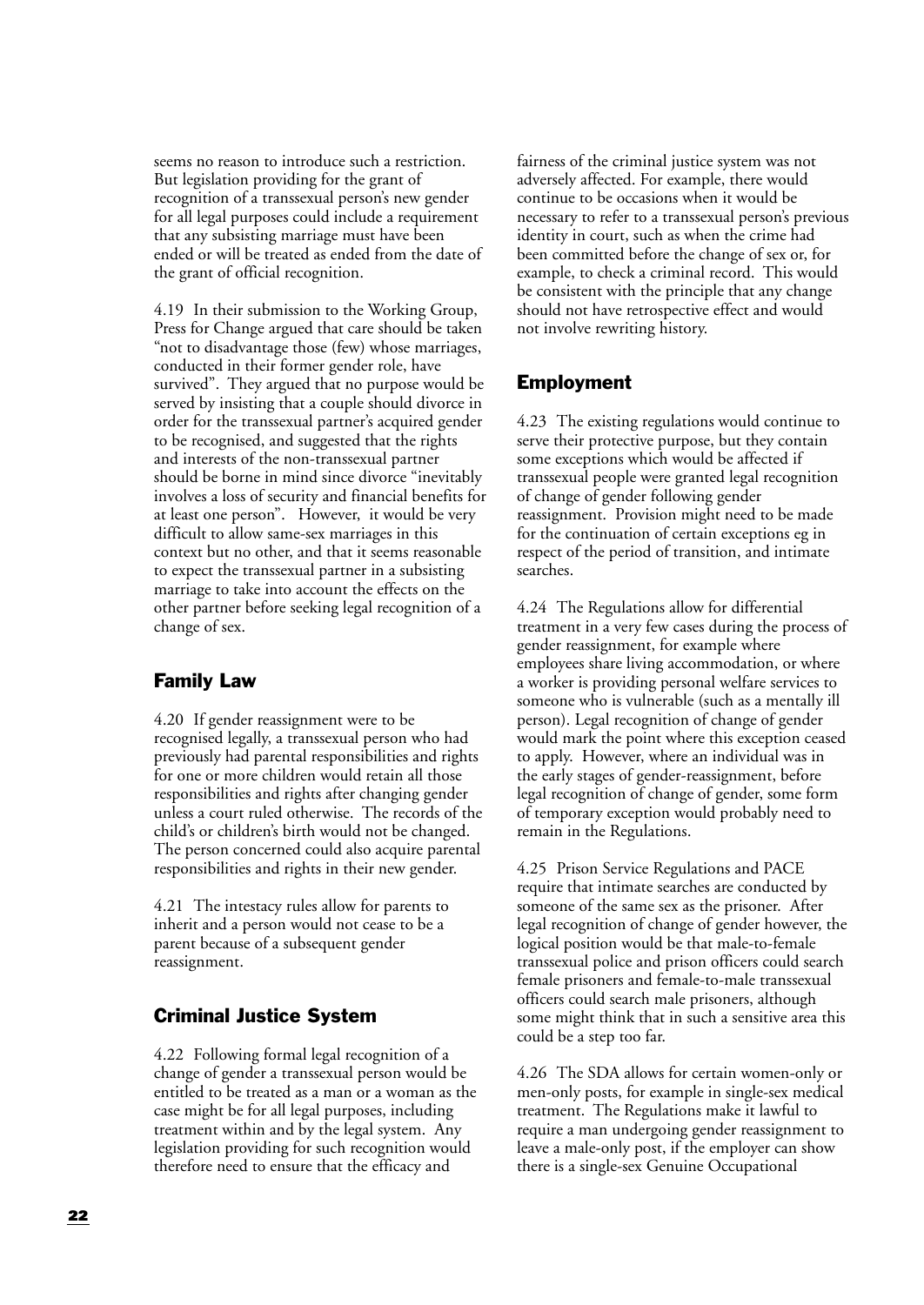Qualification and that other treatment is not possible, eg re-deployment to another part of the organisation. With legal recognition of change of gender where a single-sex GOQ applied, the worker would have to be accepted in the new gender role.

4.27 The Regulations also contain exceptions for work in a private home and for the purposes of an organised religion, matching SDA exceptions. As currently phrased they would need amending if legal recognition of change of gender made it definite that the worker must be accepted in the new gender role. Some may consider that an exception should be retained, for example to allow an employer to refuse to employ a transsexual woman as a live-in nanny (as, under the SDA's single sex Genuine Occupational Qualification they can refuse a man).

# Social Security

#### **State Retirement Pension**

4.28 The age at which a retirement pension becomes payable, and liability to NI contributions ceases, would be decided by the acquired gender. Thus, until 2010, a man who had become a woman would have a pension age of 60 instead of 65. As there are more male to female transsexual people, this would involve a small additional cost to the National Insurance fund. From 2010 the equalisation of pension ages begins and by 2020 this would no longer be an issue.

4.29 Full legal recognition might well result in some women being disadvantaged in certain circumstances in relation to pension entitlement based on the NI contribution record of a spouse. Entitlement to Category B retirement pension, inheritance for widows over state pension age and, for divorced people, the provision to substitute the ex-spouse's National Insurance (NI) contribution record for the duration of the marriage has always been based on a legal marriage having taken place.

4.30 A married woman can claim a basic pension (category B pension) on her husband's NI contribution record when both husband and wife reach state pension age and a legal marriage exists at the time of the claim. If they divorce she can continue to rely on her husband's contribution record for the period of the marriage provided

that she has paid contributions in her own right outside the period of the marriage. A woman whose marriage had ended because her former husband had, or was about to be, legally recognised as a woman would be in this position that is, she would be able to rely on her former husband's contributions for the period of the marriage, but only if she had paid some of her own contributions.

4.31 A widow who is over state pension age can inherit the whole of her husband's accrued entitlement if she has no contribution record of her own. If the marriage had ended because the husband had been legally recognised as a woman she would be unable to do so unless she had paid NI contributions outside the period of the marriage.

#### **Income Related Benefits**

4.32 Legal recognition of transsexual people in their new gender, and their ability to marry in that gender, would mean that these couples, even if unmarried, would be regarded as married couples for Income Related Benefit (IRB) purposes. IRBs define an unmarried couple as a man and a woman who are "Living Together as Husband and Wife" (LTAHAW), and legal recognition would mean that transsexual people who form part of an unmarried couple would be treated as such in the IRBs. Benefit would be paid at the couple rate to people who would currently each be receiving the single rate.

### Insurance

4.33 The acceptance of a client for an insurance policy, and the terms on which it is offered are commercial decisions for the insurance company concerned. It would therefore be for the industry itself to decide how to respond if transsexual people were granted full legal recognition in their acquired gender. It would remain open to the insurance company to ask any questions justified by the nature of the policy and the client's individual circumstances.

# Sport

4.34 Following legal recognition of their acquired gender, a transsexual person would be entitled to participate in sporting activities as a member of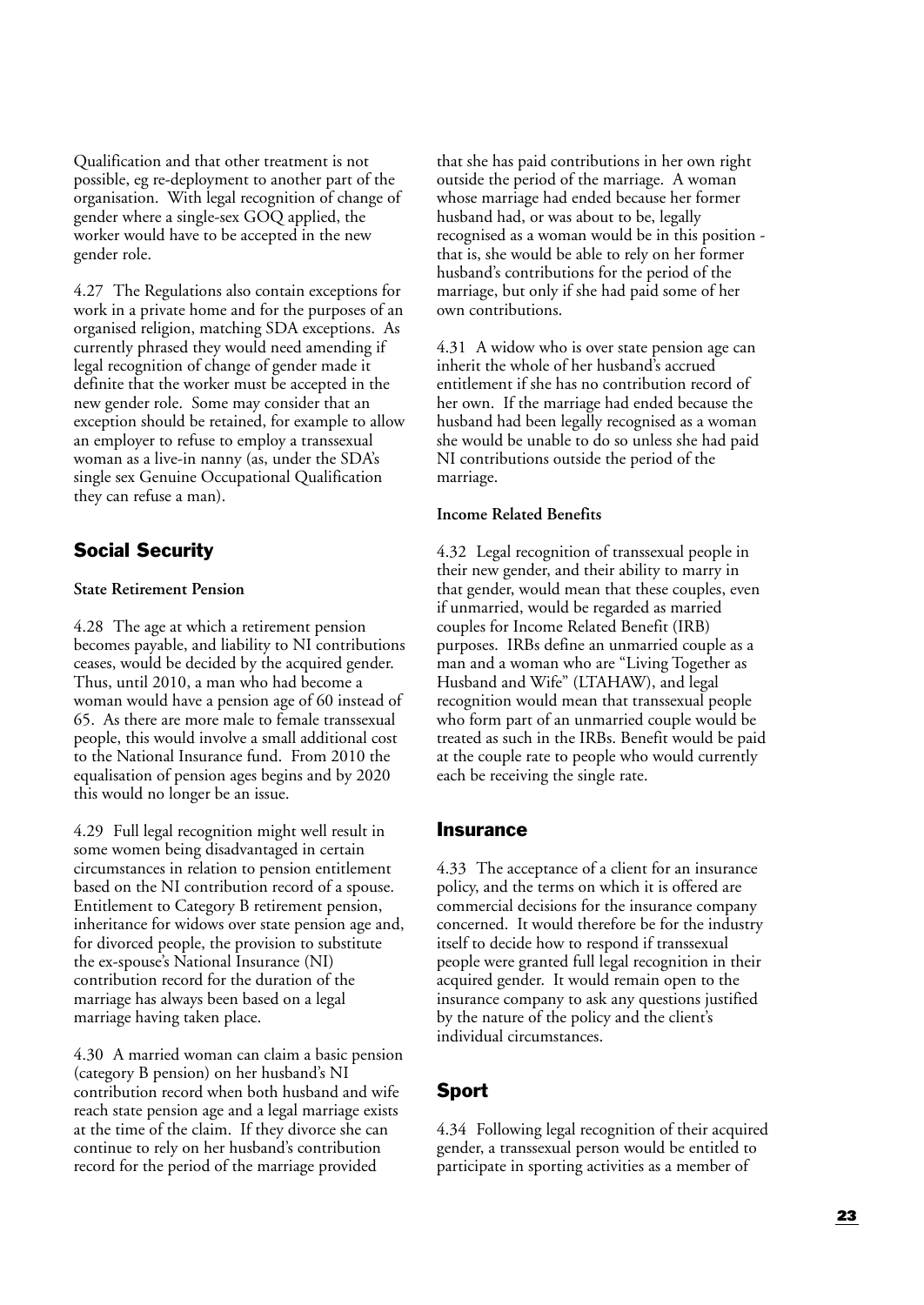that sex. This raises a number of practical issues, at both amateur and professional levels. A key concern is that of ensuring fairness to other competitors, especially in cases involving a maleto-female transsexual where, despite reassignment treatment, they are likely to retain a physical advantage over other women.

4.35 This is not a purely domestic issue, since some sports are ruled by international governing bodies. In the circumstances, it would not be practical, or desirable for the Government to try to legislate in this area. It would have to be for the governing bodies of individual sports to decide how to address the difficulties raised by the participation of transsexual people.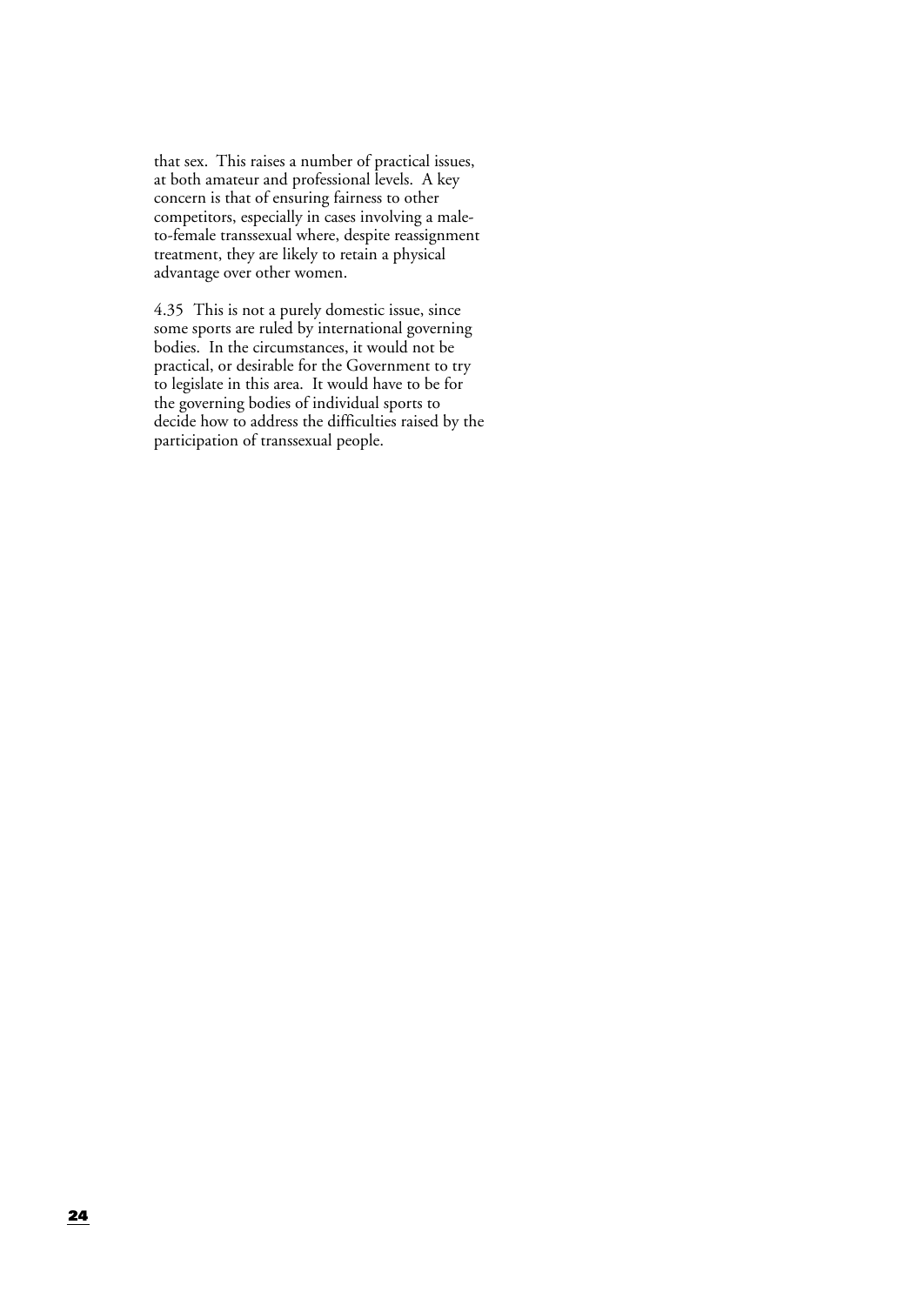# 5. CONCLUSION

5.1 Transsexual people deal with their condition in different ways. Some live in the opposite sex without any treatment to acquire its physical attributes. Others take hormones so as to obtain some of the secondary characteristics of their chosen sex. A smaller number will undergo surgical procedures to make their bodies resemble, so far as possible, those of their acquired gender. The extent of treatment may be determined by individual choice, or by other factors such as health or financial resources. Many people revert to their biological sex after living for some time in the opposite sex, and some alternate between the two sexes throughout their lives. Consideration of the way forward must therefore take into account the needs of people at these different stages of change.

5.2 Measures have already been taken in a number of areas to assist transsexual people. For example, discrimination in employment against people on the basis of their transsexuality has been prohibited by the Sex Discrimination (Gender Reassignment) Regulations 1999 which, with few exceptions, provide that a transsexual person (whether pre- or post-operative) should not be treated less favourably because they are transsexual. The criminal justice system (ie the police, prisons, courts etc) try to accommodate the needs of transsexual people so far as is possible within operational constraints. A transsexual offender will normally be charged in their acquired gender, and a post-operative prisoner will usually be sent to a prison appropriate to their new status. Transsexual victims and witnesses will, in most circumstances, similarly be treated as belonging to their acquired gender.

5.3 In addition, official documents will often be issued in the acquired gender where the issue is identifying the individual rather than legal status. Thus, a transsexual person may obtain a passport, driving licence, medical card etc in their new gender. We understand that many nongovernmental bodies, such as examination authorities, will often re-issue examination certificates etc. (or otherwise provide evidence of

qualifications) showing the acquired gender. We also found that at least one insurance company will issue policies to transsexual people in their acquired gender.

5.4 Notwithstanding such provisions, transsexual people are conscious of certain problems which do not have to be faced by the majority of the population. Submissions to the Group suggested that the principal areas where the transsexual community is seeking change are birth certificates, the right to marry and full recognition of their new gender for all legal purposes.

5.5 We have identified three options for the future:

- to leave the current situation unchanged;
- to issue birth certificates showing the new name and, possibly, gender; and
- to grant full legal recognition of the new gender subject to certain criteria and procedures.

We suggest that before taking a view on these options the Government may wish to put the issues out to public consultation.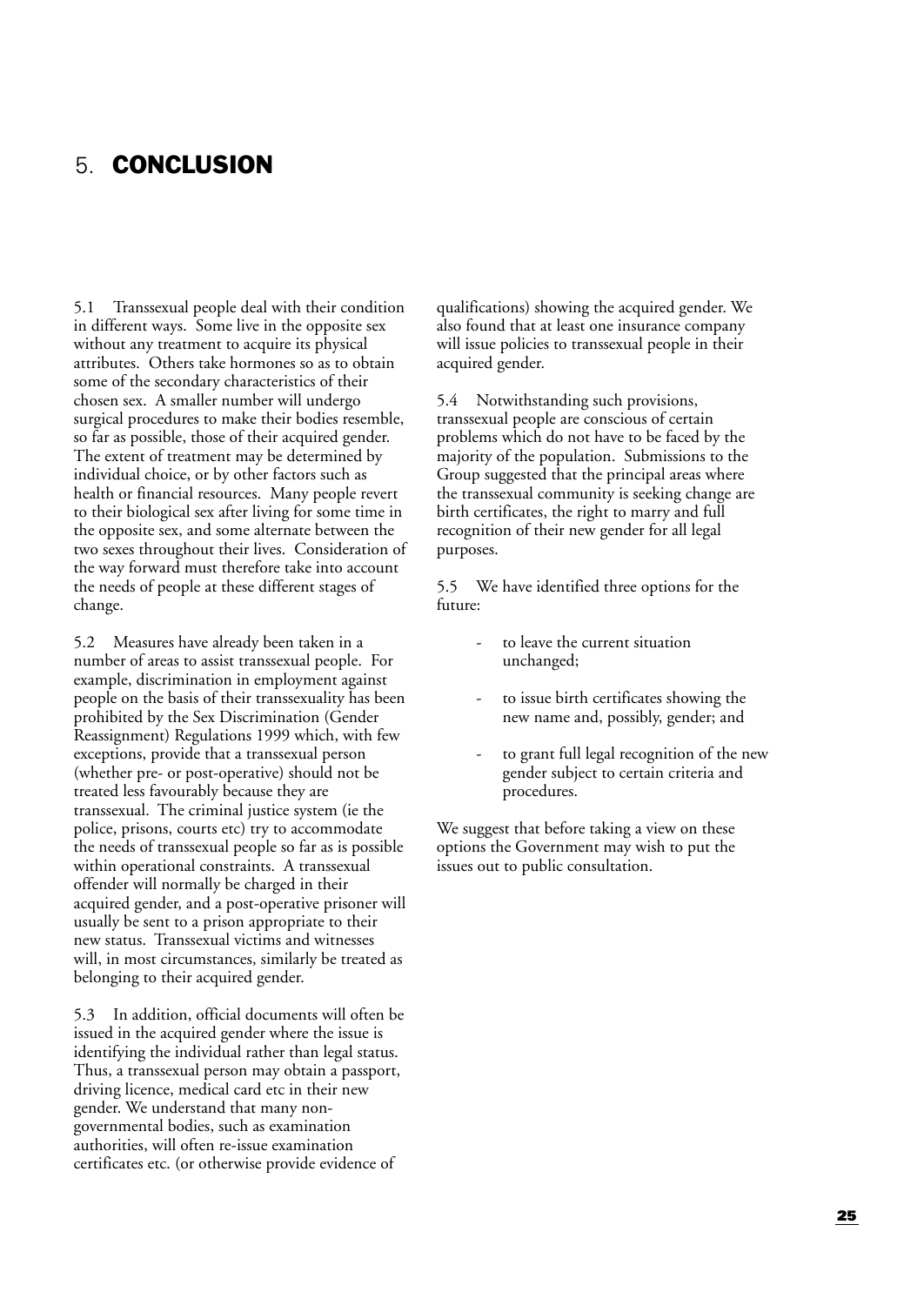# 6. SUMMARY OF FINDINGS

# Introduction

There are no definitive data on the number of transsexual people in the UK. Estimates vary from around 2,000 to 5,000, with roughly five male-to-female transsexual people to each femaleto-male (para 1.3)

Gender reassignment is a change in the person's physical characteristics (para 1.5)

At present, a change of gender will be recognised where the issue is one of civil not legal status. Thus a passport, driving licence, medical card, National Insurance will, for example, in certain circumstances be issued in the acquired gender (para 1.7)

The most frequent requests from the transsexual community are to have a birth certificate showing their new gender, the right to marry in that gender, and full legal recognition of the acquired gender (para 1.8)

The Working Group has identified three options for consideration:

- to leave the current situation unchanged
- to issue birth certificates showing the new name and, possibly, sex; and
- to grant full legal recognition of the acquired sex subject to certain criteria and procedures (para 1.16)

Despite an increasing willingness to recognise a change of gender, at least for limited purposes, there is no common approach in other countries to the transsexual condition and the complex issues which it raises (para 1.18)

The report covers some matters which have been devolved to the Scottish Parliament, the National Assembly for Wales and the Northern Ireland Assembly. It will be for each administration to decide the way forward on these issues in their respective jurisdictions (para 1.19)

# The Present Position

The birth certificate and birth register are a record of the facts at the time of birth, based on the biological criteria ie chromosomes, gonads and genitals. Amendments can be made only where an error can be shown to have happened at the time of registration (paras 2.2 - 2.6)

There are two types of birth certificate: a standard (full) certificate which is a complete copy of all the details in the birth register, and a short certificate which gives only the name, sex and date and place of birth recorded in the register (para 2.11)

● Current marriage law only permits marriage between one biological male and one biological female. The case of Corbett v Corbett (1970) established that the three biological criteria were relevant in determining sex (paras 2.14 and 2.19)

A transsexual person may legally marry only a person of their acquired gender creating what is, to all appearances, a same sex marriage. Alternatively, two transsexual people may marry, but they must take their vows in their birth genders (para 2.20)

● Under current law a female-to-male transsexual person cannot be legally recognised as the father of children born to his partner (or a male-to-female transsexual person cannot be recognised as the mother), although they can acquire parental responsibility for them (para 2.38)

The criminal justice system accommodates the needs of transsexual people so far as is possible within operational constraints (para 2.42 ff.)

The Sex Discrimination (Gender Reassignment) Regulations 1999 provide a measure to prevent discrimination against transsexual people in employment, whether before, during or after reassignment surgery (para 2.87)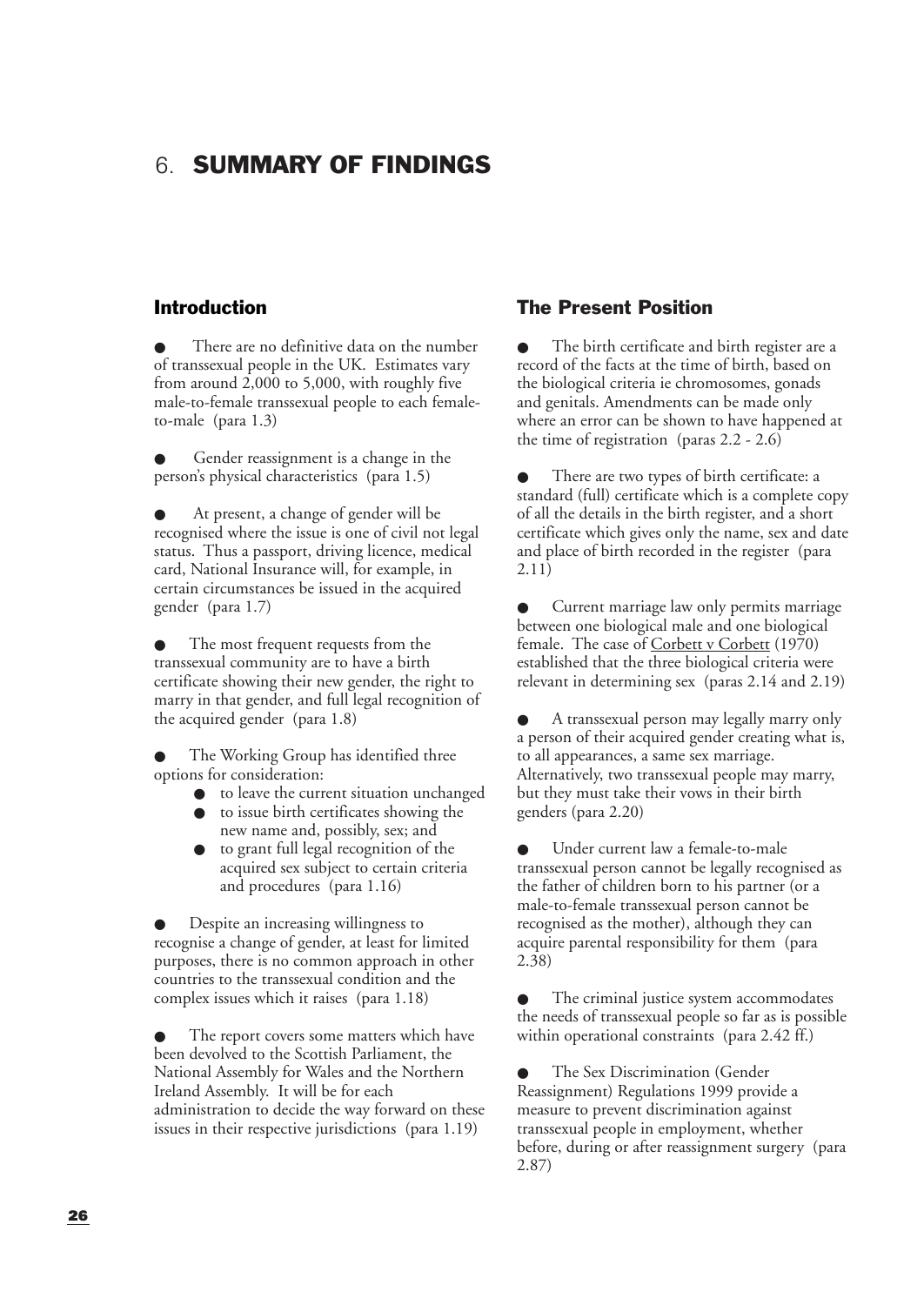Social security benefits legislation provides that where sex is relevant this must be the sex on the birth certificate. Other benefits may be dependent on a valid marriage. These can disadvantage transsexual people who are unable to claim or marry in their acquired gender (para 2.89 & 2.94 ff)

The terms and conditions of insurance polices are a commercial matter for the insurance industry. It would not be appropriate for the Government to try to regulate these (para 2.103)

Very little is known about transsexual people in sport; this matter does not appear to have been addressed by the sporting authorities (para 2.105)

# New Birth Certificates

Procedures could be put in place for the issue of short birth certificates showing either a person's new name, with no indication of their gender, or showing both their new name and new gender (para 3.2)

Such amended certificates would ease transsexuals' position in certain limited circumstances; but they could not be used as evidence of a person's identity and the transsexual person would remain of their birth sex (as recorded on the full certificate) for all legal purposes (para 3.5)

The Group identified no areas where a transsexual person might be granted recognition in their acquired gender, in the absence of full legal recognition, without leading to confusion and uncertainty (para 3.8)

# Full Legal Recognition

There are three stages at which legal recognition for all purposes of a transsexual's new gender might be granted:

- Living in the role of the new gender;
- hormonal treatment; and
- after surgery (paras  $4.6 4.9$ )

Consideration would need to be given to imposing a sterility requirement before allowing a change of sex to be legally recognised (para 4.16)

If a pre-existing marriage continued after one of the partners had changed sex it would, in effect, become a same sex marriage. It might therefore be necessary to require that any previous marriage be dissolved before legal recognition could be given to a change of sex (para 4.17)

A transsexual person would keep all preexisting parental rights and responsibilities after changing gender, subject to intervention of the courts. The birth certificates of children born before the change of gender would not be altered. The person concerned could also acquire parental responsibilities and rights in their new gender (para 4.20)

It might still be necessary in certain circumstances for a transsexual's former identity to be disclosed, for example to allow criminal record checks to be made (para 4.22)

Provision might need to be made in the current employment regulations for the continuation of certain exceptions, for example in respect of the period of transition and intimate searches (para 4.23 ff.)

It would be for the governing bodies of individual sports to address to decide how to address the issues raised by transsexual athletes (para 4.35)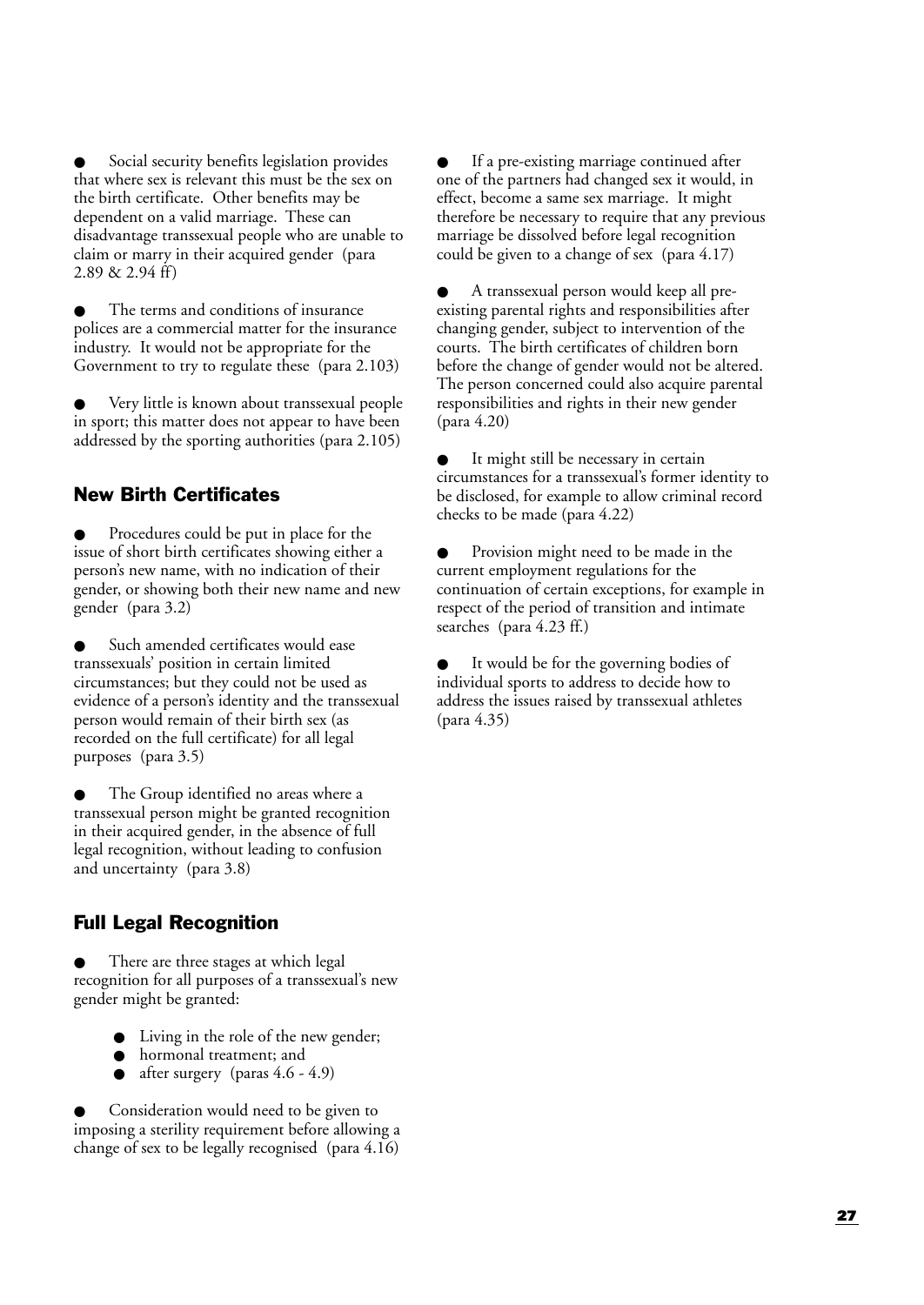# Annex 1. THE GENDER REASSIGNMENT PROCESS IN THE NATIONAL HEALTH SERVICE

The gender reassignment process can be divided into three main stages:

- Social gender role change when patients change their name, and inform their family and friends of their plans to live full time in their chosen gender role.
- Hormonal gender reassignment when patients, who after psychiatric assessment are thought to be suitable, are offered cross gender hormone prescriptions.
- Surgical reassignment after completion of the two years 'real life' test when primary surgery is undertaken.

2. There is no single moment when a transsexual person joins the opposite sex. Although the irreversible nature of surgery provides an important marker in determining reassignment, many transsexual people can achieve social and hormonal reassignment without surgery. For those who do not have surgery, there is always the possibility that they will revert back to their original sex.

3. Patients will normally have diagnosed themselves and enter the NHS through a referral from their general practitioner to the local psychiatric service for assessment and confirmation of the diagnosis.

#### **Psychiatric Counselling**

4. Not all psychiatrists are expert in this area and not all are prepared to refer patients on for surgery. There is anecdotal evidence to suggest that some patients wait for several years before being referred to a psychiatrist with experience in gender reassignment. Where a transsexual person is involved in drug abuse or deliberate self-harm surgical intervention would not normally be proposed.

5. No psychiatrist will advise a transsexual person to pursue gender reassignment surgery. That decision must rest with the patient. Patients are treated according to international protocols

laid down by the Harry Benjamin International Gender Dysphoria Association, a professional organisation devoted to the understanding and treatment of gender identity disorders. They will receive psychiatric counselling and be required to live in the role of the sex they wish to become for a period of at least two years, including a period of at least one year in work or full time study. This is commonly referred to as the real life test. Patients who do not complete the test are not considered to be sufficiently well motivated to be given surgery.

#### **Hormones**

6. Patients will usually be prescribed hormones, either by their GP or by their psychiatrist. Male-to-female transsexuals will be prescribed oestrogens (steroids), and female-tomale transsexuals will be given various testosterones, (known as androgens). These suppress the patient's natural hormone dependent characteristics.

#### **Surgery**

7. Transsexual people who reach the surgical stage will have been carefully selected. No NHS surgeon working in this field would be prepared to operate without the written assessments of at least two psychiatrists. Criteria for surgery include being at least 18 years old and single; having lived in the role for at least two years; and being successful in the role of their preferred sex. Patients need to have a realistic understanding of what surgery can achieve, although plastic surgery can continue to be undertaken to modify a person's appearance.

8. For male-to-female transsexual people, surgery will usually involve the removal of the testes, the dissection of the penis and the creation of a pseudo-vagina. In addition other procedures such as breast implants, electrolysis for the removal of facial or bodily hair, reshaping the nose and speech therapy to alter voice pitch can be provided on the basis of clinical need.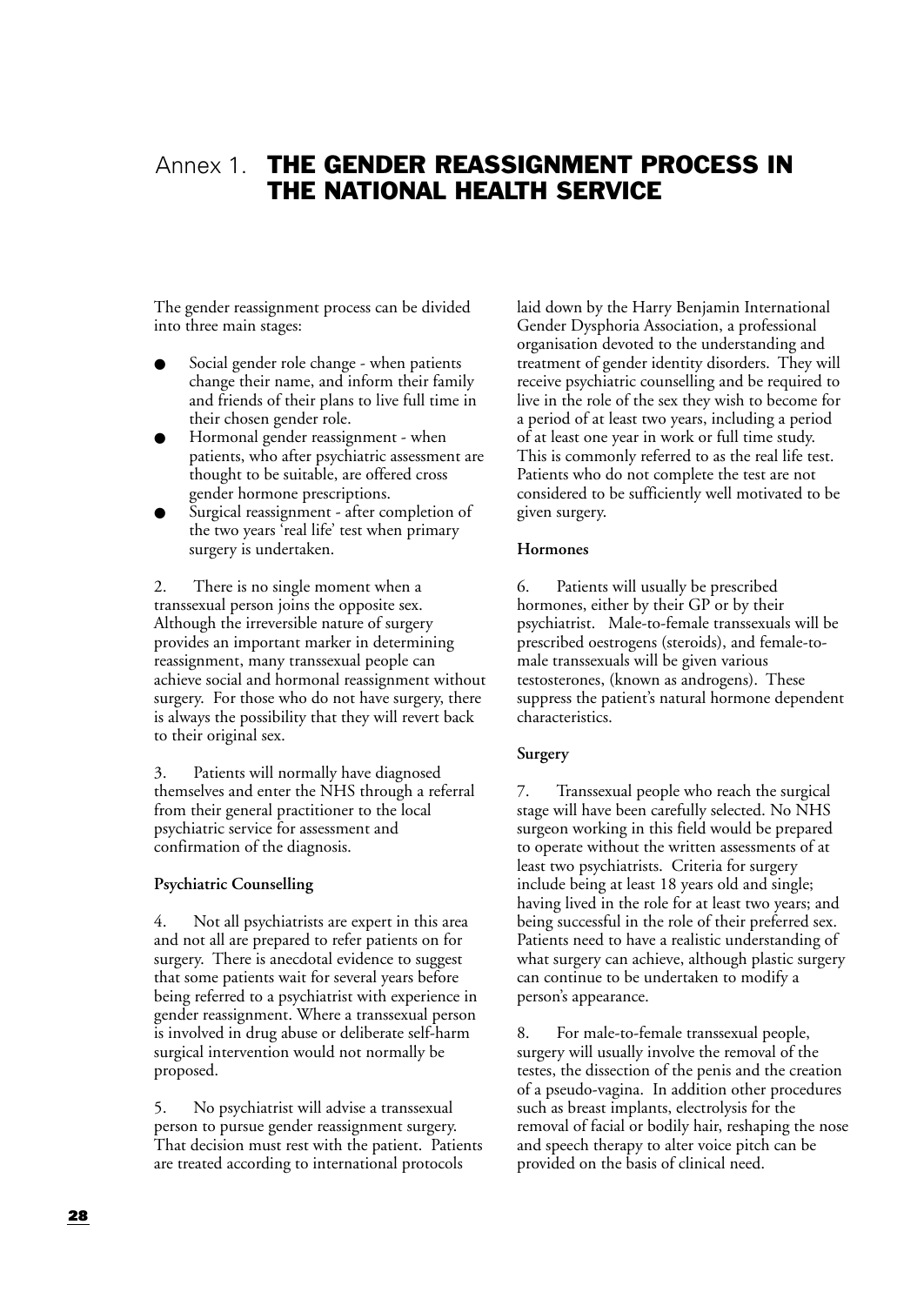9. Surgery for female-to-male transsexual people is more complex. It will involve the construction of male external genitalia, a mastectomy to reduce the breasts and to construct a man's chest and a hysterectomy to remove the uterus and the ovaries.

#### **NHS Activity in England**

10. The main NHS centre providing specialist care for adults in England is at Charing Cross Hospital in London. There are smaller services in Leeds, Leicester, Newcastle and Bristol. In addition, specialist psychiatric and endocrinology services for children are provided at the Portman and Tavistock Clinic in London.

11. The Gender Identity Clinic at Charing Cross Hospital saw almost 470 new cases last year and has roughly 1,000 active patients. Data on the number of gender reassignment operations performed in the NHS are collected as part of the Hospital Episode Statistics. In 1997/98 (the latest data available) there were 44 male-to-female operations and 4 female-to-male operations. A study of private-public mix of acute hospital care published by the Association of British Insurers recorded 104 gender reassignment operations in the private sector in 1997/98.

#### **Costs**

12. The cost of male-to-female surgery is around £10,000. No figures are available for the cost of female-to-male surgery which tends to be far more complex and is completed in several stages.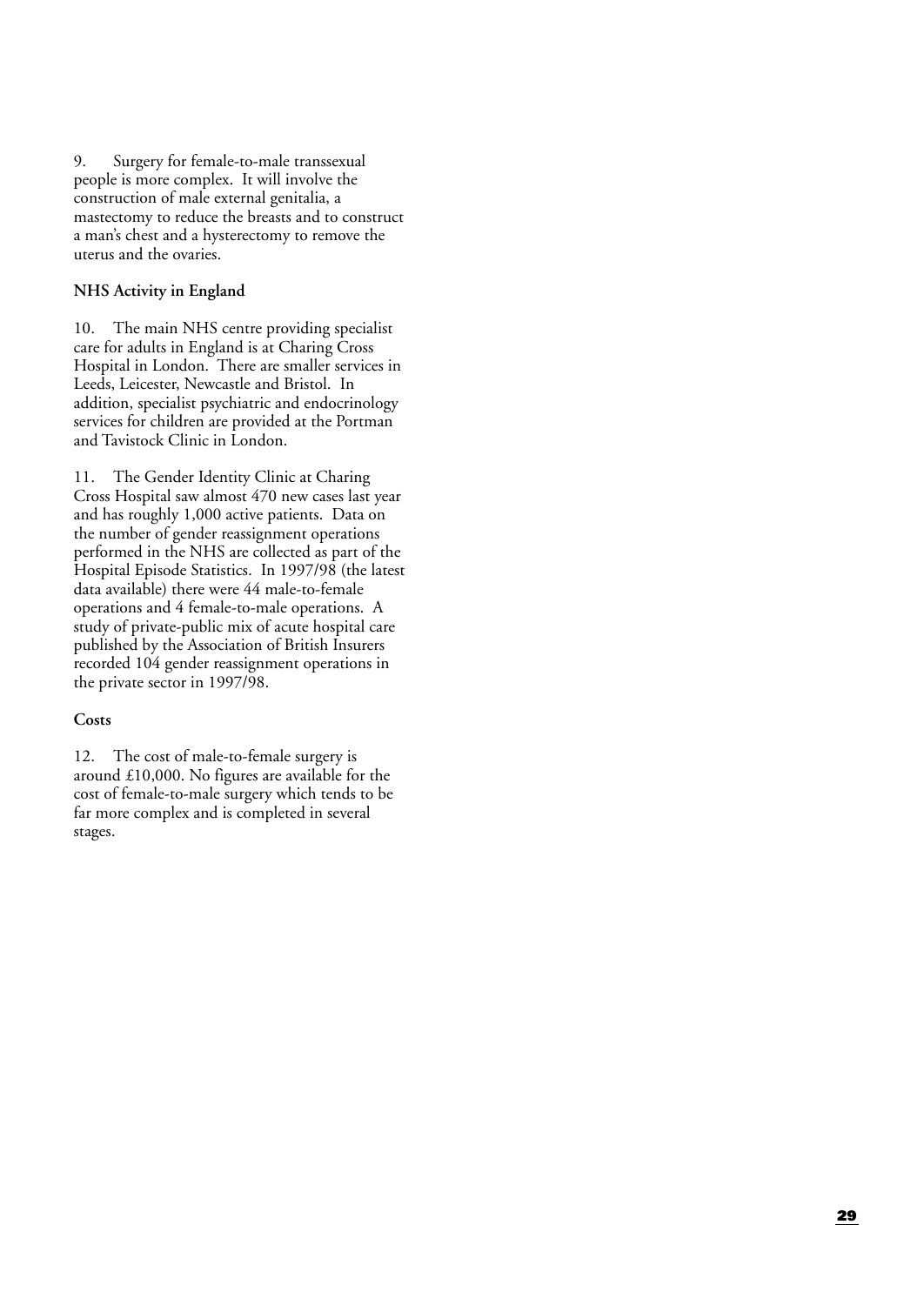#### The Interdepartmental Working Group on Transsexual People's Issues

A Presentation by: Change, The FTM Network, G&SA, The Gender Trust, GIRES, Liberty and Press for Change

January 19th 2000

# 1. Introduction

1.1 We are grateful for this opportunity to address you. It would have been helpful if you had felt able to provide us with some guidelines as to areas which you might want extra help with. But time is short, and so we hope you will feel able to use the time at the end of this presentation for discussion with us, or questions which might allow us to help you clarify any areas we haven't touched upon here.

1.2 This presentation has been jointly prepared by the representatives of the different groups in this room. The combined membership of these groups includes half, if not more, of the UK's transsexual population. We wish to go beyond the submissions of our organisations and not simply explain what we need, but why now is the time to be considering the changes we have sought, and the ways in which they could be afforded. We will also clear up some of the issues which might appear most difficult. Today's presentation can be said to supersede parts of our previous submissions, in that time and careful thought has allowed us to crystallise the spirit of those.

1.3 We also feel that it is important to stress the significant work that the trans community does in providing social and emotional support to its members, particularly its younger members (who are particularly subject to social exclusion, and vulnerable to the deficiencies in access and quality of much NHS provision). Much of this work is a matter of informal networks of support,

much of it is carried out by or through the various groups represented here. The community has a long history of providing a voluntary sector contribution; any discussion of the very limited cost implications of our proposals should, we believe, recognise this.

# 2. What Transsexual People Want

2.1 It is often thought that what transsexual people seek in terms of change is the right to have their birth certificates re-issued and the right to marry in their new gender role, but this is only partly true.

# 2.2 Gender Recognition

2.2.1 Firstly, birth certificate re-issue is not of itself what is sought. Rather we seek changes in the civil registration system so that the 'public' and administrative record of who we are reflects the gender in which we identify. As recent Parliamentary Questions have shown, there are still many circumstances in which birth certificates are used to prove a person's identity. Choice as to whether or not to reveal having undergone any medical treatment, in circumstances where it is irrelevant, is a civil right available to other citizens. It is a civil right we seek for ourselves.

2.2.2 Why we are unhappy about our birth certificates is because they deny us:

- Privacy, about a medical condition often long since resolved, when it has no bearing on the matter in hand; such as in employment and vocational training situations, or a visa application for a short holiday.
- Control over when, how and to whom we tell our medical history, when it is relevant such as in making a life insurance claim, or claiming a state pension.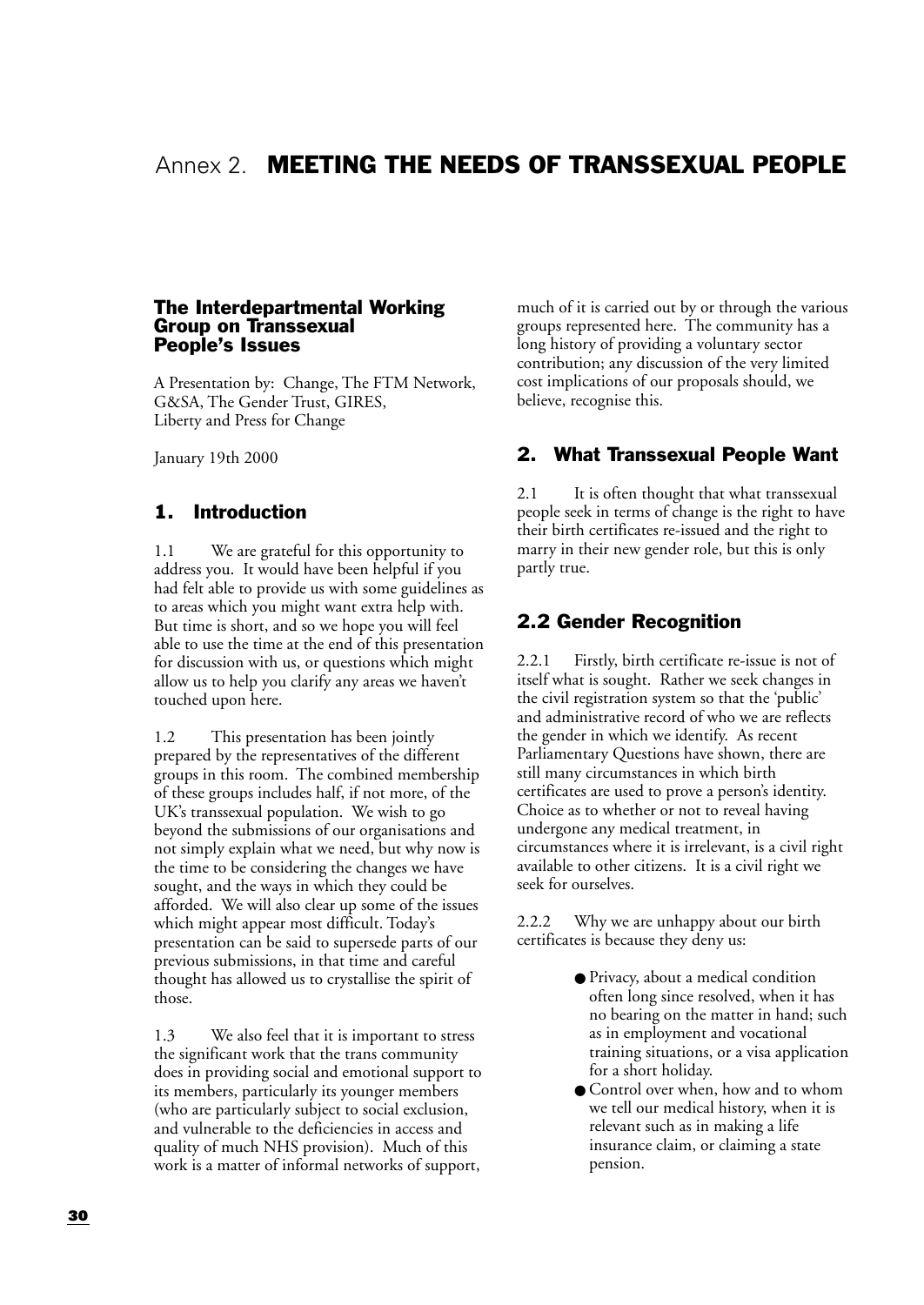2.2.3 Privacy in these matters will not in itself provide protection from the abuse, discrimination or physical violence that many of us have suffered. But it would provide a clear message that we are valued as who we are, by the government we elect. Undoubtedly any changes in this area would also have an educational effect similar to that of the Race Relations Act, and ensure that institutional discrimination in both public and private sectors was addressed. Just as the decision of the European Court of Justice in the P v S case has been instrumental in ensuring that employers think twice before failing to support their transsexual workers.

# 2.3 Legal Marriage

2.3.1 Marriage in the new gender role is indeed sought by many transsexual people. Like others, we want the opportunity publicly to declare our commitment to and love of our partners. But marriage is not just a religious or spiritual ceremony, it is also a civil contract under which its parties acquire various responsibilities, rights and social benefits.

2.3.2 What we want is to be able to provide economic and emotional protection for our families, but at the moment we are uniquely placed in being unable to contract a legally secure marriage with a partner of either sex.

2.3.3 In many cases, transsexual people have already been economically disadvantaged due to lengthy periods of time in which career aspirations had to be put on hold as medical treatment was sought and undergone. For many of us, social pressures will have meant our education has suffered. Job insecurity, or failure to get a job due to prejudice, will mean that we will have spent time being unemployed. Finally as we achieve some sort of social acceptance we then discover that without the right to contract a marriage many of the financial benefits that accrue on marriage such as through compulsory pension schemes or the rules on intestacy are almost valueless. Consider a transsexual person's membership of almost any public service pension scheme. We will have had a limited period of steady employment and so will have been unable to build up sufficient benefits for our own old age. But then to add injury to insult we discover that we cannot provide security for our partners and the children of our families, because only

spouses and legally related children can benefit if we are unfortunate enough to die before retirement age. We find ourselves having to buy extra financial security for our families, and yet we are invariably already financially worse off than our peers for all of the other reasons, such as entering a career late, or having missed out on formal education.

2.3.4 Without an opportunity to contract a valid marriage we - transsexual people - cannot jointly adopt the children of our family. They may well not be biologically related to us, but they will certainly have been wanted children. Our children are not allowed an opportunity to benefit from their position within a family. It must be remembered that the European Court of Human Rights made it quite clear in a unanimous decision in the case of  $X$ ,  $Y$  and  $Z$  that the family of a transsexual man is indeed a family. I am sure that one day the children in such a family will seek their right to a family life through the Courts.

2.3.5 Marriage confers an enhanced form of citizenship, and whilst it still has those benefits which exist within our modern welfare state primarily to ensure that children and spouses are not left seeking welfare benefits - it is a shocking anomaly that people who want to provide for their families are excluded from doing so.

# 3. Why Now is The Time for **Change**

3.1 For many years the common social medical and scientific viewpoint on transsexual people was that we sought to 'disappear'. The last few years have seen that idea overturned as transsexual people used both the media and the courtroom to demand their inclusion in society. The process of obtaining public acknowledgement has meant that many of us are now reconciled to being seen as transsexual men and women and have gained a happy understanding of and pride in ourselves through that process. But seeking public acknowledgement does not mean that we have given up the fight to seek our place in society. The success of our campaign has meant that for many of us, in our workplaces, in our families and amongst our friends and neighbours our transsexuality is no longer a matter for derision, and has simply become a rather interesting aspect of our lives. As a result of our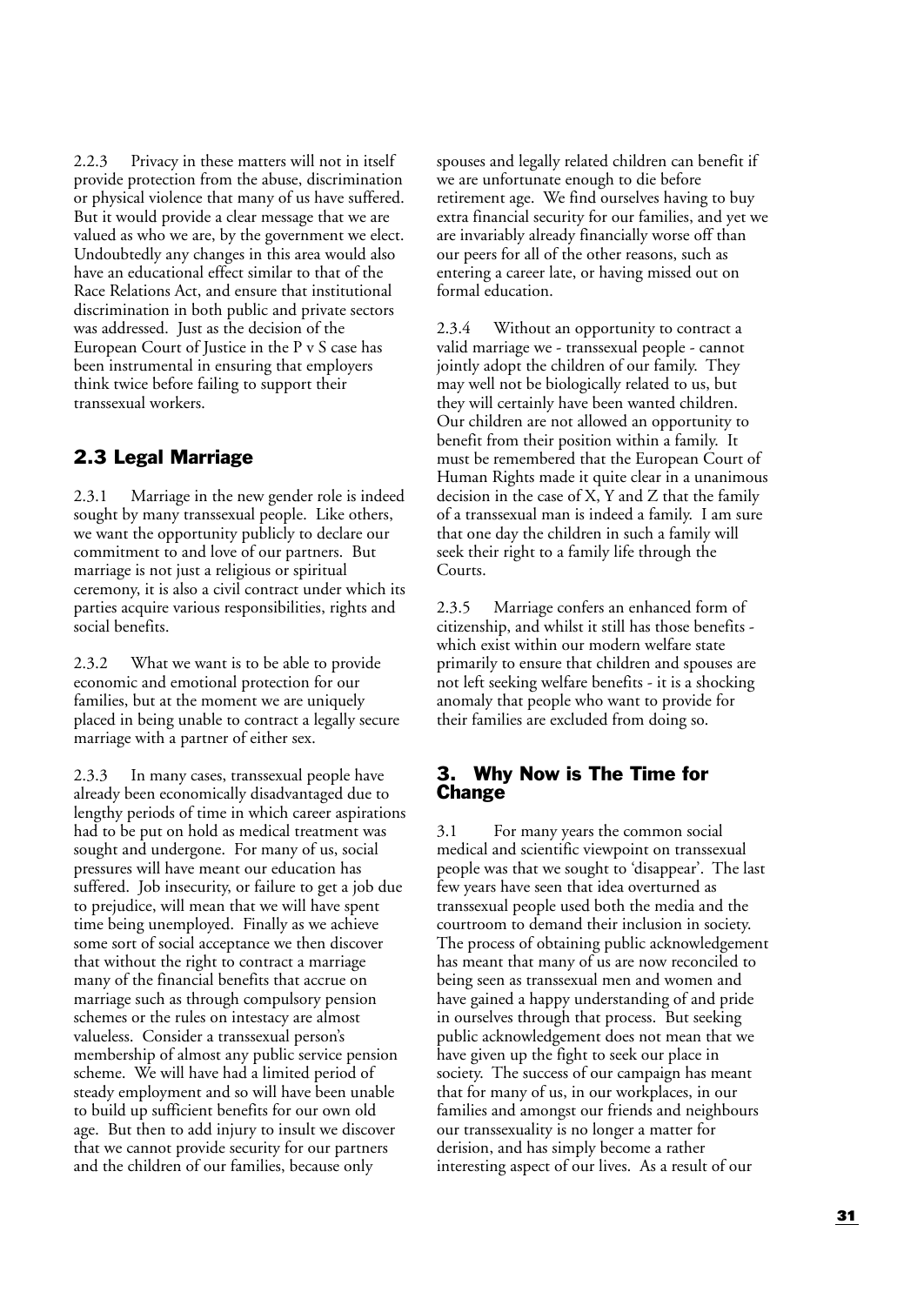campaigning many of us are now happy to be out as trans people in society - but we are seeking for that to be a choice we make - at the moment that choice is not an option.

3.2 It is important to remember that many transsexual people *want* to be open about their trans status. All the groups represented here include many who are proud to be transsexual. What we seek is the right of transsexual people to *choose* whether to be identified as trans, and to be able to make that choice freely and without fear of discrimination or danger if we choose to be "out". A society in which people are free and safe only if their individuality is hidden is no more a free nor a safe society than one in which such privacy is unavailable. We are primarily seeking an administrative system which will allow us, after undertaking the difficult road of gender transition to take our place in society, whether or not openly as transsexual people.

# 3.3 Increased Recognition of the Condition

3.3.1 Being transsexual is not a lifestyle choice, it is a condition or syndrome wherein the drive for reassignment is overwhelming. Increasingly, scientific medicine includes transsexuality as one of the many intersex conditions that exist. Medical intervention is now legally recognised (by the Court of Appeal) as an entitlement to facilitate gender role reassignment. Indeed, treatment to facilitate gender reassignment has long been available through the National Health Service. It is acknowledged as being not only successful but also essential to many people's well being and social participation. The administrative concessions on passport changes, or public documents such as driving licences and tax records have all made tremendous differences to the quality of our lives, and importantly have not incurred any notable political or economic cost to government. Yet the continued inaction of government in the areas of civil registration and marriage, has meant that even after the completion of treatments, social acceptance and participation often persist in being very difficult.

# 3.4 The Promotion of Equal Rights

3.4.1 Continuing failure to recognise our new

status in law, will condemn us to remain victims of social prejudice. The lack of substantive government recognition of the problems our contradictory legal status brings, allows others to victimise and persecute us, both at an individual level and at an institutional level. That victimisation ranges from the apparently minor an official letter wrongly addressed - to the very severe: individuals have lost their jobs, lost their homes and in some cases have lost their lives. In one recent case in London, a transsexual woman who was assaulted and raped by a boyfriend she had told her history to, was laughed at by junior police officers. The detective in charge only agreed to proceed with a charge of rape, rather than assault, after Press For Change sought out, and paid for, the transcript of an unreported court case in which it was held that a transsexual woman could be raped vaginally.

3.4.2 This is the reality of our lives and we can never escape it as things are. We know we are transsexual men and women, and many of us take deep pride in that, but we become victims of transphobia whilst we are not afforded, at the very least legal acknowledgement, to ensure that our choices regarding privacy can be freely made. We are excluded from having the same right to privacy that other members of society have. The Human Rights Act has already received Royal Assent, yet the principle that liberties and rights can only be restricted where a person is doli incapax or otherwise by the courts, does not apply to us.

# 3.5 The Effect of the Current **Obstacles**

3.5.1 Prior to the campaigns of recent years, most transsexual people faced a level of prejudice and stigmatisation that led to their prospects and ambitions being thwarted at almost every step. Keeping a job, home, even just friends was a rarity after a person's transsexual status became known. Privacy is almost impossible to maintain. The administrative systems that govern lives through sex and gender designations were, and still are, such that a person's transsexual status becomes known through the most simple of things - a driving licence check, a national insurance agency enquiry, a superannuation scheme that requires a birth certificate to be shown.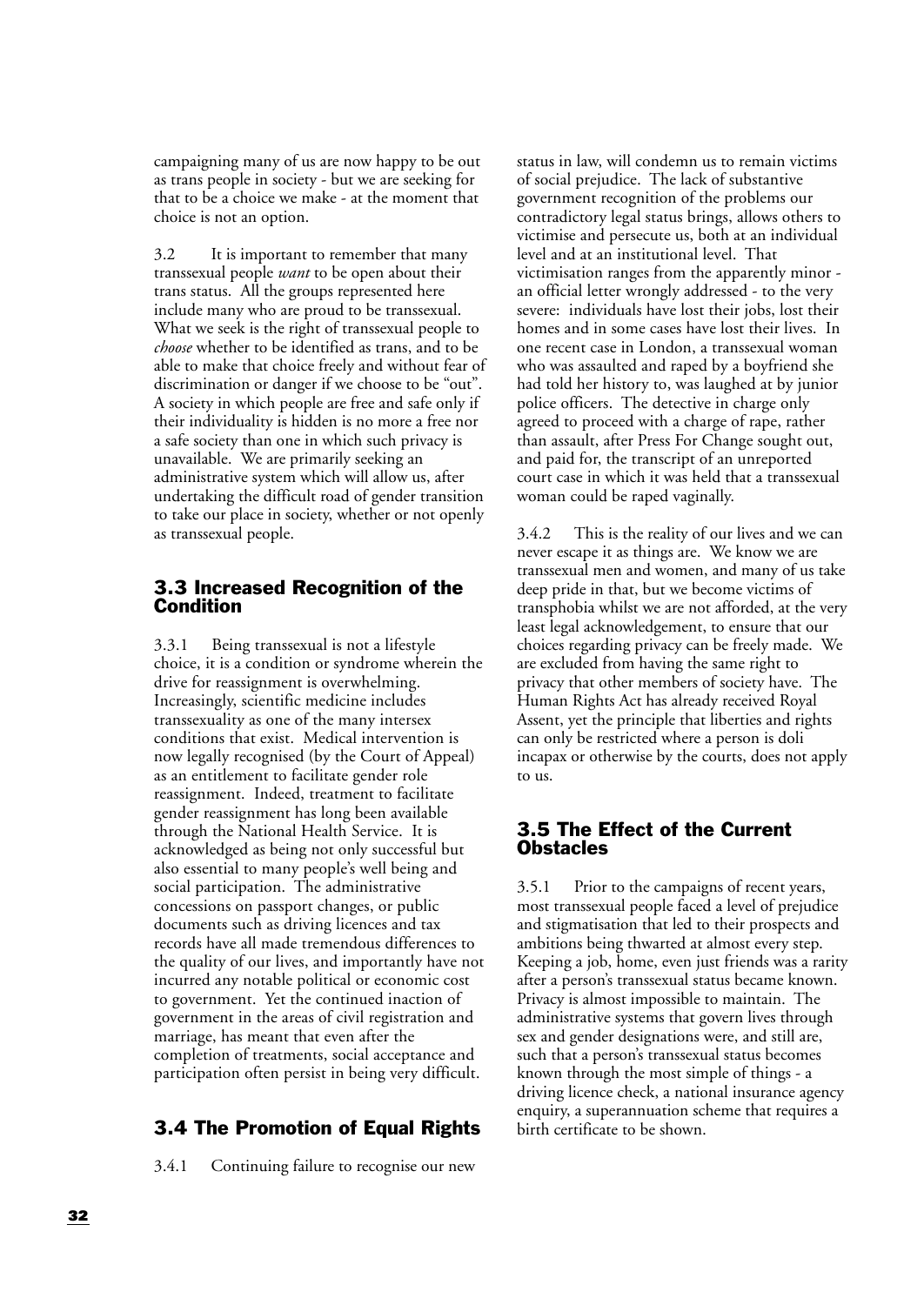3.5.2 These mechanisms have meant that where ill-informed prejudices have been held by others, they have not only been able to survive but also to flourish.

### 3.6 The Continuation of an Evolutionary Process

3.6.1 Yet despite the prejudice, transsexual people have become an almost common place part of modern Britain. We have seen huge changes over the last 10 years, particularly in the ways in which transsexual people are represented by the media. Many members of the British public have very much accepted that we are much like everyone else - most of us wish to have jobs, homes and families. We want to be able to go out to the theatre, we need to travel on trains and buses, we go to school and college, we shop in the supermarket, we serve our communities and we vote in our democratic society. It is increasingly understood that we are not a minority subculture with a separate version to everyone else's of a civilised society, but we are very much part of a new tolerant and inclusive society.

3.6.2 The very existence of this working group supports the principle that a great deal of social acceptance has been achieved already. Government has over the years made concessions in areas such as the re-issue of passports and driving licences. However the majority of the changes that have taken place over the last 20 years, have not occurred through the actions of government. They have come about because transsexual people, themselves, have taken up the challenge to show that all we ever sought, with or without the help of medical intervention, was inclusion, our own places within, and as part of, our society.

3.6.3 As regards civil registration, government has for many years accepted the need for flexibility in difficult circumstances. The issue of a birth certificate for an intersex child can be delayed, at a later stage it can be amended. The birth certificates of adopted children are re-issued - and in neither case have we seen the walls of the OPCS crumble. We simply want an extension of that flexibility.

## 3.7 The Promotion of Social Acceptance

3.7.1 We want to use this opportunity to say that having come this far, the remaining steps to enhance our social inclusion are, we believe, not only necessary, but can be done easily, without attracting unwelcome publicity. They would make a massive difference in the quality of life not just for the many transsexual people who are citizens of these islands, but also for the friends, family and colleagues with whom we share our lives and who also suffer through our lack of recognition.

3.7.2 Social inclusion is the backbone of this government's social policies - all we want is social inclusion. Any nation which legitimises, even unintentionally, the social exclusion of any of its citizens simply because of a condition, increasingly recognised in scientific medicine as one of the many possible intersex conditions that exist, and which has no bearing at all on their ability to participate fully in society cannot be a nation worthy of the name.

3.7.3 Whether it is one person, or as in this case, maybe 5000 people, this social exclusion must not continue. Many other nations have successfully responded to the needs of the transsexual people in their societies. You will all I am sure have seen Liberty's amicus brief to the European Court of Human Rights in the Sheffield and Horsham case. We are certain that this government does not want to retain Britain's position along with Albania and Ireland, as the only signatories to the European Convention on Human Rights to fail to accord recognition to the change in gender role of the transsexual person. Further, as European economic harmonisation grows and global mobility increases, British citizens who are transsexual will increasingly become exiles in a world where every other transsexual person will be afforded recognition, social responsibilities and rights in their new gender role - recognition they will not only have abroad but also when they step onto our shores. Continued restrictions on our social mobility within the European Union may well have implications for the UK's obligations under the Single European Act.

3.7.4 Finally in this section, we want to comment on the increasing effect of modern technologies in our lives. There are now many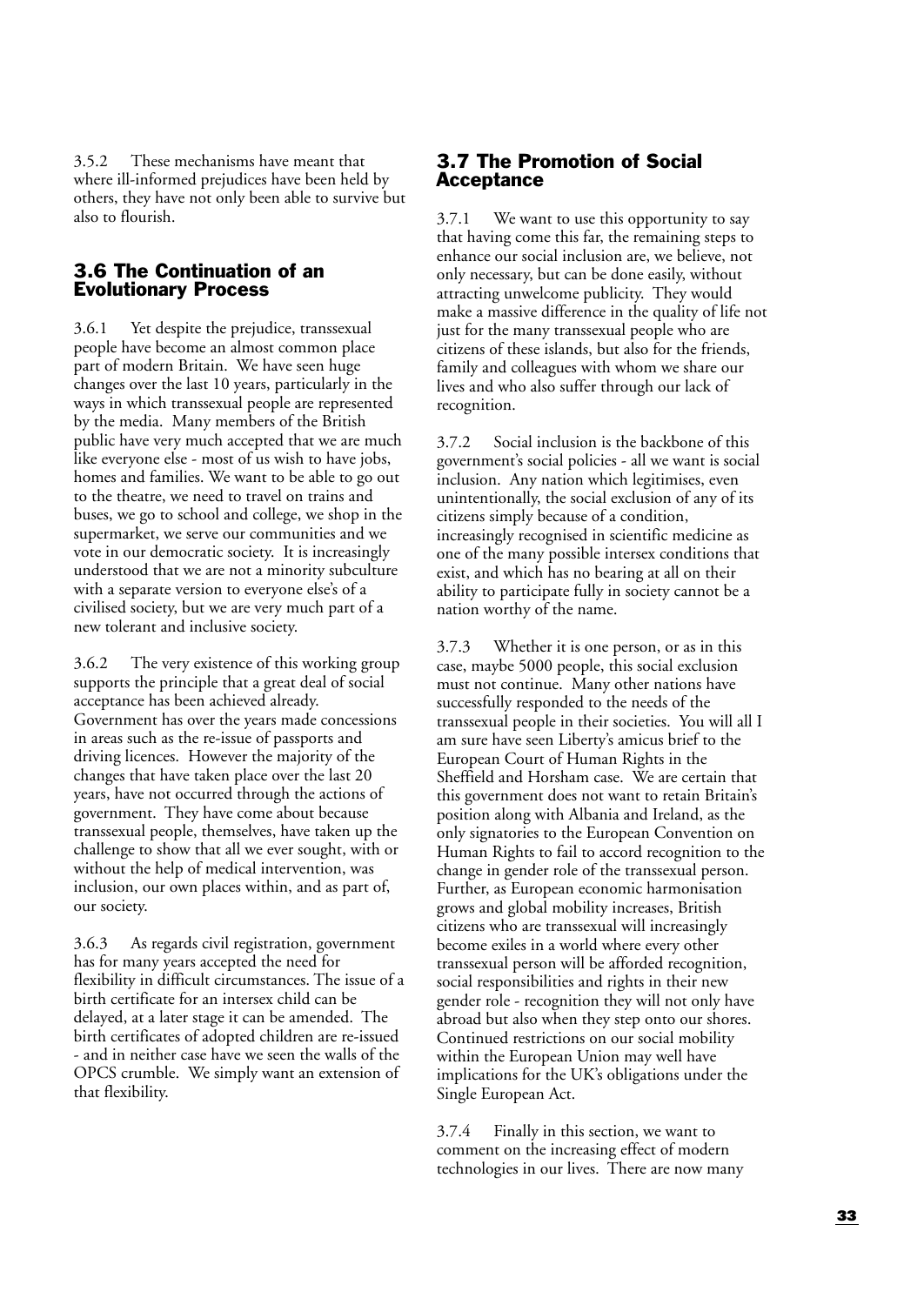ways in which records of civil status can be updated, amended or in other ways altered without any significant risk of the original records being lost to those who might need them. As our knowledge of all sorts of intersex conditions grows, as medicine increasingly admits to there being a significant number of births in which it is impossible to guarantee that the sex designation given is unquestionable, and as our society increasingly removes the barriers to equality between the sexes, it may be that 'sex' is no longer something that we should record about the individual.

3.7.5 However if government chooses to continue its documentation, then we must be aware that we do so, nowadays, for little other reason than to provide demographic data. Transsexual people are such an insignificant number in our society, that their transfer between categories cannot possibly affect the overall collection of statistics. In fact modern computerisation would allow any change of categorisation to be taken into account in the collection of statistical data. And such mechanisms might actually do us a favour, we would be able to count up exactly how many transsexual people there are in Britain. Once and for all we would be able to prove how little cost we are to the National Health Service, and how much we benefit the country in the payment of taxes and other social contributions.

# 4. What You Can Do

4.1 We believe that the things we are seeking can only be provided by government action. As a community we have done more than our bit, in re-educating the wider British public to accept us as valid members of a diverse society. However the final thrust must come from government.

4.2 The simplest and most secure route to affording this would be through primary legislation such as the Alex Carlisle Bill in 1996. However that may well put government at risk of adverse and sensationalist attacks from the tabloid press, and may initially afford a basis for a backlash against some transsexual people. There are, however, we believe ways in which changes to the civil registration system can be made, and the right to marry can be recognised without having to resort to primary legislation.

# 4.3 Changes to Civil Registration

4.3.1 Many aspects of our lives are already made easier by government departments accepting what has become as almost universally accepted procedure. The transsexual person on transitioning from one gender role to the other provides the public body with a statutory declaration of their name change and a letter from the doctor verifying that they are undergoing gender reassignment and that their change of gender role is intended to be permanent. Through this mechanism driving licences, passports, medical cards and tax records are changed. National insurance records can also be flagged up as requiring discrete access, if the transsexual person so requires. Most private, local authority and educational sector bodies have also accepted this procedure as the necessary proof required to alter their records. The procedure is simple, very low cost and because it requires a doctor's verification is not open to abuse, yet it is also sufficiently comprehensive in its criteria to include ALL transsexual people.

4.3.2 The problem with the current system is that it is concessionary, and in some cases does not run as smoothly as it should. A good example of the failure of a concessionary system, has been the example of death certificates. Since the early 1970s most relatives reporting the death of a transsexual person have been dismayed to receive a death certificate indicating the sex of the deceased as that in which they were registered at birth. Recently a transsexual man reported the death of his father, and was shocked to receive a certificate indicating him as the informant in his male name, but qualifying him as the daughter of the deceased. Press For Change along with the OPCS has looked for the regulations which might govern these issues. There are none. In fact there appears to be no reason, regulation or guidance that would prevent a registrar registering the death to indicate the new gender on the death certificate. The OPCS felt that what had happened was that local registrars, at a loss for any guidance, had felt obliged to deal with death registrations of transsexual people under the same set of rules they might use if a transsexual person requested marriage, or if a transsexual person had asked for their birth certificate to be amended. Concession can only work if universal in its effect, and in order to be universal it must be clearly regulated - and then it is no longer a concessionary practice.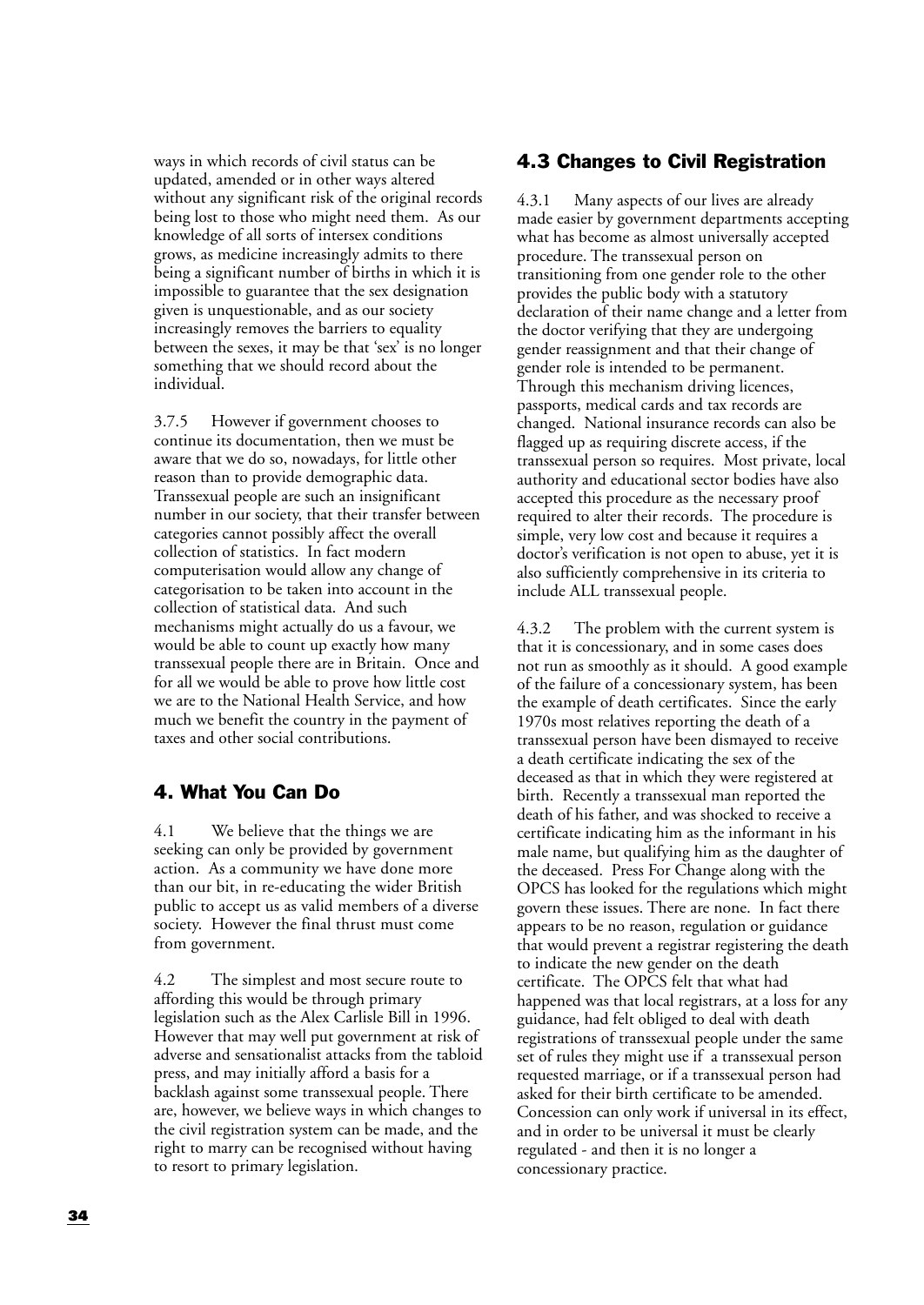4.3.3 We believe that the route to take, initially, is that of a regulation such as:

*The Registrar General will issue a new statement of public record in the form of a 'gender confirmation' 1 birth certificate, where a person is undergoing gender reassignment and this change is intended to be permanent.*

4.3.4 This would afford the choice of privacy and control to the transsexual person, but which would not have retrospective value. We have written extensively about this in our submissions, and so we will not repeat ourselves. But we submit that such a mechanism would not destroy the historical accuracy of the birth registration system, rather it would enhance the social inclusion of a group of citizens who have worked hard to overcome difficult circumstances in their lives.

4.3.5 In this way change could be discrete, and yet a system could be developed that could be adaptable in the future, if circumstances showed the need, and primary legislation could be considered later if required to codify those changes.

### 4.4 Enabling Valid Marriage

4.4.1 As regards marriage, we all here believe that the civil registration with its attendant benefits, of all loving and committed couples, whatever the perceived or actual sex of the partners, should be possible. We believe that many heterosexual people share our belief that for marriage to remain morally tenable in a pluralist society, it should not be a special privilege reserved for the majority. Its pride and glory will have been to have created a vocabulary for the recognition of relationships that other groups find attractive enough to wish to share. The important thing for the future of sexuality and the acceptance of difference is for different groups within society to be able to choose to learn from each other - many heterosexual partnerships could usefully learn from lesbian and gay relationships respect for each other's autonomy, for example. The work done in society by long-term partnerships within all sexualities, whether in caring for subsequent or previous generations, or facilitating each other's careers and the socially

valuable work those careers entail, is so important that the commitment of all sorts of couples should be equally valued and recognised.

4.4.2 Modern marriage has moved far beyond the dictum in Hyde and Hyde: that marriage should be a voluntary agreement, entered into for life, to the exclusion of all others, between a man and a woman. In our multi-cultural society many arranged marriages now take place which are not voluntary in the sense many might understand it to have been meant. Figures published last week show that nearly 2 out of 3 marriages end in divorce, and adultery is no longer a sure fire route to divorce. Marriage has also long moved beyond the point of being little more than consummation, procreation and property transfer. As a society we would not dare to consider refusing the right to marry to a person with a disability that meant they could not consummate the marriage through penetrative sexual intercourse. The courts nevertheless might make voidable such a marriage if the other spouse had not been made aware of the difficulty prior to the marriage ceremony. As a society we would never refuse an infertile person the right to marry, and in those circumstances it is highly unlikely the courts would make such a marriage voidable even if one spouse had known and not disclosed this material fact prior to the ceremony. All that is left of the traditional (yet modern) marriage is the requirement that the parties should be a man and a woman.

4.4.3 We believe that the administrative decision made in the Joella Farmer case was correct. Just as the courts would not dissolve the marriage of an androgen insensitive woman born with vagina and brought up as a girl, who discovers that she has XY chromosomes and gonads. Yet under Ormrod's criteria, that apparently governs these matters, she would only be 33% woman. The reality is that it is easy enough to determine the sex of a transsexual person, simply by allowing them to live in the gender role that they choose. Sex cannot be determined by percentages.

4.4.4 We believe that transsexual people should be allowed to take part in marriages in their new gender role, as long as any previous marriages have been dissolved. We also believe that such marriages should not be automatically void using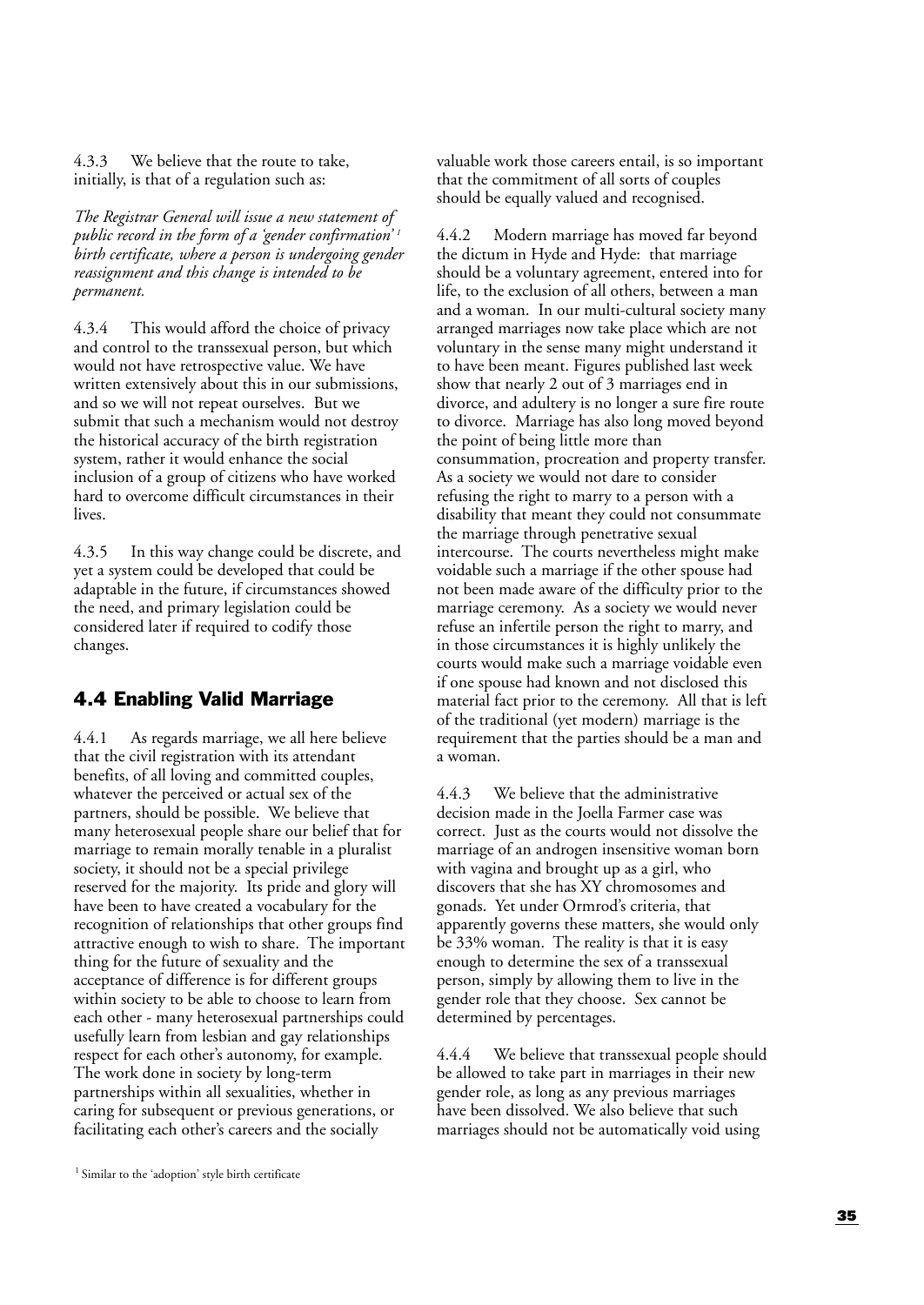the Ormrod criteria, rather that they should be voidable in the same way as other marriages are. We believe that to protect spouses, failure to consummate could lead to the dissolution of a marriage, just as it can in other marriages where there has been prior deceit as to the ability to consummate. As the law stands failure to give material information to a spouse, such as implying that procreation is possible, is a material fact that can lead to the dissolution of any marriage.

4.4.5 All of this would be achieved for transsexual people without amending primary legislation. A simple regulation could be made;

*That for the purposes of the Matrimonial Causes Act 1973, where a person has been issued a 'gender confirmation' birth certificate, there will be no lawful impediment to the person marrying as a person of the recognised sex.* 

4.4.6 Marriage is a sacred institution, it is about love and commitment, and it is for that reason that we see many churches, and other religious groups affording transsexual people the nearest ceremony they are able to give - a blessing. Our experience and information is such that we firmly believe that there are very few people within any of the major religious groups who would not welcome allowing transsexual people the right to marry.

4.4.7 However that is in no way to ignore the importance to many of our community of the pressing need for legal recognition of same-sex partnerships. A significant proportion of trans people, probably more than in the rest of society, is homosexual or lesbian. We will continue to work with other groups to achieve legal recognition of their partnerships.

# 4.5 Monitoring Transphobic Crime

4.5.1 Thirdly we would ask that transphobic violence and hate crimes are specifically and separately monitored, when police services are taking action to monitor homophobic violence. This will cost very little, but will at least prove the reality of our case.

# 4.6 Protection from Intrusive Media Attention

4.6.1 The final thing we would ask is that the working group recommends to government, when considering privacy legislation, that a person's trans status be one of the protected areas, at the very least for those who are not involved in public life.

# 5. The Requirements for Civil Status Recognition

5.1 One of the final points we want to bring to your attention arises out of our comments above. Ormrod made chromosomes, gonads and genitals the defining factors in sex. There is no doubt that his test is no longer scientifically viable. One problem that has arisen in a few jurisdictions has been the requirement of genital surgery before a legal change of status is recognised, or the failure to recognise a marriage where genital surgery has not been undergone.

5.2 The transsexual people who suffer most from these distinctions are those whose health problems preclude them from major surgical interventions, and transsexual men - female to male transsexuals - for whom genital surgery is rarely an expedient option. Phalloplastic surgery is very expensive, can involve multiple major surgical procedures, and is very variable in its results with little guarantee of success. Rather than enhancing life quality it is far more likely to result in extreme social isolation, loss of health and can even endanger the life of the person undergoing it.

5.3 Many jurisdictions, most noticeably Germany, Italy, most of the states of the USA and recently several Canadian states have successfully been able to afford civil status recognition, and legal marriage, to transsexual men without requiring genital surgery. Transsexual men, after a short period of time of hormone therapy are in effect sterile in their new gender role, and any fear of the 'pregnant' man is unfounded and farfetched.

5.4 Whilst genital surgery is more likely to be a viable option for transsexual women, it is vital to remember that such major surgery is not an option for all, whether for medical or financial reasons - access to such surgery through the NHS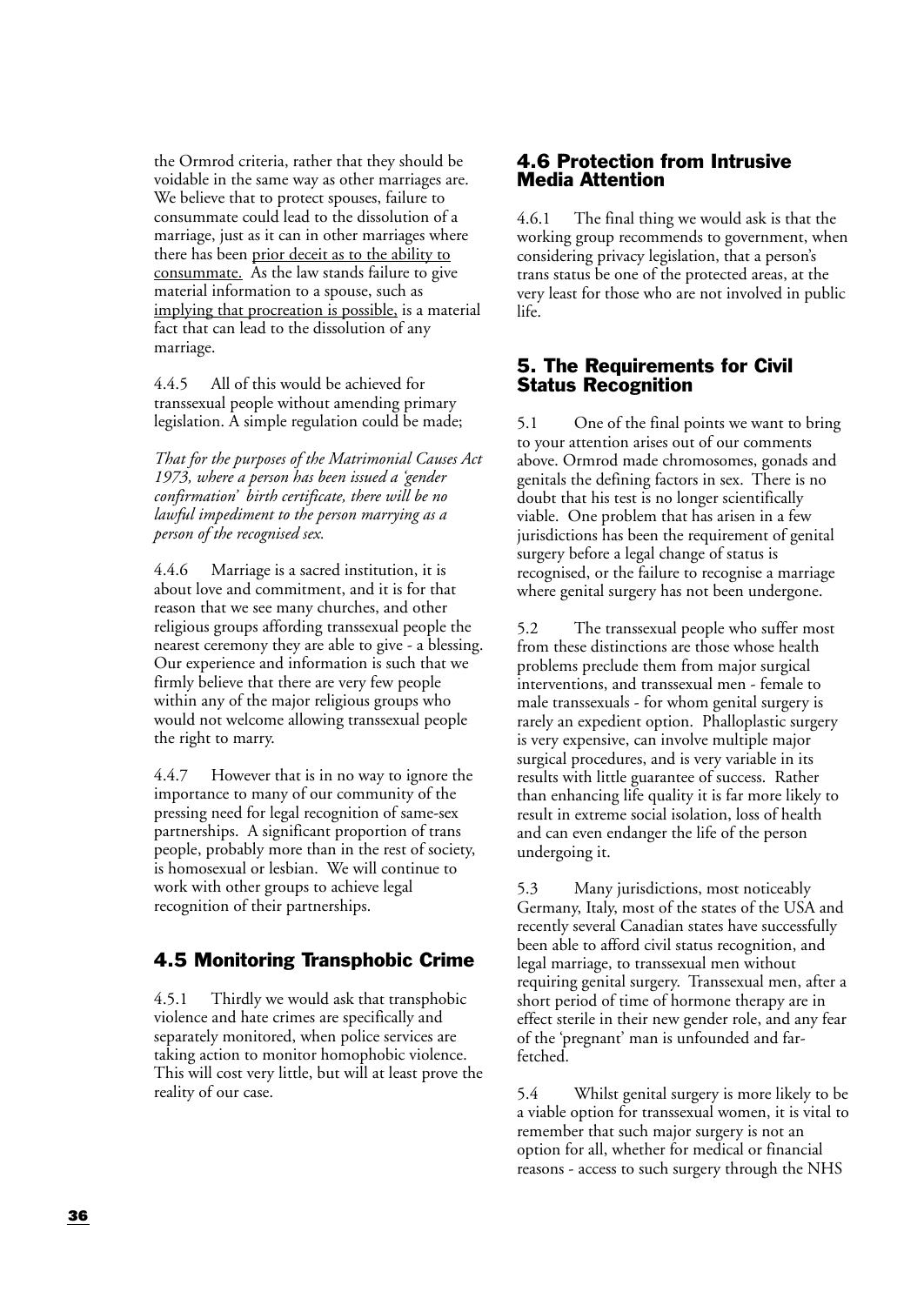can be slow and difficult. A requirement to undergo such surgery before recognition of civil status would therefore lead to the continued social and legal exclusion of a significant number of transsexual people of both sexes.

# 6. In Conclusion

6.1 We hope you have found our presentation useful in addressing some of the more contentious issues that you will be called upon to discuss, and to find solutions for. We would like to conclude by re-iterating that we, as a community, have already done much of your work for you. We have created social change, and we have created an unprecedented level of acceptance in British society.

6.2 However if nothing is done, transsexual people will continue to be socially excluded and bigots will have good excuse and support for their continued prejudice and discrimination, and families and children who are dearly loved and carefully provided for will be the secondary victims of the prejudice that is allowed to thrive.

6.3 You have an opportunity, probably the last for the next 30 years or so, to make a difference to our lives. We do not believe that this working group was created to do nothing, rather that it is a sincere effort by government to find solutions to the problems we face. Between us, we have considerable legal expertise in the different mechanisms available, and through our extensive contacts with transsexual people, of their impact on those who they seek to help. As your work comes to a conclusion, we hope to be able to discuss with you in further detail how the solutions you are considering may be implemented: we look forward to continuing the dialogue started today.

6.4 In addition to help you with your deliberations we have included a short appendix containing 2 documents. The first is a recent expert witness statement to the High Court in the Bellinger case which addresses the question of whether transsexuality is an intersex condition. The second is a comment from Dr Z-J Playdon of the Post Graduate Medical Centre of the University of London, which discusses the nature of medical 'proof' as regards intersex conditions.

6.5 Finally, we would also recommend that the working group, or a similar group continues after the initial remit to report by Easter 2000 to ensure that any changes that come into being are regularly reviewed. Campaigning will continue in the meantime on both the political and legal level to ensure that action is taken.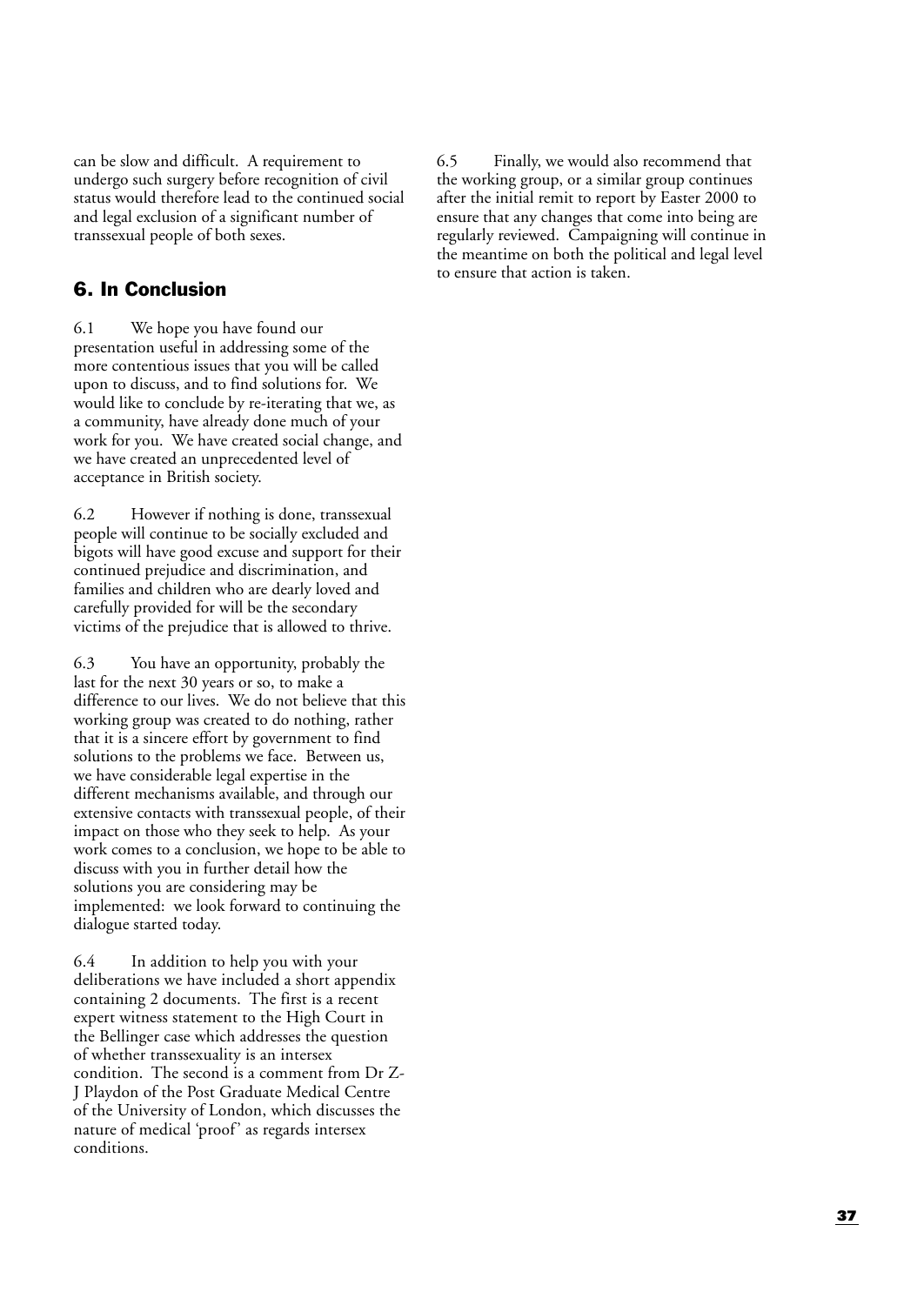# Appendix A EXPERT WITNESS STATEMENT

1. This affidavit is provided by **Professor Louis Gooren** of **the University Hospital of the Vrije Universtiteit** of Amsterdam, the Netherlands.

2. Born in 1943, I am a medical doctor specialising in the field of endocrinology. Within this field, diseases related to disorders of sexual differentiation and the biological process of becoming man or woman are the focus of my work. In 1988 I was appointed Professor and assigned to the treatment of patients who present with gender identity problems as well as other patients with sexual differentiation (intersex) disorders who need hormonal and surgical medical interventions. Over the past 24 years I have worked at the Gender Clinic of the University Hospital, which receives about 150 new patients per year. Approximately 80-90 of them receive actual hormone and surgical therapy. I have published extensively on these subjects and enjoy wide and international professional recognition. I have, by invitation, contributed to text books of medicine on these subjects. In recent years Institutions of the Council of Europe have called upon me to provide expertise in the area of gender problems.

3. Gender Identity Disorder (transsexualism) is a medical condition and from my work and other research in this area I now believe that transsexualism is a disorder of sexual differentiation: the process of becoming man or woman as we conventionally understand it.

4. Traditionally it is assumed that sexual differentiation, the process of becoming man or woman is completed with the formation of the external genitalia, the criterion used to assign a new-born child to the male or female sex. From the beginning of this century it became clear in laboratory animals that this is not the endpoint of the sexual differentiation process but that also the brain undergoes a sexual differentiation into male and female, largely predicting/correlating with future sexual and non-sexual behaviour.

5. The process of sexual differentiation takes place in distinct steps, first the chromosomal configuration is established, next gonadal differentiation, next differentiation of the internal and external genitalia and finally the differentiation of the brain into male or female.

6. Normally all steps in the process of sexual differentiation are concordant (in men, an XY chromosomal pattern, testis, male internal and external genitalia and a male brain differentiation being the substrate of male type behaviour; in women, an XX chromosomal pattern, ovary, female internal and external genitalia and a female brain differentiation being the substrate of femaletype behaviour).

7. It is remarkable that in some mammalian species this process of brain sexual differentiation takes place after birth. Swaab and Hofman have shown that one brain structure, that is different between men and women, becomes only sexdimorphic between the ages of two and four years, well after birth and long after assignment to the male or female sex has taken place. Nature is not free of errors and the process of sexual differentiation is no exception. There are human beings in whom not all traditional criteria of sex are concordant. They may have some biological characteristics of one sex and some of the others, a condition known as intersexed.

8. The human condition requires that newborns are assigned to one sex or the other. The social and the legal system has left no room for intersexed subjects. If a new-born child presents with an intersexed condition a medical decision must be made to assign this baby to the male or female sex. It is now a generally accepted medical practice to assign an intersexed new-born to that sex in which the unlucky child, on the basis of medical expertise and reasonable expectation, will function best. It is of note that biological characteristics are not imperative in this decision process. The decision is based on prognosticated future sexual and nonsexual functioning. The legal system registers these new-born children in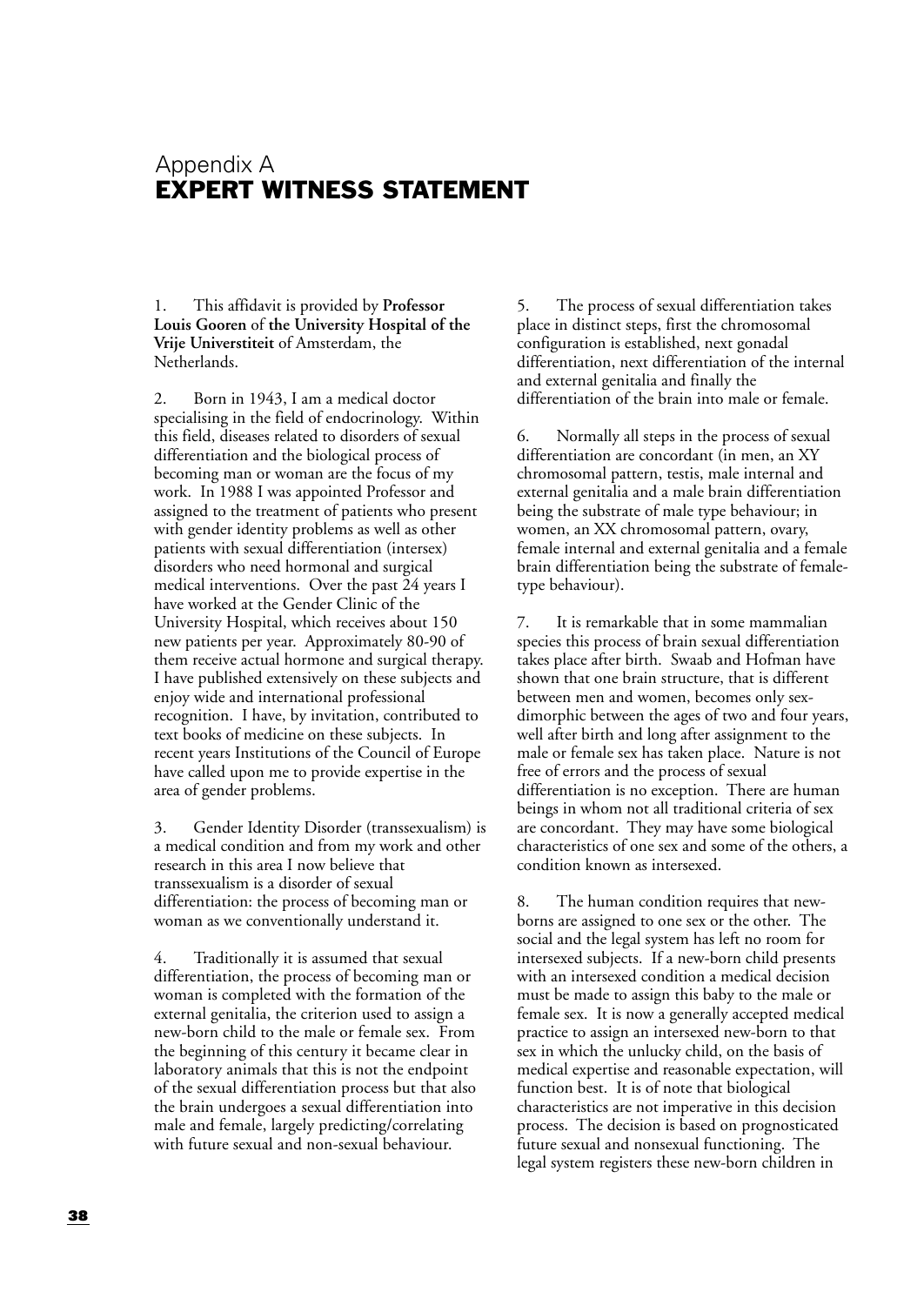accordance with the medical decision. Thus, it is no longer tenable to claim that the genetic or gonadal criterion determines one's status as male or female.

9. Some intersex conditions are such that they can not even be determined at birth and are only discovered much later at puberty. As such some of our fellow human beings live (unbeknown to all but their medical practitioner) their lives as women but with a male-type XY chromosomal pattern or testis and vice versa.

10. Sexual and nonsexual brain differentiation is now accepted as part of the process of becoming male or female in the mammalian species to which humans belong. In animal experimentation it is easily possible to induce a female type of sexual and nonsexual behaviour in animals that have, up to that final stage of sexual differentiation, a completely male pattern and vice versa. Depending on the type of manipulation applied in the animal experiment, in-between types of behaviour can also be observed. On the basis of the findings of these experiments it has been hypothesised that in human subjects with gender identity problems the sexual differentiation of their brains has not followed the pattern predicted by their earlier steps in the sexual differentiation process (such as chromosomes, gonad, genitalia) but has followed a pattern typical of the opposite sex in the final stage of that differentiation process; as indicated above, a situation that can be induced in laboratory animals by experimental manipulation.

11. Generalisations of biological principles between the different members of the mammalian species must be done with caution, but they cannot be totally dismissed. Medicine has progressed enormously by animal experimentation using this extrapolation from other mammalian species to the human. The validity of extrapolation of the sexual differentiation process of the brain in other mammals to the human has been corroborated by findings of anatomical and functional brain differences between males and females, including the human species. The collection of data in the human has been, and is, still slow due to obvious ethical restrictions on collecting brain material for research.

12. Interestingly, Zhou, Swaab, Gooren & Hofman, published in 1995 a scientific report that could demonstrate that in one of the human brain structures that is different between men and women, a totally female pattern was encountered in six male-to-female transsexuals. They were able to show that this was not due to the transsexuals' previous cross-sex hormone treatment. These findings showed that a biological structure in the brain distinguishes male-to-female transsexuals from men. The findings were published in the leading scientific journal (Nature) with a rigorous scientific review process which would not have overlooked essential scientific biases in the design and interpretation of the experiment.

13. **In conclusion:** Since there is evidence that the sexual differentiation of the brain in the human occurs (also) after birth it is unavoidable that in subjects with errors of the sexual differentiation of the brain, sex assignment takes place after birth, sometimes much later in their lives since it requires a large amount of life experience to discover the predicament of being born in the wrong sex: in other words having sexual and nonsexual brain patterns that are in contradiction with the other sex characteristics. Like other people afflicted with disorders in this process of sex differentiation, transsexual people need to be medically rehabilitated so that they can live acceptable lives as men or women. This decision is not essentially different from the one made in cases of intersexed children where assignment takes place to the sex in which they in all likelihood will function best. In the case of a intersexed child it is often possible to tell at birth that the sexual differentiation process has not taken place in a conventional way and so it is possible to make that decision to assign a sex through medical intervention shortly after birth... The decision to recommend hormonal and surgical treatment for a transsexual person takes place much later in life and is based on the conclusion of a thorough psycho-diagnostic process that concludes that a disorder has occurred in the process of sexual differentiation and that the person will benefit from hormonal and surgical sex assignment. There is never any disagreement that the expenses of sex assignment at that stage are to be borne by the relevant health insurance.

*This expert witness affidavit has been provided to the High Court in the Case of Elizabeth Bellinger (see page 39, Appendix 4 of "Recognising the Identity and Rights of Transsexual and Transgender People in the United Kingdom", Press For Change 1999).*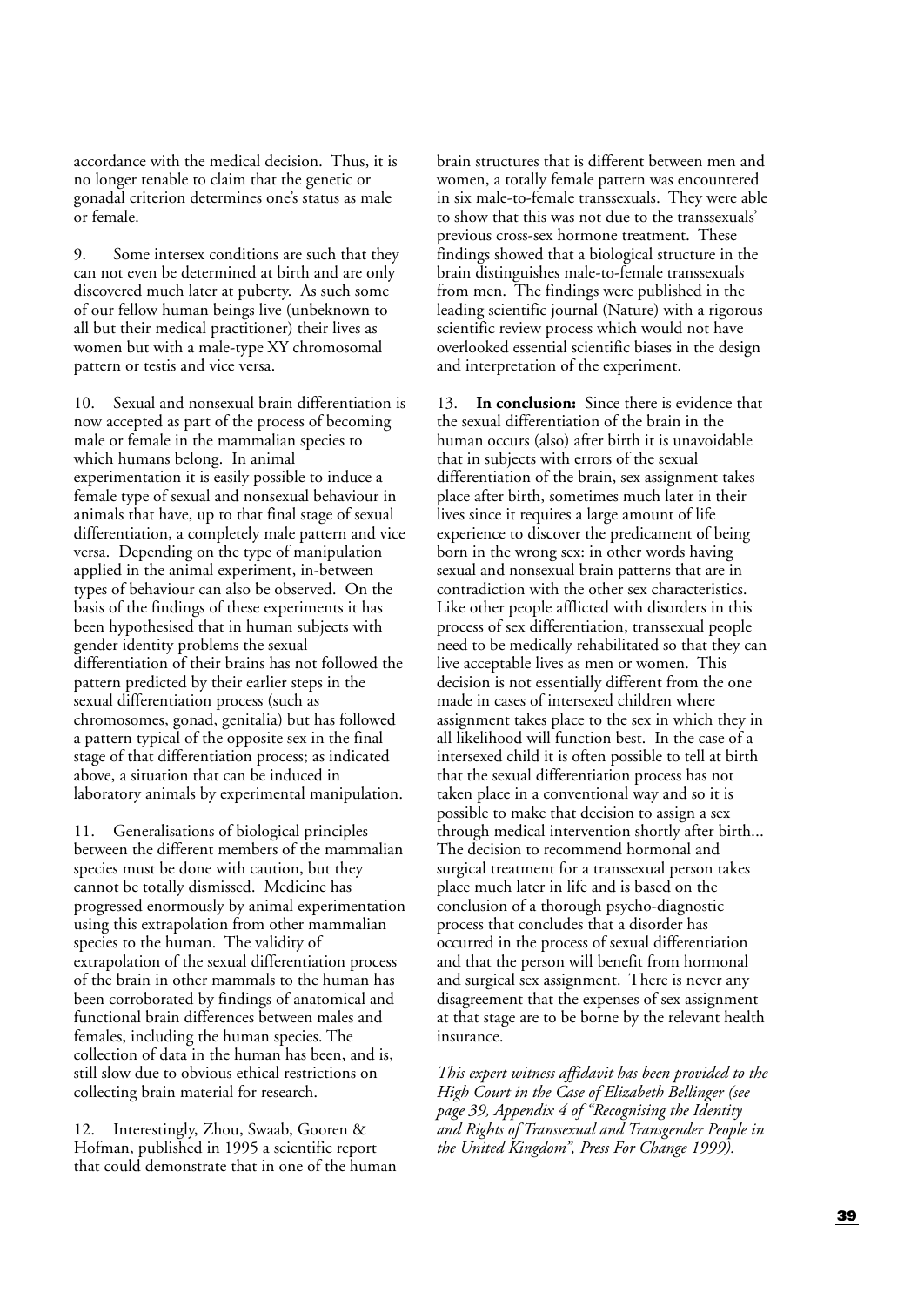# Appendix B TRANSSEXUALISM AS AN INTERSEX CONDITION

#### Dear Dr Whittle

Further to your query about the arguments for and against understanding transsexualism as an intersex condition, may I advise as follows.

I would advise government to treat transsexualism "as if it were" an intersex condition. I advise this because, as they will know, there are two kinds of evidence used in scientific work: one is verification and the other is falsification. To cover familiar ground in order to illustrate this point, at the start of medical enquiry into transsexualism, two possible theories were advanced, that it was somatic and that it was psychiatric [we have to say psychiatric, of course, rather than psychological, since psychologists aren't doctors: that is, they aren't registered medical practitioners with all the legal status that carries], with its progenitor, Harry Benjamin, in 1954, holding to the first.

Evidence was sought to verify either of these theories but no conclusive evidence was found. However, it became clear that transsexualism was a different condition to transvestism or other paraphilias and in 1969 it received its own classification in Index Medicus, to separate it from that. Differential diagnosis continued to be carried out by psychiatrists, to verify that the individual wasn't suffering from a paraphilia, and in 1984 the American Psychiatric Association gave diagnostic criteria. At that point, the circumstance might be described as a physiological condition which was subject to verification by psychiatric analysis - the analysis verified, or proved, that the individual was not mentally ill.

Since then, it has not been possible to falsify Benjamin's original theory, that transsexualism is somatic. Thus, the theory of somatic origin continues to hold, and has held over almost fifty years. As Popper points out, until a theory is falsified, it must be held to be true, and rather than falsification, the long-term evidence is that trans people are perfectly mentally stable, unless they have another mental disorder as well as being transsexual, as, for example, a diabetic might be acutely

depressed. Indeed, the growth of liaison psychiatry in recent years - the practice whereby psychiatrists deal with the mental effects of physical problems [such as mastectomy, for example, which many women find deeply distressing] - supports the notion that the psychiatric intervention is to support the patient in dealing with a physiological problem. Further, the recent Department of Health document, A Healthier Nation, allows evidence from sociological spheres to be brought into play in dealing with medicine - indeed, it requires that they are - and that work, such as surveys by Dave King of Liverpool University, or individual biography by Mark Rees, clearly demonstrates that trans people are not mentally ill. Finally, psychiatrists specialising in this field have noted that their patients do much better since the P v S case meant that they can go through transition without losing their livelihoods, homes etc - which clearly suggests that mental stability is the norm.

Thus, I am obliged to advise that if a legal action were taken by the transsexual community, to assert their right to transsexualism being considered to be an intersex condition, then it would undoubtedly win. There is zero evidence that psychiatric intervention can 'cure' transsexualism, just as there is zero evidence that psychiatry can 'cure' homosexuality. Such a legal action might, at present, be taken against, for example, the American Psychiatric Association, or the Royal College of Psychiatry, or, if government should be seen not to treat transsexualism as if it were an intersex condition, against the UK government. Hence my advice, which I am content should be passed to the Working Party either informally or formally.

I hope that this clarifies what has undoubtedly been rather a confused picture in the past.

Yours sincerely

Dr Zoe-Jane Playdon University of London

14 January 2000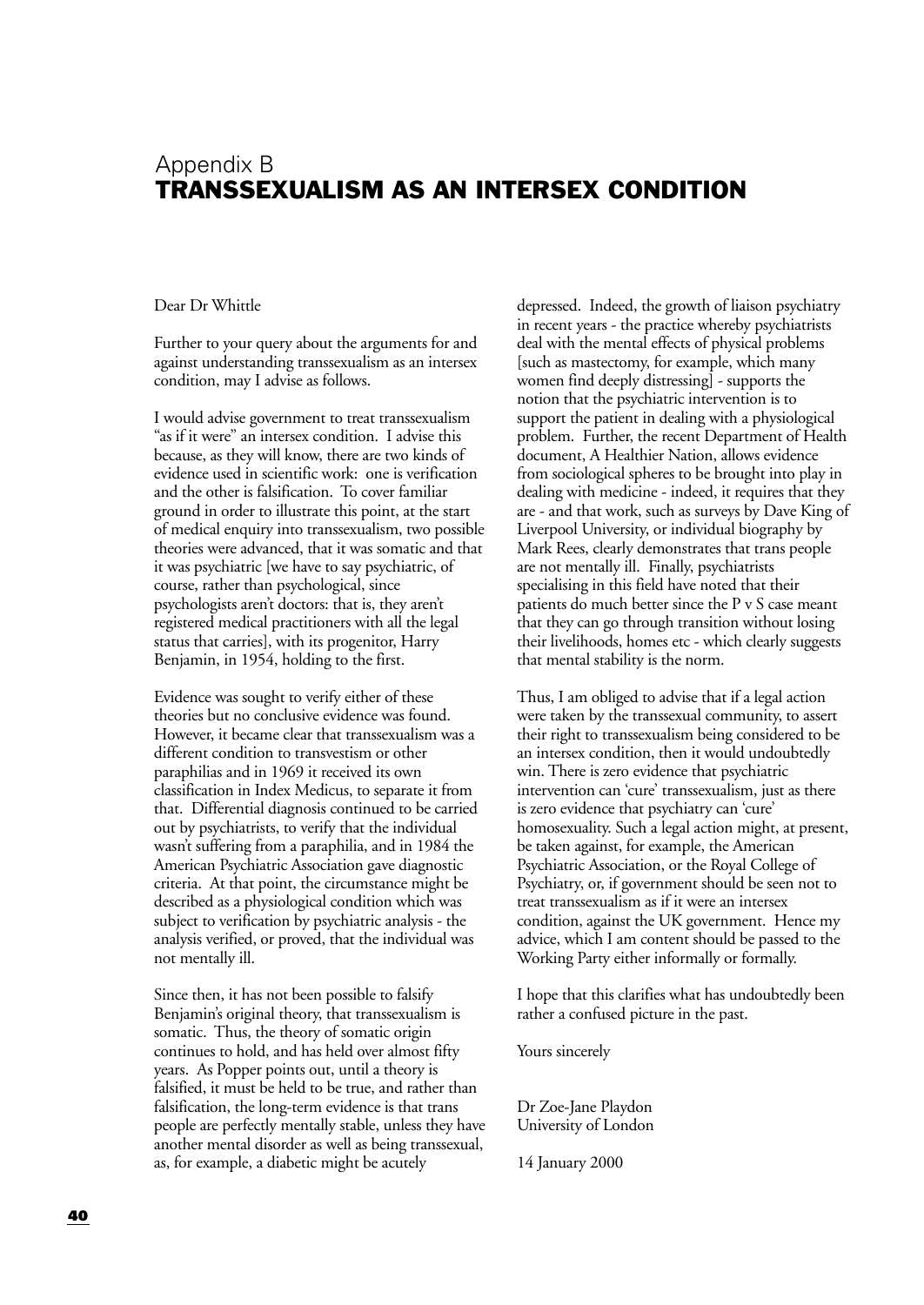# Annex 3. THE PROBLEMS OF GENDER RE-REGISTRATION

#### A Consultation Paper To the Interdepartmental Working Group on Transsexual People's Issues.

**Produced by:** 

**Change, The FTM Network, G&SA, The Gender Trust, GIRES, Liberty and Press For Change by:**

Christine Burns, Tracey Dean, Roz Kaveney, Mark James, Susan Marshall, Claire McNab, Kathleen Redding, Alexander Whinnom, Stephen Whittle.

16 February 2000

### 1. GENDER RE-REGISTRATION: A RECOMMENDED TWO-STAGE PROCEDURE

### 1.1 Introduction

1.1.1 A problem often highlighted in any discussion of legal recognition of gender reassignment is the problem of people who 'revert' to their original gender role, after a period in their new gender role.

1.1.2 This arises, on rare occasions, for several reasons:

- Social stigmatisation, prejudice and discrimination against transsexual people is still a significant feature of a minority of British people, and some people who wish to undergo gender reassignment will find that they cannot face the added pressures these things bring to their gender role transition.
- Some transsexual people will develop health complications either as a result of

gender reassignment treatment, especially hormone therapies, or for some other reason and so they will not be able to complete the path to surgical reassignment and they will prefer, without that, to revert to their original gender role.

● A few people with gender identity problems will discover during the 'real life test'<sup>1</sup> that they are unhappy with the decision they have made, and that gender reassignment is not for them.

1.1.3 All of these people will all have had to change their name and some public documentation in order to commence the real life test, and they will need to change these back at the time of their decision not to continue in their new gender role. The problem lies in providing a method whereby these people, along with others who continue to permanent gender reassignment, are enabled an effective means of undergoing the real life test. In order to do this they will require appropriate documentation recording their 'new' sex. However this documentation must not commit *all* third parties (ie those who have a valid interest) to full legal recognition of the 'new' sex prior to a time when any risk of the change of sex not being permanent is minimal.

1.1.4 To resolve this problem we propose a two-stage procedure. The first stage would ensure that trans people could effectively start the real life test. The second stage would further allow those for whom the experience of the real life test is successful, and hence will lead to their permanent adoption of their 'new' sex (gender role), full legal recognition for all purposes, including the validity of a new marriage, in their 'new' sex.

1.1.5 We propose the first stage be in many respects similar to the procedures currently

<sup>&</sup>lt;sup>1</sup> The 'real life test' is a <u>compulsory</u> part of the medical procedures leading to permanent gender reassignment. It is a one or two year period wherein the trans person lives in the 'new' sex (gender role) in order to decide whether gender reassignment is possible desirable and appropriate for them. It is also an opportunity for the medical professionals involved in gender reassignment to make certain that their patient is aware of the social and practical difficulties a trans person will face. Further, it hopefully ensures that there are very few people who switch 'legal sex status' 'permanently' more than once.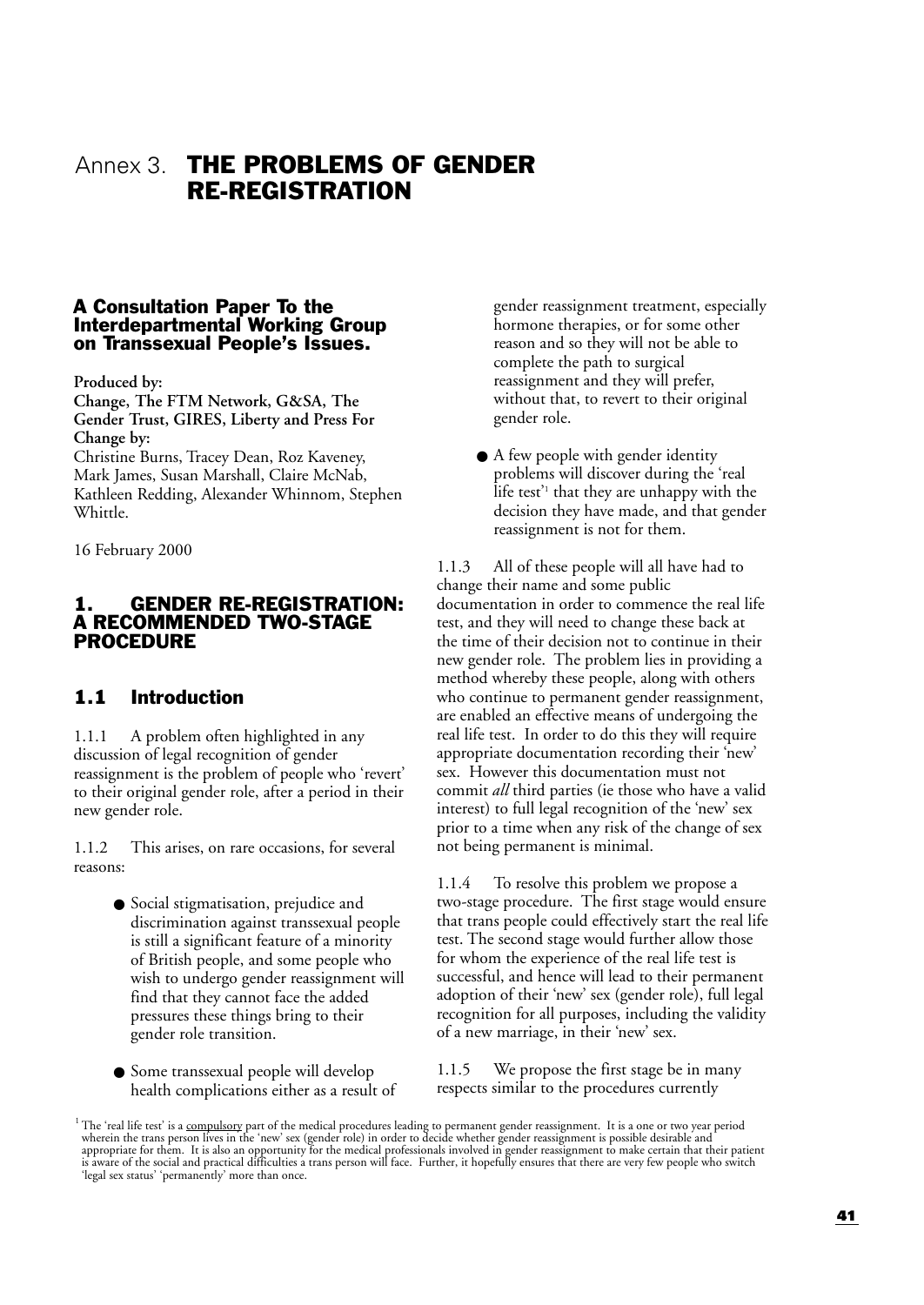followed by transsexual people, but that it further formalises and records the process and provides protection for the transsexual person. We then propose a second stage allowing those who wish to proceed, with all due precautions, to full reregistration.

# 1.2 Stage One: A Statement of Intention

1.2.1 People who wish to commence the route towards gender re-registration would first undergo a change of social gender.

1.2.2 This would require:

- a 'statutory declaration' to the Registrar General that they intend from a certain date to live as a member of the sex opposite to that recorded on their current birth certificate;
- a supporting letter from a medical practitioner stating that the person was undergoing appropriate medical treatment and that they believe the change is intended to be permanent; and
- a statutory declaration of change of name or deed poll witnessed by a legal professional (where the first name(s) recorded on the birth certificate is inappropriate).

[It might be possible, indeed preferable, to conflate the 'declaration of intent' and the declaration of change of name.] On receipt of this documentation, the Registrar General would issue a Receipt of the Statement of Intention (ROTSI).

1.2.3 Given that transsexuality can be manifested very early in life, and can cause enormous distress in children so affected, a Receipt of the Statement of Intention (ROTSI) would be granted to a child under the age of 16 on the additional condition that the legal parents or guardians of the child support the application with a statutory declaration to that effect. This would enable the child to live in the sex in which s/he felt appropriate.

# 1.3 The Effect of the Receipt of the Statement of Intention

1.3.1 A ROTSI would have a marginally wider application than the declaration of change of name currently used by most transsexual people. A person in possession of a ROTSI would have the right to obtain the alteration and re-issue of many official and civic documents and records in the 'new' name and sex, including:

- passport;
- driving licence;
- NHS records;
- Benefit Agency and DSS records;
- certificates previously issued by exam boards, universities, colleges, professional bodies and similar;
- new pension and insurance schemes, including those managed by their employer; and
- other documents on which retaining the previous name and/or sex could lead to embarrassment.

NHS and DSS records would retain a reference to the previous name and sex (which would remain confidential on a 'need to know' basis) but other records should not do so.

1.3.2 Many of these documents are at present changed on presentation of a declaration of change of name, and a doctor's letter. However, as it is only a concessionary procedure, success is often dependent on the good will of individuals. A few official bodies, at present, (such as exam boards and insurance companies) refuse to recognise transsexual people in their 'new' sex. This at present leads to some discrimination and/or a lack of privacy.

1.3.3 Any of the newly issued relevant documents (eg a passport) could then be used to provide confirmation of status should the transsexual person be challenged (for example, in public changing rooms), thus preventing discrimination and providing reassurance for other members of the public.

1.3.4 Two exceptions would be made to the rights of the transsexual person in possession of a ROTSI to be treated for all purposes as a member of their 'new' sex: marriage in the 'new' sex; or recording parental status in the 'new' sex on a birth certificate or adoption certificate would not be permitted.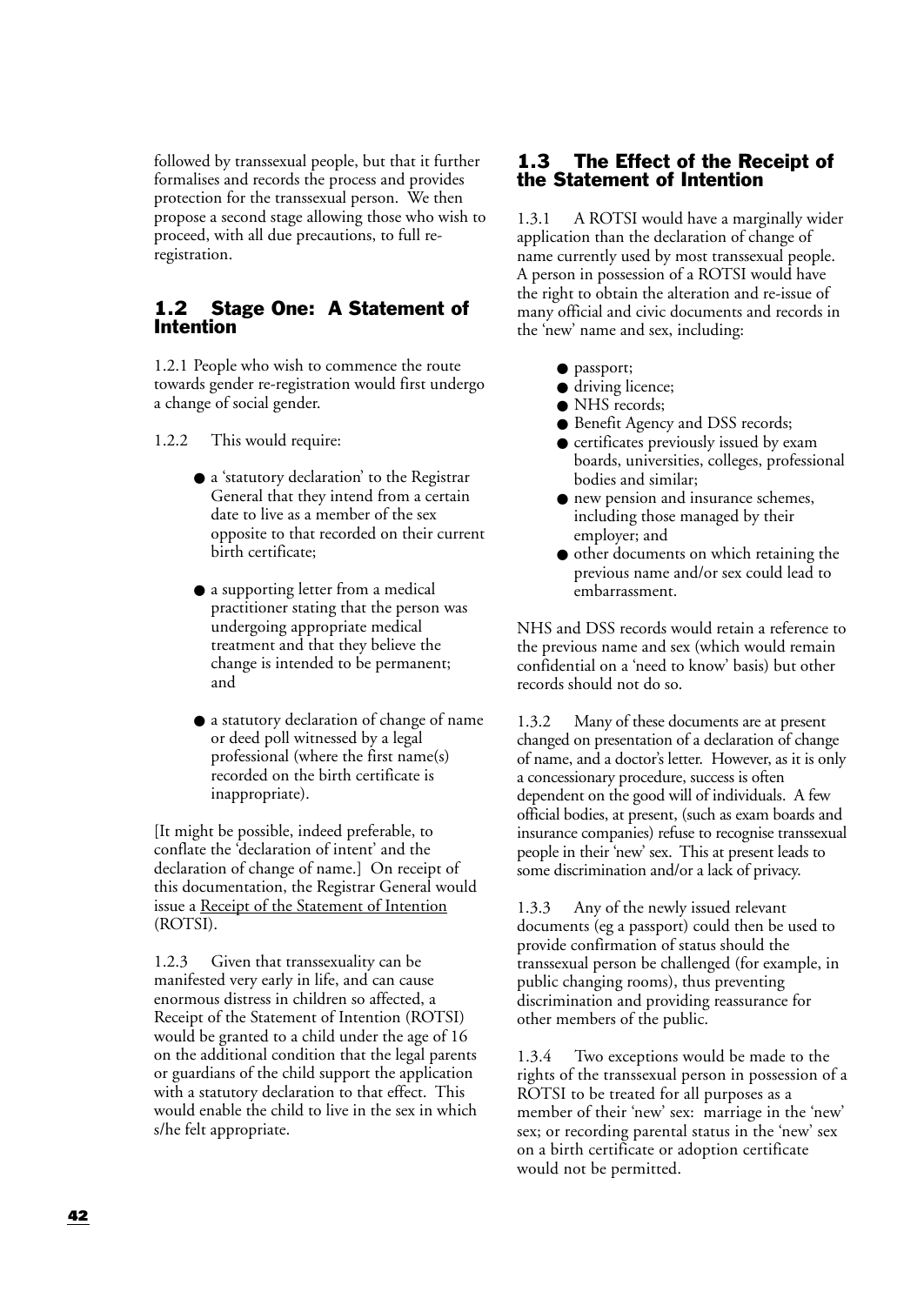1.3.5 With the exception of the exclusions mentioned above, a person who had undergone a change of social gender would then be treated for all purposes as belonging to the 'new' sex. It is already the case that in law, transsexual people must be so treated for the purposes of employment and vocational training. However, there remain at present some grey areas (for example, discrimination in the provision of goods and services) caused by the ambiguous legal status of transsexual people. A ROTSI would remove any ambiguity by declaring the transsexual person to be unequivocally of the 'new' sex for all civil purposes except those explicitly excluded (see above).

#### 1.4 Stage Two: The Issue of a 'Gender Confirmation' Certificate

1.4.1 People who wished to undergo full gender re-registration would be permitted to make an application no less than two years after the date of issue of a ROTSI. Such a delay would eliminate the vast majority of the small minority of people whom, for whatever reason, decide not to continue living permanently in their 'new' sex.

1.4.2 An application for full re-registration would require:

- that the person seeking the Gender Confirmation Certificate had reached the age of 18;
- a ROTSI at least two years old (unless they adduce further evidence that they had been living in their 'new sex' for a period of time prior to legislation in this area, and this period of time would then be deducted from this requirement<sup>2</sup>);
- a 'statutory declaration' that the person had lived for a period of at least two years as a member of the sex opposite to that recorded on their birth certificate, and that they intended to continue to do so; and
- a supporting letter from a medical

practitioner stating that the person had undergone or was undergoing appropriate medical treatment and that they believed the change to be permanent.

On receipt of this documentation the person undergoing gender re-registration would then be issued with a Replacement 'Birth Certificate' (a Gender Confirmation Certificate) in their 'new' name and sex. This would be an 'adoption style' certificate, looking to the general enquirer as if a copy of an ordinary birth certificate, and it would not retain any reference to the originally recorded name and sex. It could be traced to the original birth record by the Registrar General as the Registrar General would keep a 'Gender Confirmation Certificate Register', similar to the Adoption Register already maintained.

1.4.3 A Gender Confirmation Certificate would not normally be issued below the age of 18, though it may be issued when a person is 16 or over with their parent's consent. This is because not all transsexual children will necessarily wish as adults to live permanently in the 'new' sex - it is acknowledged that some do 'grow out of' their feelings.

#### 1.5 The Effect of the New 'Gender Confirmation' Certificate

1.5.1 The Gender Confirmation Certificate would give the transsexual person full legal and civic recognition as a member of the 'new' sex from the date of issue. This would include: the ability to contract a legal marriage in the 'new' sex and the ability to record parental status as if of the 'new' sex on a birth certificate or adoption certificate.

1.5.2 A ROTSI together with the Gender Confirmation Certificate could also be used to obtain alteration and re-issue of any remaining official and civic documents and records in the 'new' name and sex, with the exception of:

> ● marriage certificates issued in the previous name and sex; and

<sup>&</sup>lt;sup>2</sup> As such any person who could show they had been living in their new gender role for over two years prior to legislation in this area, would make a combined application for a ROTSI and Gender Confirmation Certificate to be issued at the same point in time. Additional proof may be required of this fact, such as a statutory declaration by someone who has known them for over two years, or an additional letter from their General Practitioner confirming this fact. Those people who had been living in their new role prior to legislation in this area, but for less than two years, could on the production of such additional proof have that period of time deducted from the time required for a ROTSI to have been in existence.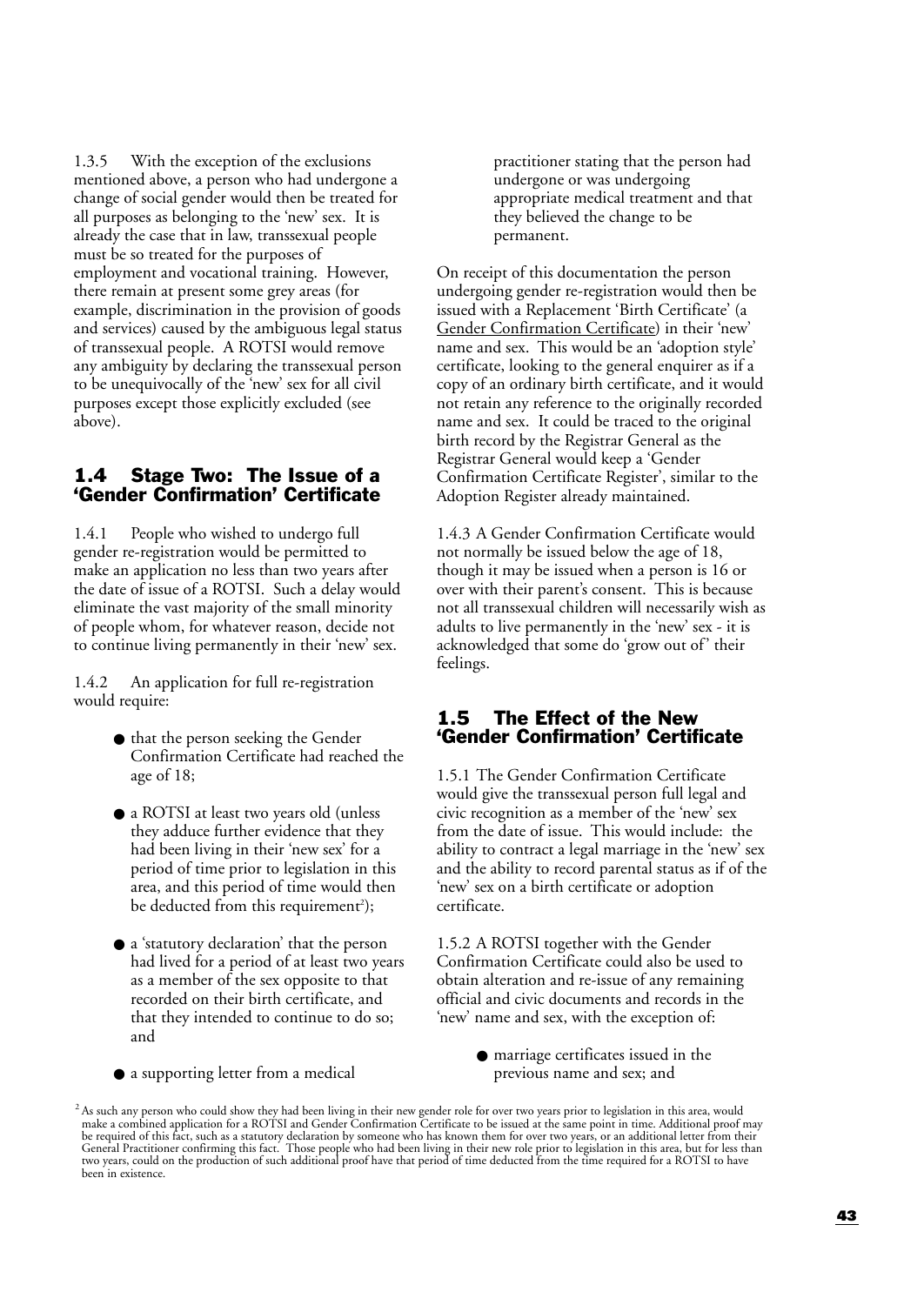● records of any unspent criminal convictions in the previous name and sex, although these may be annotated to also record the new name and sex.

1.5.3 These exceptions protect, in the first instance, the rights of the other party in an earlier marriage. In the second instance, they ensure the veracity of the historical record of previous convictions. It would be a necessary requirement that those people with unspent convictions in the previous name and sex disclose them where legally obligated to do so.

1.5.4 Birth or adoption certificates for children under the age of 16 which record parental status in the previous name and sex would be altered at the request of the person undergoing re-registration providing this did not result in a new record which recorded two parents of the same sex.

1.5.5 Birth or adoption certificates for children under the age of 16 on which the name of the father was omitted at the time of registration because he was not eligible to be recorded on account of his (at that time) birth certificate showing the female sex would be altered to include the father's details after his re-registration, if jointly requested by the person undergoing reregistration, and the mother of the children, as recorded on the birth certificate.

1.5.6 Birth or adoption certificates for children of 16 and over would similarly be altered but only on the joint application of the transsexual parent and the person whose certificate it is, providing this did not result in a new record which recorded two parents of the same sex.

1.5.7 The confidential details of the Gender Confirmation Register which would indicate the record of the previous identity of the person undergoing re-registration would be kept by the Registrar General, and would be made available to third parties only if they could show they had a genuine need. All other records of the previous name and sex, including those in NHS and DSS records, would be removed, or in cases where this is clearly impossible (for example a patient's medical notes) access to them would be available to third parties only if they can show they have a genuine need to know. This would assist in protecting the privacy of the transsexual person.

1.5.8 Commitments undertaken in the previous name and sex will remain regardless of the issue of a Gender Confirmation Certificate. A marriage undertaken in the previous name and sex would remain in existence even after the issue of a Gender Confirmation Certificate if both parties wished it<sup>3</sup>. However, if either party to the marriage wishes, they should be granted a divorce at the point at which the Gender Confirmation Certificate is issued.

1.5.9 Even where a marriage is ended as a result of re-registration, the parties to the marriage would remain obligated in exactly the same way as would pertain in a divorce under ordinary circumstances: for example, for maintenance payments or a share in a pension.

1.5.10 Existing parental status would also remain, regardless of whether the name and sex is altered on the birth or adoption certificate of another person (see above). That is, a person recorded as a parent or adoptive parent will retain all the obligations of parental status: for example, for supporting a child financially. Thus the children of the re-registered person may make the usual claims on a parent, for example, to inherit the financial obligations of the parent whether an estate is intestate or not.

1.5.11 Any other legally binding contract would also remain binding, although any documentation relating to it would normally be altered to reflect the 'new' name and sex.

# 1.6 Conclusion

1.6.1 In the event that despite having completed the two-stage process, a person changes their mind about proceeding towards gender reregistration, it would be necessary to go through a similar process as that outlined above. This would ensure that any obligations or commitments made, during the period when the person was living as a member of the opposite sex, remain. In our view it is highly unlikely, that there will be many instances of errors outside the two-year period: ie those who decide they do not wish to proceed are highly unlikely to have incurred new marital or parental responsibilities.

3 The question of pre-existing marriages has been addressed in more detail in part 3 of this submission: **Protecting Stable Families**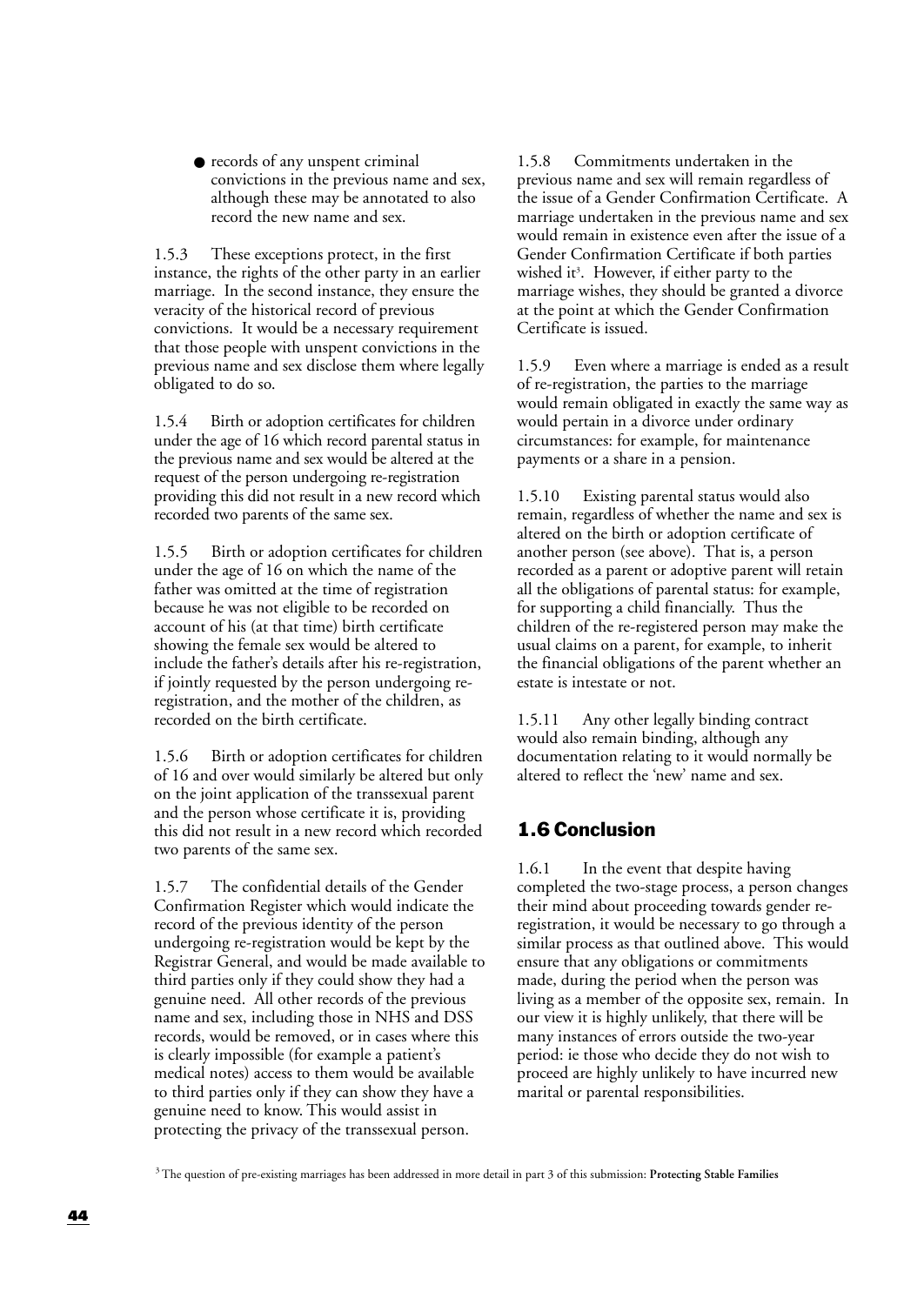#### 2 GENDER RE-REGISTRATION: THE REQUIREMENT OF STERILITY?

# 2.1 Introduction

2.1.1 This paper addresses any proposal for transsexual people to comply with a requirement that they are permanently, and/or surgically, rendered infertile before receiving a 'Gender Confirmation' form of birth certificate or other legal recognition of their new gender status.

# 2.2 A History of Compulsory **Sterilisation**

2.2.1 In the past there have been various attempts to impose compulsory sterilisation on groups within society. These are seen, nowadays, as a thing of the past. On occasion they were seen to result from public policy mistakes, as in the consequences of the United States Supreme Court decision in Buck v Bell  $(1925)^4$  in which it was held that 'three generations of imbeciles are enough'. Alternatively they were seen as being the practical embodiment of extreme racism as in the Nazi sterilisation and killing programmes of the 1930s and 1940s.

2.2.2 In all of these cases, what was being proposed was overtly intended as negative eugenics, an attempt to cleanse the gene pool of degenerate elements and an attempt to save money in the next generation. A common reaction to an alleged crisis of over-fertility among 'problem elements' was that 'we are going to be eaten out of house and home by lunatics and mental deficients.' (Lord Ridell, newspaper proprietor and hospitals board member).

2.2.3 These ideas were discredited, partly by the more overtly inhumane and racist negative eugenics being practised in Nazi Germany and large parts of the USA, and partly by the realisation that the massive genetic drift being

postulated was bad science<sup>5</sup>. The Labour Party and the Churches allied against any attempt to bring enabling legislation based on the proeugenics Brock Report of 1937<sup>6</sup>. The Brock Committee was seen as overly biased towards the Eugenics Society line, and indeed many of its members were members of the Eugenics Society<sup>7</sup>.

2.2.4 For a variety of reasons, the Scandinavian countries, parts of Canada and the USA continued to practice negative eugenics on a large scale well into the mid 1970s. Sterilisation of the poor, particularly of the racially different poor, has continued to be advocated in various jurisdictions of the US. However it has come to be generally accepted in the United Kingdom that the compulsory restriction of other people's fertility was an attack on their human rights.

2.2.5 Historically, in the United Kingdom, state authorised sterilisation was allowed on those women with mental handicap or mental illness. In many early cases, though, the definition of both was extended, via the idea of moral deficiency, to cover any woman, usually any working-class woman, of whose sexual morals there was sanctioned disapproval. The heyday of such proposals was the first four decades of the present century, but they have been overtly and covertly reconsidered from time to time. Generally English and European Human Rights law might now be said to prevent interference in the right of the individual to become a parent, unless for the clear beneficial and therapeutic reasons of that person $^{\rm 8}.$  In the English case of <u>Re</u> D (a minor) (wardship: sterilisation) (1976) it was held, on interpretation, that any sterilisation performed in the absence of consent **and** for nontherapeutic reasons involves a deprivation of that right<sup>9</sup>.

### 2.3 Modern Examples of Sterility Requirements for Legal Recognition of Gender Change

2.3.1 In considering legal recognition of the

 $^4$  Buck v Bell 274 UL 200 (1927)<br> $^5$  Lancelot Hogben's 1931 book Genetic Principles in Medicine and Social Science did crucial educational work here <sup>5</sup> Lancelot Hogben's 1931 book Genetic Principles in Medicine and Social Science did crucial educational work here<br><sup>6</sup> Report (Brock Report) of the Departmental Committee on Sterilisation 1937<br><sup>7</sup> Now known as the Galton

 $^8$  Only very recently the official solicitor has sought an application to the court of appeal to veto a hysterectomy for a 28-year old mentally handicapped woman after a high court judge ruled that it would be in her best interests for the operation to go ahead. The official solicitor argues that a far less invasive procedure should be used, as the hysterectomy is in the interests of the woman's mother and any residential accommodation rather than the woman herself. If all that is required is the prevention of pregnancy a less radical, and less permanent, <sub>9</sub> alternative could be used such as the contraceptive coil. (C Dyer: Ruling on Sterilisation Questioned, The Guardian, 27/1/2000)<br><sup>9</sup> Lee and Morgan, 1989: 136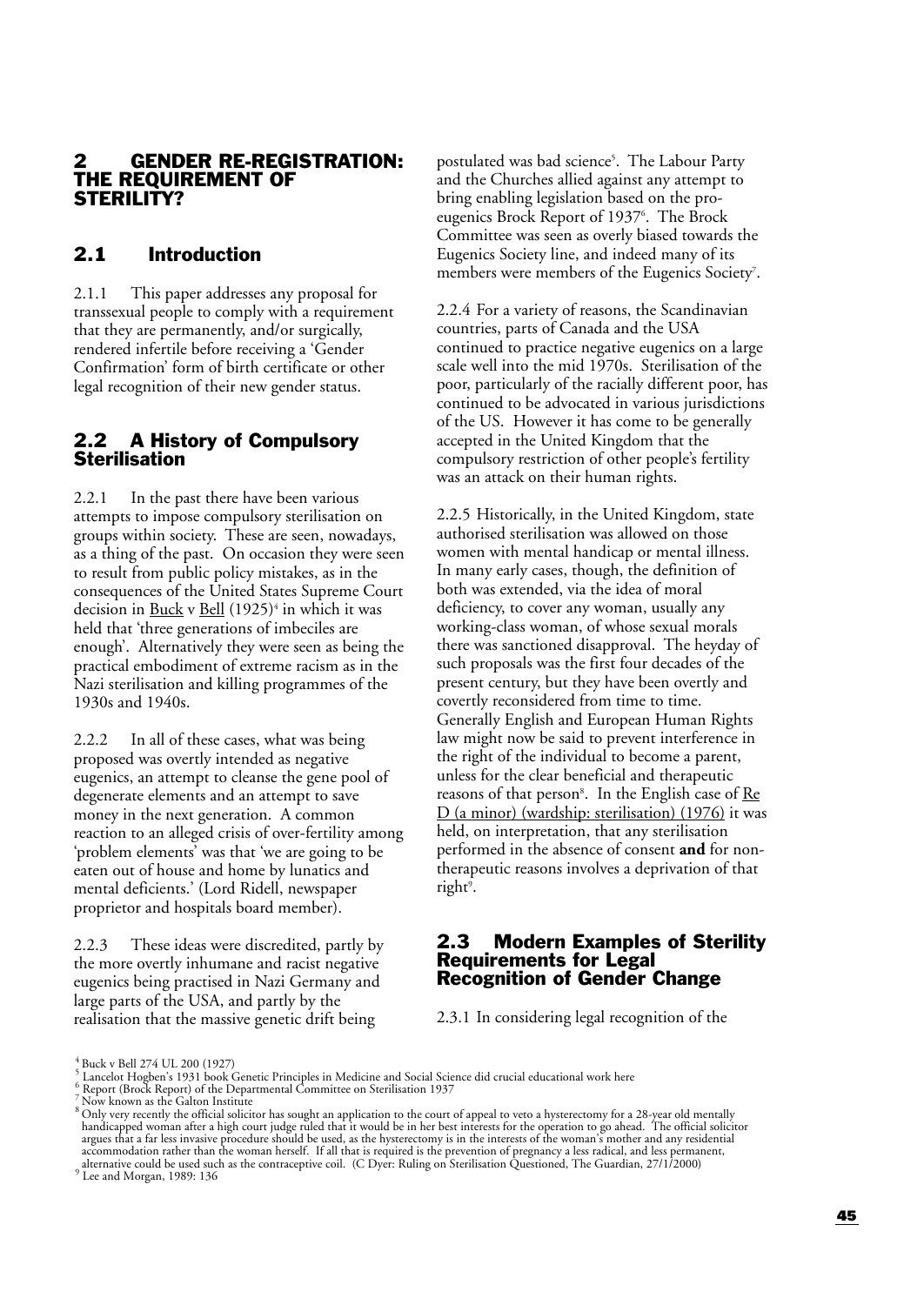change of gender status of transsexual people, enabling them to contract legal marriages in their new gender role, a few nation states have required, along with a commitment to permanent change of social gender presentation, medical confirmation that the transsexual person has undergone a sterilisation procedure.

2.3.2 The legislation from several jurisdictions including Germany, Sweden, Holland and a very few North American states requires this to be certified as a matter of course before a legal change of 'sex' or 'gender' will be allowed. For example the German legislation (TSG) requires that the transsexual person is 'continuously nonreproductive'10. Similarly Swedish law requires that an applicant for a legal recognition to effect a change of sex must have been sterilised or at least incapable of procreating<sup>11</sup>.

2.3.3 Technically, what these legislative examples call for, for transsexual people, is not compulsory sterilisation but sterilisation as a quid pro quo for a desired benefit. The best historical analogy is with the proposals made by some elements within the Eugenics Society during the 1930 to make permanent sterilisation a condition for the receipt of unemployment and social security payments. This proposal was instrumental in building opposition both to compulsory sterilisation and sterilisation 'through the back door' - that of making offers that people cannot refuse.

2.3.4 The adoption of sterilisation as a precondition for gender reassignment has never been explicitly linked to negative eugenics. Indeed, when proposed, it has been treated as a priority good sense that needs no specific justification $12$ . It seems likely, however, that negative eugenics is a significant part of the complex of ideas involved. Those states in which there are sterility requirements for the transsexual person in exchange for legal recognition are generally those where, in the past, negative eugenics (the forced sterilisation of unfit, asocial, groups of people) was accepted medical practice. It is of interest here that they are requirement of the juridical systems of these countries rather than of states which might be seen to have a far worse human rights record such as Turkey and South

Africa. Undoubtedly the discourses which led to the 'hygienic' practices of the past, in those countries, are still just bubbling under the surface.

### 2.4 To What Extent is Confirmed Sterility a Necessary Requirement in Considering Legal Recognition of Gender Change?

2.4.1 The lifelong hormone treatment that transsexual people will undergo will, of itself, after a short time period, in most cases render infertility in both transsexual women and transsexual men. In such cases, any specific requirement for sterilisation procedures is both redundant and irrelevant. The genital reassignment option available to transsexual women at the present time automatically makes further reproductive ability impossible.

2.4.2 However, it is acknowledged, that not all transsexual women are medically in a position to choose such surgery because of other health problems and sometimes health problems can make it difficult for some individuals to take a large enough dose of hormones for fertility to cease. Waiting lists under the NHS, and, in some cases, personal or ideological objections to genital surgery as the inevitable corollary of transgender or transsexual identification, may delay or prevent surgery for several years.

2.4.3 Similarly it is not inevitably the case that surgical options for transsexual men will remove the option of fertility at some later date. Indeed, the substantial medical risks involved in hysterectomy, phalloplasty and the surgical closing of the vaginal opening are such that many or most transsexual men choose to forgo these surgical procedures.

2.4.4 To refuse these people access to legal recognition of their gender role will create a further, but smaller, group of people who will face legally sanctioned discrimination based purely upon medical conditions.

2.4.5 Further though, even where medical or surgical procedures have permanently ruled out future reproductive capacity, modern techniques

<sup>&</sup>lt;sup>10</sup> TSG (1980) Second Section, Subsection 8.1, 9 (iii)<br><sup>11</sup> Lag om andring i lagen (1972: 119) Section 2<br><sup>12</sup> Whittle, S: Gemeinschaftsfremden - Or How To Be Shafted By Your Friends: Sterilisation Requirements and Legal The Transsexual, in Beresford, S., Monk, D., Moran, L: Legal Queries, 1998, London: Cassell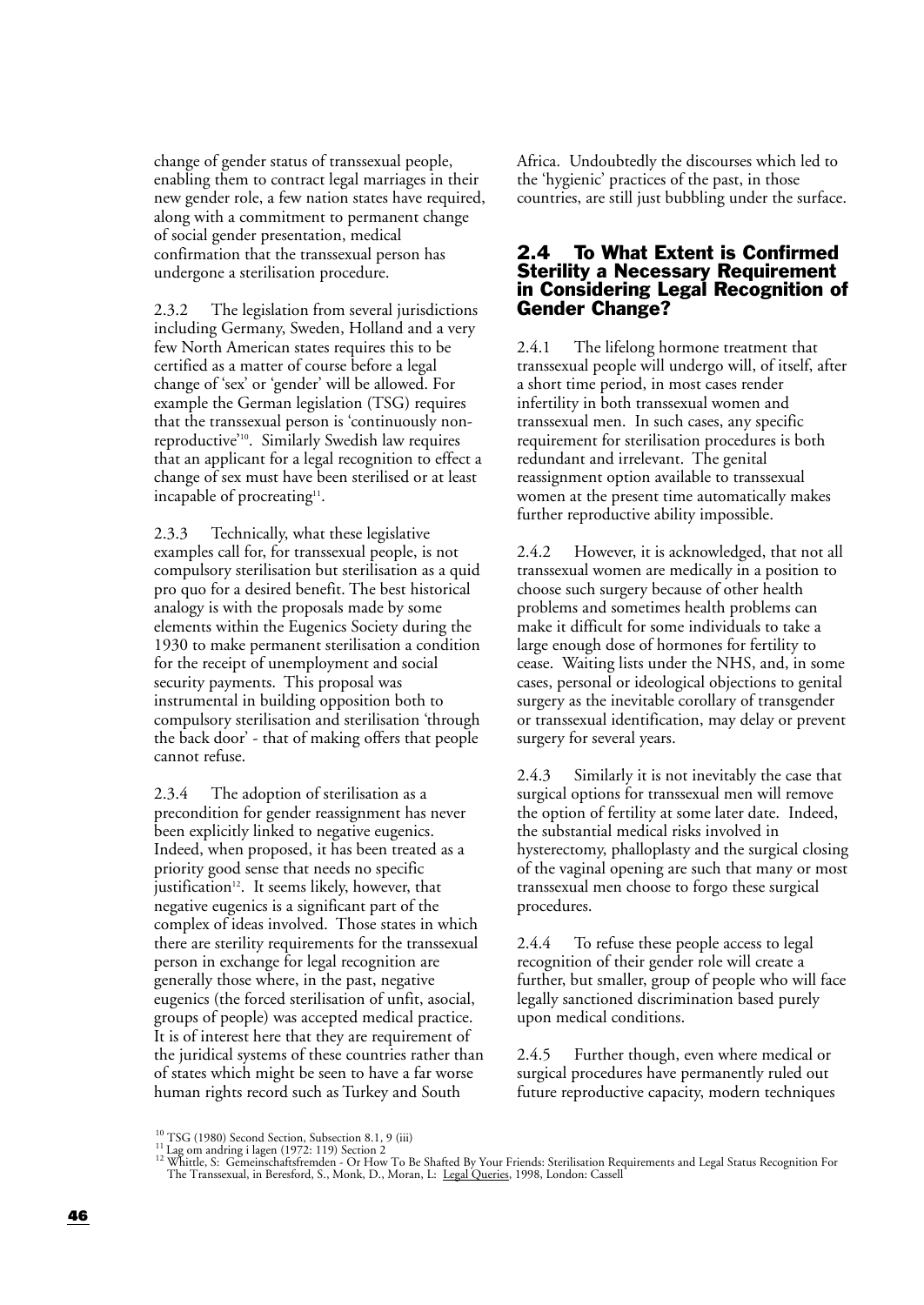such as the freezing of sperm or ova are available to transsexual people just as they are to anyone else. The same will presumably apply to possible (and probable) future developments such as cloning of human organs or the rewriting of genetic code.

# 2.5 The Right to Found A Family

2.5.1 The right to found family is embodied in the United Nations Declaration of Human Rights, and the European Convention on Human Rights which will be embodied in English law by the Human Rights Act.

2.5.2 Government and the medical profession have had, in their dealings with transsexual people, a long history of misunderstanding and ill-judged attempts at social policing $13$ . An area of misunderstanding has been the unexamined assumptions that gender dysphoria automatically rules out a desire for reproduction and family life. Many transsexual people are not interested in bringing up children, and many are; a normal human range of variation applies here.

2.5.3 One interpretation of this failure to consider fully the issues, and the possible options $14$ in this area with patients is that by 'policing' this area of transsexual people's lives, the range of options for varieties of family life available to all of society is automatically reduced. Any discussion about protecting the family often means this in practice.

2.5.4 Another possible interpretation is that transsexual people are held automatically to be likely to be bad parents because they offer bad gender roles, or they are more prone to perpetrate certain sorts of abuse or neglect. These fallacies are rarely challenged, however research with the children of transsexual parents has shown them to be as likely to be well balanced and heterosexually orientated as any group of children<sup>15</sup>.

2.5.5 It is accordingly hard to see why sterilisation and restriction of transsexual people's fertility should be proposed as a positive good, unless as a piece of negative eugenics. Just as in

the history of negative eugenics it becomes illogical to discuss the 'best interests' of the child, if the child can never be born. If the claim is made that transsexual people are not suitable for parenthood, then they are refused access to parenthood, and this supports the claim because there is no evidence to the contrary.

2.5.6 However neither government nor the medical and other caring professions have ever made any particular attempt to restrict the participation of transsexual people in family life, though many jurisdictions, including the UK, have made adoption difficult because of the intrinsic 'marriage' requirements contained in their adoption laws. But many transsexual women and men will have already become parents prior to transition to their new gender role and most of them are diligent in helping care for those children. This continues even when the parents have separated due to the gender role transition, if the transsexual person is permitted access. Furthermore, after transition, many more transsexual people become involved in the rearing of children which their partner will have within their relationship with the transsexual person, by whatever means, or children whom their partner has had in the past.

2.5.7 Any proposed restriction on fertility will achieve little if anything. Without these restrictions, transsexual people are already generally infertile shortly after commencing reassignment treatment. Yet despite this infertility many of them already participate in the raising of children. Any such restriction will fail, as medically induced infertility already fails, to ensure that children do not have an experience of being raised by a transsexual person, and it is undoubtedly the case, anyway, that children who are cared for by transsexual people do not suffer from that care<sup>16</sup>.

# 2.6 Conclusion

2.6.1 There are clear questions that those who wish to demand sterilisation as a part of the standard transsexual trajectory must consider.

<sup>&</sup>lt;sup>13</sup> Examples of this are the long-standing attempts by psychiatrists to impose outmoded models of femininity or masculinity on their transsexual<br>clients, and specifically the long-standing refusal to deal with the distin

<sup>&</sup>lt;sup>14</sup> Such as the freezing of sperm or ova (see above).<br><sup>15</sup> The most recently published work in this are is: Green, R; Transsexuals' Children", <u>The International Journal of Transgenderism</u>, 1998, Vol  $2,$  Oct-Dec, pages 1-7.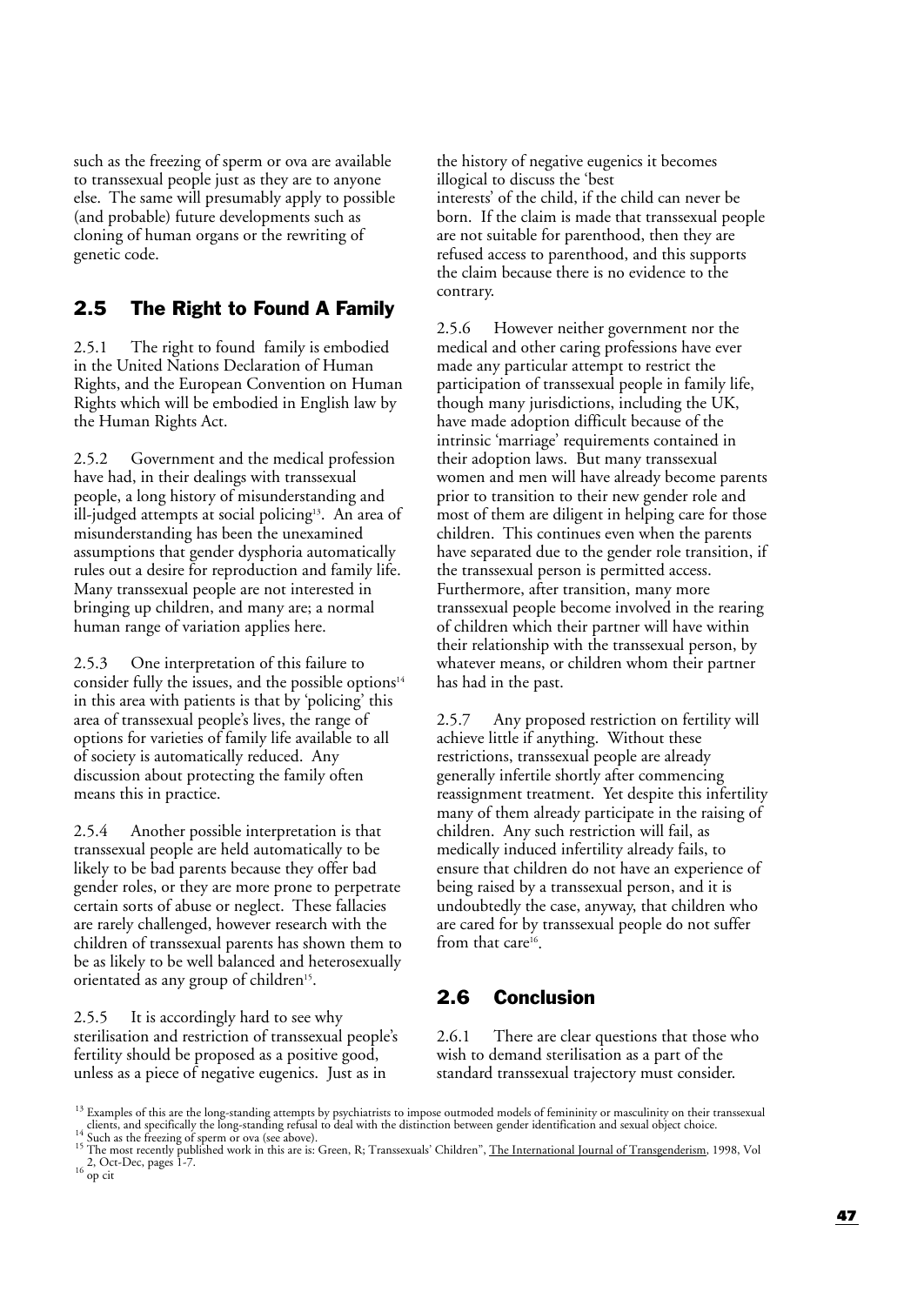They are:

#### ● **How can the requirement for compulsory sterility be applied equitably?**

It cannot. To do so in some cases would mean that the individuals concerned will be forced to undergo medical or surgical procedures that will endanger their health, and in some cases risk their life, in order to avoid the discrimination and social stigma they would reap as a result of being excluded from a legal recognition that others would be able to obtain.

● **Can the requirement for compulsory sterility be consistent with human dignity and human rights?**

It cannot. To require it is nothing more than the practice of negative eugenics the presumption that some people are less worthy of raising children. The only way to oppose eugenics is to ensure that human rights come first. The idea of excluding from parenthood a set of people because they have certain characteristics which have no relevance to their ability to be a good parent must be outlawed because it runs counter to the dignity of human beings, who are unique, free and responsible for their actions.

● **Could the requirement for compulsory sterility be policed in practice?** It could not be. The reality is that transsexual people will, and always have, found a way to live in their social gender role. Those transsexual people who wish to do so will, as they always have done, find ways of participating fully in their society and that includes the raising of children.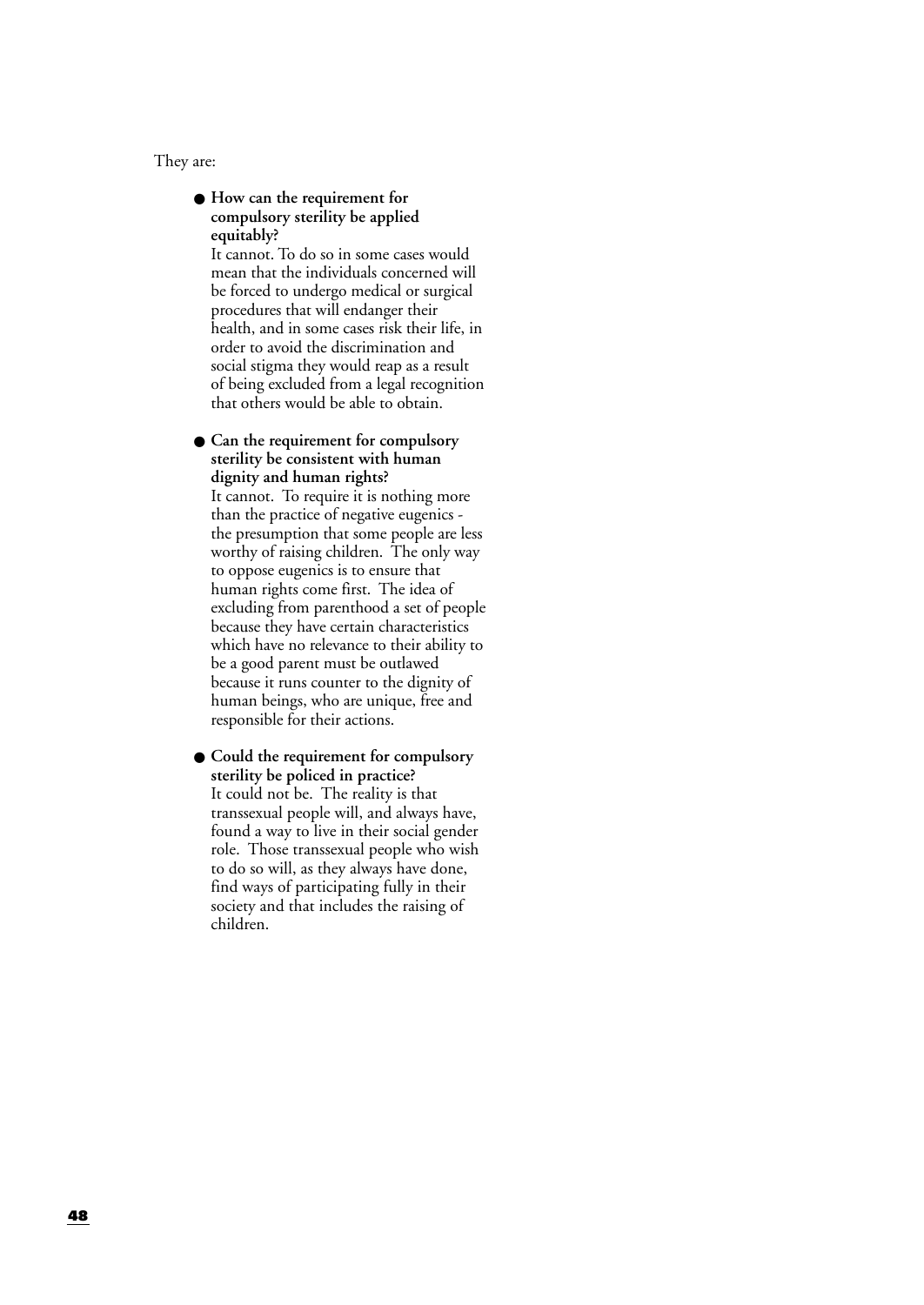#### 3. PROTECTING STABLE FAMILIES: ISSUES REGARDING A CHANGE IN CIVIL STATUS FOR TRANS PEOPLE WHO ARE ALREADY MARRIED

# 3.1 Introduction

3.1.1 A problem often highlighted in any discussion of legal recognition of gender reassignment is the problem of people who have contracted a legal marriage in their former gender role, and who, with their spouse, do not wish to end that marriage prior to or at the time of gender reassignment, or the legal recognition of their new 'sex'.

3.1.2 In our experience, most marriages involving transsexual people which are already in existence at the point when gender transition begins ("transsexual marriages"), will break down as a result of the transition, whether because of the change in the nature of the relationship or as a result of the intense stress experienced by both parties during the process.

3.1.3 As gender transition becomes more socially acceptable and access to medical treatment improves, there has been a reduction in the age at which people start the process and a consequent decline in the number of "transsexual marriages". We expect this trend to continue.

3.1.4 Nonetheless, there remains a significant minority of "transsexual marriages" which both parties wish to preserve.

# 3.2 The Issues

3.2.1 Many jurisdictions which have adopted procedures for changing the civil status of a transsexual person to reflect their true gender have required that an existing marriage be dissolved before such a change can be made. We believe that such a requirement is not legally necessary, and that it severely disadvantages not only the transsexual people to whom it is applied, but also their partners and their families.

3.2.2 It has been the policy of successive UK governments to protect and support families, and to recognise the importance of mutual family dependency as a force for social cohesion and

stability and as an important economic unit, especially for children. Marriage is not just a mechanism by which people attain important rights in society, it is also the means by which they assume and exercise responsibilities to others. Without families, children are less likely to thrive: without families, adults suffer poorer physical and mental health and lack support in times of difficulty. Without families, people of any age are more likely to require the support of social services. Without families, those individuals require increasing amounts of government funded resources and financial support. To require couples involved in a "transsexual marriage" to divorce against their will would therefore undermine many other areas of social policy.

# 3.3 Protecting Families

3.3.1 There is currently no situation in English law where parties to a marriage which was valid at the time when it was conducted, who both wish that marriage to continue, can be required to dissolve that marriage, or to choose between the continuation of that marriage and the recognition of other legal rights.

3.3.2 If the government were to provide that the change of gender status of a transsexual person could not be recognised without the prior dissolution of an existing marriage, this would place such a person in the invidious position of being forced to choose between on the one hand recognition of their core identity (with all its consequences for preservation of privacy and protection from discrimination), and on the other the preservation of their family. We believe that in the circumstances of being faced with such an invidious choice, transsexual persons, their partners, and quite possibly their children would have grounds for action under the Human Rights Act to assert their rights under Article 8 of the European Convention of Human Rights: "everyone has the right to respect for his private and family life..."

3.3.3 Whether or not such a challenge would succeed at the present time, there can be no doubt that if such a situation were brought about, the government would have created a new class of disadvantaged people, at least half of whom would not even be transsexual. Arguably, this class would also include members of the couple's extended family.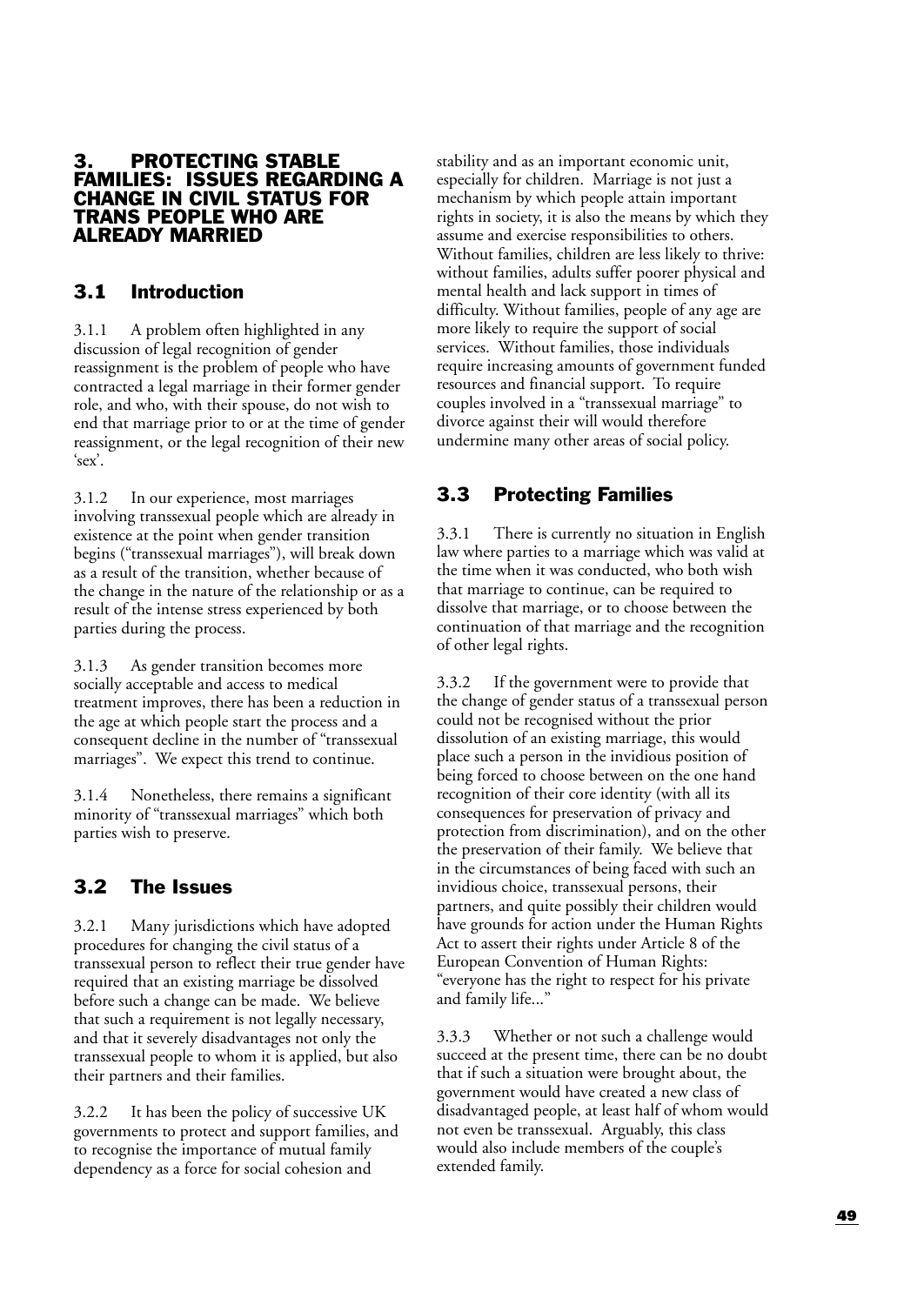3.3.4 Though only a small proportion of marriages survive the stresses of gender transition, in those which do, the bond between the couple and their family continues to provide an important mechanism for social stability and for the well-being of the members of that family.

3.3.5 It has been the policy of successive governments to recognise the importance of the family as the best environment in which to raise children. We support this policy, and hope that the government will not require that the children of "transsexual marriages" should be deprived by law from the benefits of this protective and supportive environment.

3.3.6 In our experience, a significant proportion of the marriages which do survive beyond gender transition are those involving older persons, where it is less likely that there will be dependent children. On the other hand, it is likely that matters such as pension, inheritance and taxation rights will be regarded as of crucial importance when one or both parties to a marriage is/are approaching retirement. The difference marital status can make in these areas for a cohabiting couple is very considerable.

3.3.7 Compulsory divorce may also prove the final straw for a relationship which has otherwise survived the vicissitudes of transition. If that were so, and the couple separated, it has to be recognised that older persons are less likely to form new partnerships, so even the legal ability to conduct a new marriage would, for many, remain a theoretical right rather than one which they were in a position to exercise. Realistically they would be likely to remain single, with all the extra burdens on social services this could involve, such as the lack of a carer for those who became ill or disabled, and difficulties in obtaining consent for medical procedures or for the management of financial affairs if a person were no longer capable of making any necessary decisions.

# 3.4 Religious Sensitivities

3.4.1 The definition of marriage as the union of a man and a woman is common to all the great religions, although it may be argued that in the case of Christianity, which adopted marriage as a sacrament only after several centuries, it is not a central tenet of that religion. Nonetheless, we accept that in practice all the major Christian

denominations in the UK, in common with other major faiths such as Judaism and Islam, continue to place a high value on marriage, though not all define it as an exclusive partnership between a man and a woman.

3.4.2 Nevertheless, it is notable that the Roman Catholic Church, which of the major Christian denominations is the most strict in its definitions of marriage and in its requirement for priestly celibacy, has managed to accommodate the paradoxes raised by the ordination within its rites of married persons who were formerly priests in the Anglican rite. It has simply required that whilst the existing marriages of such priests will be recognised as an ongoing commitment in the eyes of God which should be upheld, they will not be permitted to remarry on the death of their partner or the break-up of the marriage. We would suggest that a useful analogy could be drawn between this pragmatic solution to a doctrinal problem and recognition of the continued validity and sanctity of the marriage vows made by the parties to a "transsexual marriage". The Catholic church's successful reconciliation of apparently conflicting principles may also provide a helpful pointer to a way in which difficulties posed for the concept of civil marriage might be resolved.

3.4.3 In our pluralist society there is increasing divergence between the provisions of secular law with regard to marriage, and the generally stricter provisions of the religions to which many people adhere. For example, even though the major Christian denominations do not recognise divorce, the state provides the legal mechanisms to facilitate the dissolution of marriage for those who wish it; nor does the state replicate in law the severe penalties which some religions impose for adultery.

3.4.4 In this instance, as in others, we contend that it is not for the state to impose on individuals the doctrines of a church, but to provide a mechanism by which social realities may be accommodated. It remains a matter for each individual and their faith community to reconcile any conflict inherent in their own situation.

# 3.5 Legal Issues

3.5.1 Marriage was defined in *Hyde v Hyde* (1868) as "a voluntary union for life of one man and one woman to the exclusion of all others".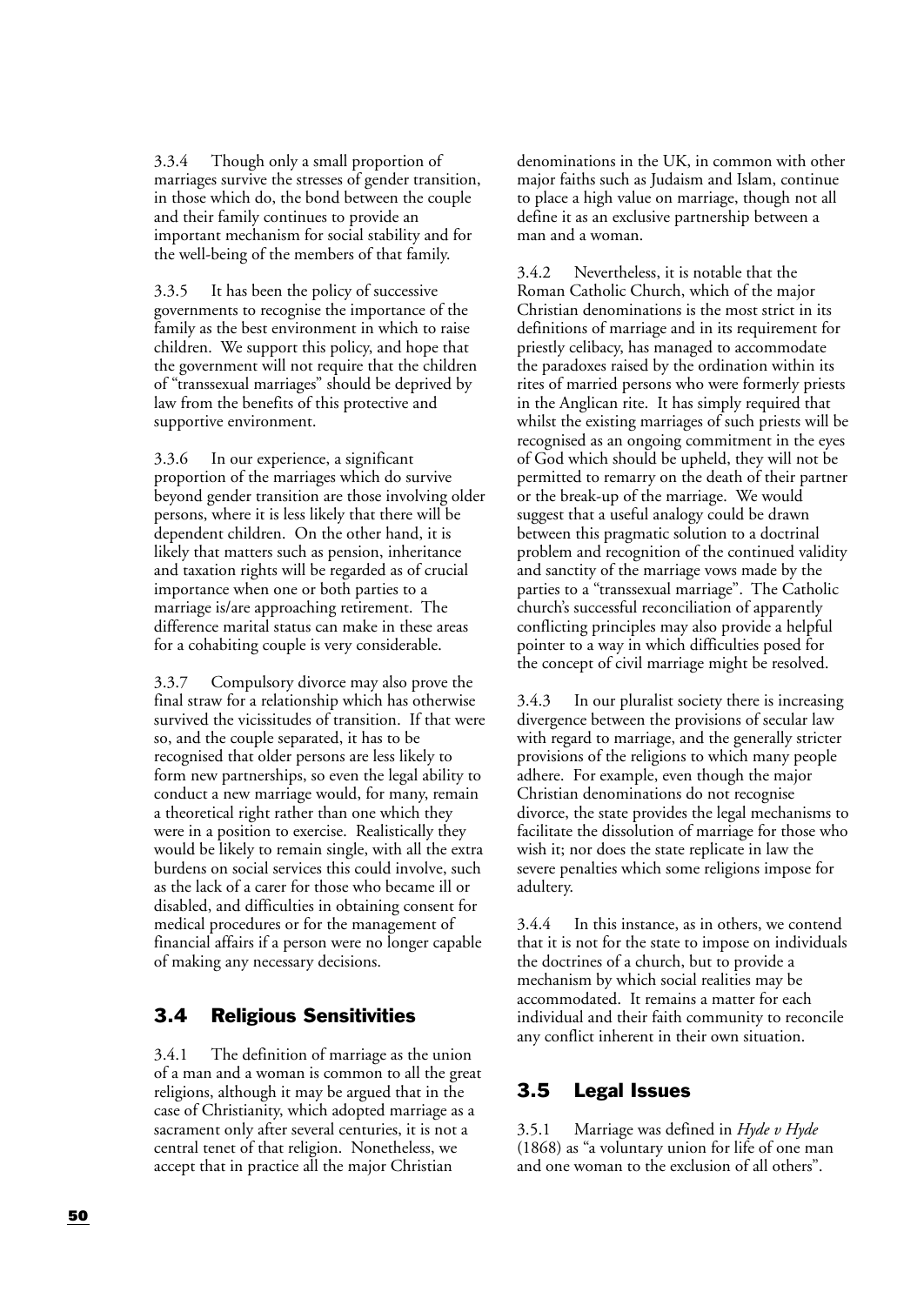The Matrimonial Causes Act 1973 gives statutory effect to the common-law provision that a marriage is void ab initio if the parties to it are not respectively male and female.

3.5.2 This creates an obvious anomaly if a transsexual person is legally recognised in the gender in which s/he identifies: a marriage which previously fulfilled *Hyde's* criteria as being between a man and a woman would, after legal recognition of the change of gender status of the transsexual partner, become a marriage between two persons of the same sex.

3.5.3 We note, however, that English law has in many respects moved far beyond the constraints of the decision in *Hyde*:

- the concept of marriage as a union for life has been downgraded to the status of an aspiration rather than of an irrevocable commitment (two out of three marriages now end in legally-sanctioned divorce);
- marriage is no longer required in all circumstances to be "to the exclusion of all others": divorce is no longer granted automatically in cases of adultery, and there are circumstances in which polygamous marriages validated outside the UK are recognised in UK law (for example, for the purposes of some welfare benefits).

3.5.4 To respect the wishes of a couple who wanted to remain married after the transsexual partner had been recognised in their new social gender, it would not be necessary to make any extension to current law, nor further to dilute the *Hyde* decision. We submit that it is possible within existing frameworks for such marriages to be recognised as an accepted anomaly, without undermining existing provisions or creating a precedent for further change to the basis of marriage. After all, the outward appearance of the anomaly already exists and seems not to cause any significant problem.

3.5.5 Allowing such marriages to continue would not create any precedent for a marriage ceremony to be contracted between persons of the same sex. That would remain a separate issue, which we hope that the law will one day accommodate, but it is not what we are seeking here.

# 3.6. Conclusion

3.6.1 A marriage which was valid at the time it was contracted, but which, following recognition of the changed gender status of one partner, became a marriage between a man and a man or a woman and a woman, would still be dissoluble by an action of either party on grounds of separation or irretrievable breakdown. Up to now, the courts have also accepted gender transition as a ground for divorce under the category of "unreasonable behaviour".

3.6.2 Without change to the existing law, it would therefore be possible for a "transsexual marriage" to continue as long as both parties wished, and there would still be a mechanism by which either party could dissolve the marriage.

3.6.3 The arrangements for the equitable division of property and for access to and custody of children laid down under divorce legislation provide a better mechanism for the dissolution of a family than the harsher process of annulment. We would therefore recommend that the Matrimonial Causes Act 1973 be amended to clarify the situation, by explicitly providing that, whilst the gender transition of one partner would continue to constitute grounds for divorce, it would be not of itself render such a marriage voidable. This would also protect such a family from the possibility of a third-party challenge to the validity of any ongoing marriage, such as that made successfully in Texas in the case of Littleton v. Prang (Texas Appeals Court, October 1999), and remove the possibility of complications arising under inheritance law.

3.6.4 In any case, for a "transsexual marriage" to be deemed voidable on the grounds that it was no longer between persons of the opposite sex would be in effect to create a new and ill-defined category of nullity. Existing provisions allow for nullity only on grounds of non-consummation or of the partners not being of the opposite sex. Yet in a marriage which had produced children, neither circumstance could be deemed to apply: the children of such a marriage would have good grounds to challenge the breach of their right to a family. This would effectively be a form of retrospective nullity, breaching the general principle that legislation cannot have retrospective effect.

3.6.5 It could also be argued (as it has been successfully in the past) even where there are no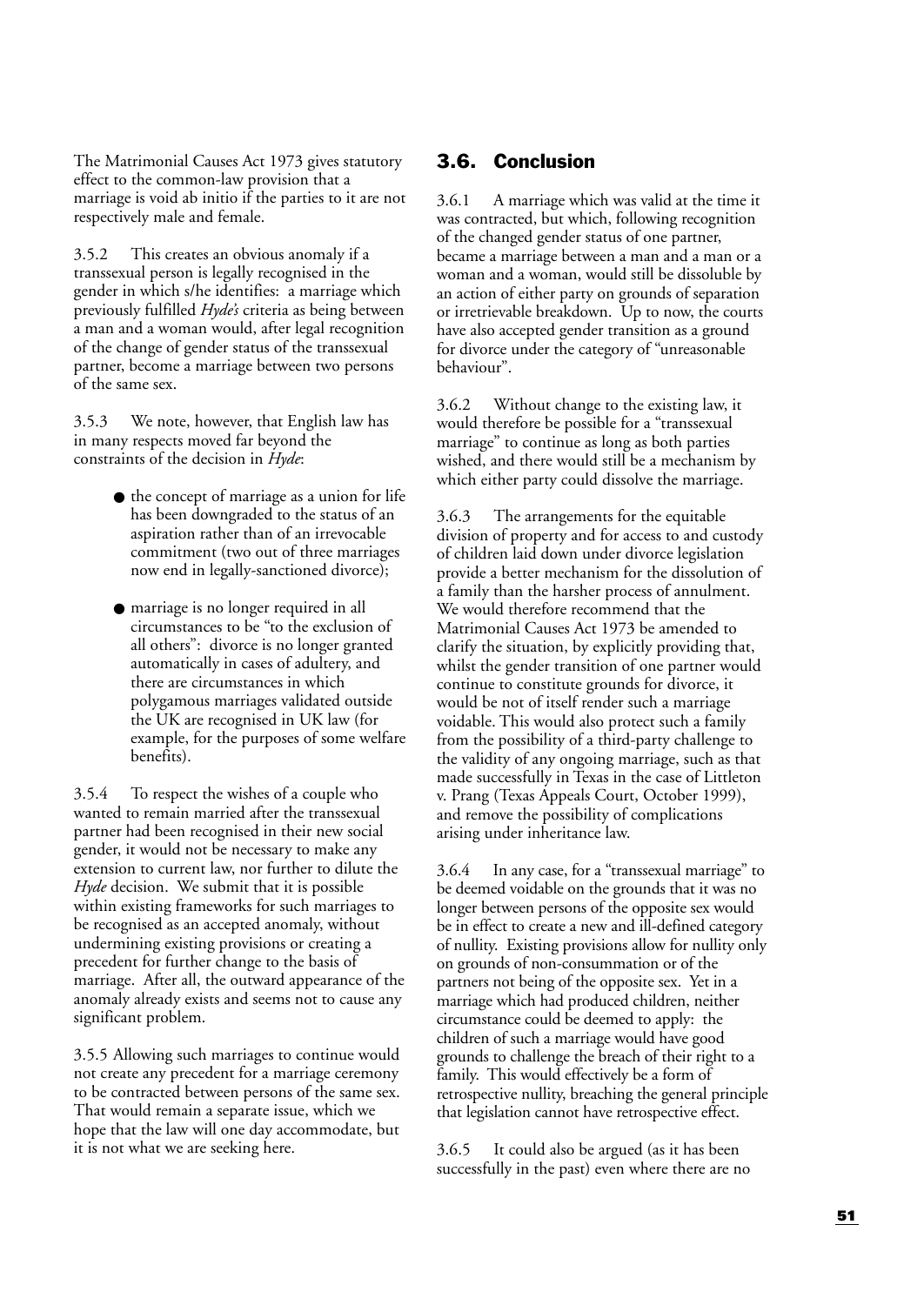children of a marriage that the marriage has indeed been consummated. It cannot be good law to create a situation in which persons whose marriage has previously been legitimate can find themselves involved in litigation over such intimate matters.

3.6.6 We therefore believe that to allow or require nullity proceedings in the case of "transsexual marriages" would be likely to lead to uncertainty and prolonged litigation both for the individuals involved and for the state, as those involved sought to protect their rights. Permitting "transsexual marriages" to continue would require the addressing of some minor administrative issues relating to other areas of law which distinguish between married and unmarried persons, such as tax and social security provisions. However, we note that where such marriages survive at present, government departments have succeeded in accommodating the changed situation. We see no reason why they should not continue to do so, though some adjustment of administrative procedures might be useful to clarify the situation for all concerned and to preserve privacy.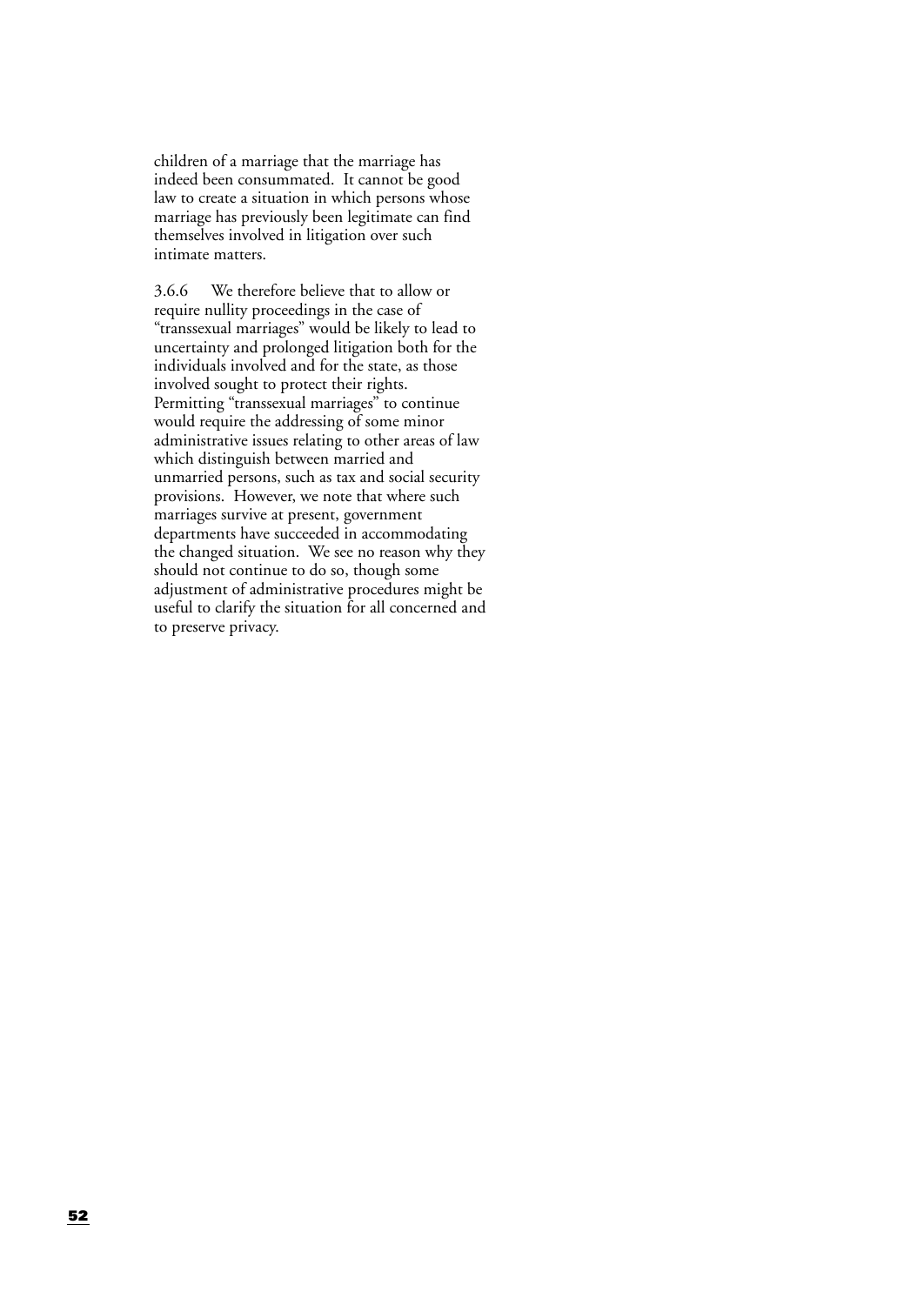#### GENDER CONFIRMATION CERTIFICATES: THE IMPLICATIONS FOR SPORT AND THE PROVISION OF CHANGING FACILITIES

# 4.1 Introduction

4.1.1 We have recommended to the Interdepartmental Working Group that a Gender Confirmation Certificate (GCC) be issued after a waiting period of two years. This paper considers the implications of the issuance of such a GCC on sport and the provision of changing facilities. It explores the impact that such would have on the ability of transsexual people to compete without discrimination alongside others of their reassigned gender and the impact that participants and administrators feel that it would have on sporting fairness. The following questions have been specifically addressed:

- should the issuing of a GCC, which replaced but did not nullify the original birth certificate, allow a transsexual person to compete in single sex competitive sports and would any changes in the law be required to make that possible?
- in what ways would the issuing of a GCC affect the operator of sporting, leisure and other public or private venues, specifically regarding the provision of adequate changing and washing facilities, and what changes in the law would be necessary to deal with any resultant problems?

# 4.2 Participation Problems

4.2.1 Several problems have been encountered whilst researching these points. Firstly, the near total lack of information on and understanding of this subject. The bodies consulted for this paper had not considered these points to be live issues. This was either because the position of transsexual persons had not been thought of, or because it was assumed that were a problem to arise, the matter would be settled by production of the person's birth certificate. As such, the governing bodies' rules and in some cases the law, are totally silent on how transsexual persons should be treated in their sports.

4.2.2 Secondly, where the issue has been considered, the procedure has been somewhat discredited. For example, the IOC has had specific procedures in place for gender verification for sporting purposes. Such tests have been compulsory at the higher levels of sports competition. However, they have proved to be controversial over the years since their introduction. As an experiment, the IOC has suspended such general tests for the 2000 Games in Sydney. Nonetheless, the IOC still feels that some tests are essential to ensure fairness amongst competitors where possible and will have a team of medical experts in Sydney to target individual athletes if they are deemed suspicious.

4.2.3 Finally, there is an alternative viewpoint: that the issue would never be a problem at the higher levels of sport. A person who had undergone female-to-male reassignment would, in the normal course of events, fail a doping test on the grounds of having excessive amounts of testosterone in their system. A participant who had undergone male-to-female reassignment would create more problems as oestrogen is not considered to be performance enhancing. Nonetheless, it is recognised that such medication will generally reduce the strength of the person receiving it. In disputed cases, the governing body would be likely to require production of the participant's birth certificate, bringing the problem full circle.

4.2.4 From a pragmatic perspective the point must be made that, at the lower levels of sport, the transsexual person may never be noticed as being anything other than a person of their reassigned gender. However, some transsexual persons are subjected to discrimination and there are currently no apparently lawful means by which they can obtain redress, when that discrimination relates to the provision of goods and services.

4.2.5 There are three main concerns regarding the participation of transsexual persons in competitive sport:

- firstly, the most accepted method of gender verification appears to be the person's birth certificate;
- secondly, regarding female to male reassignment, is the problem of the necessary use of testosterone, which is a banned substance;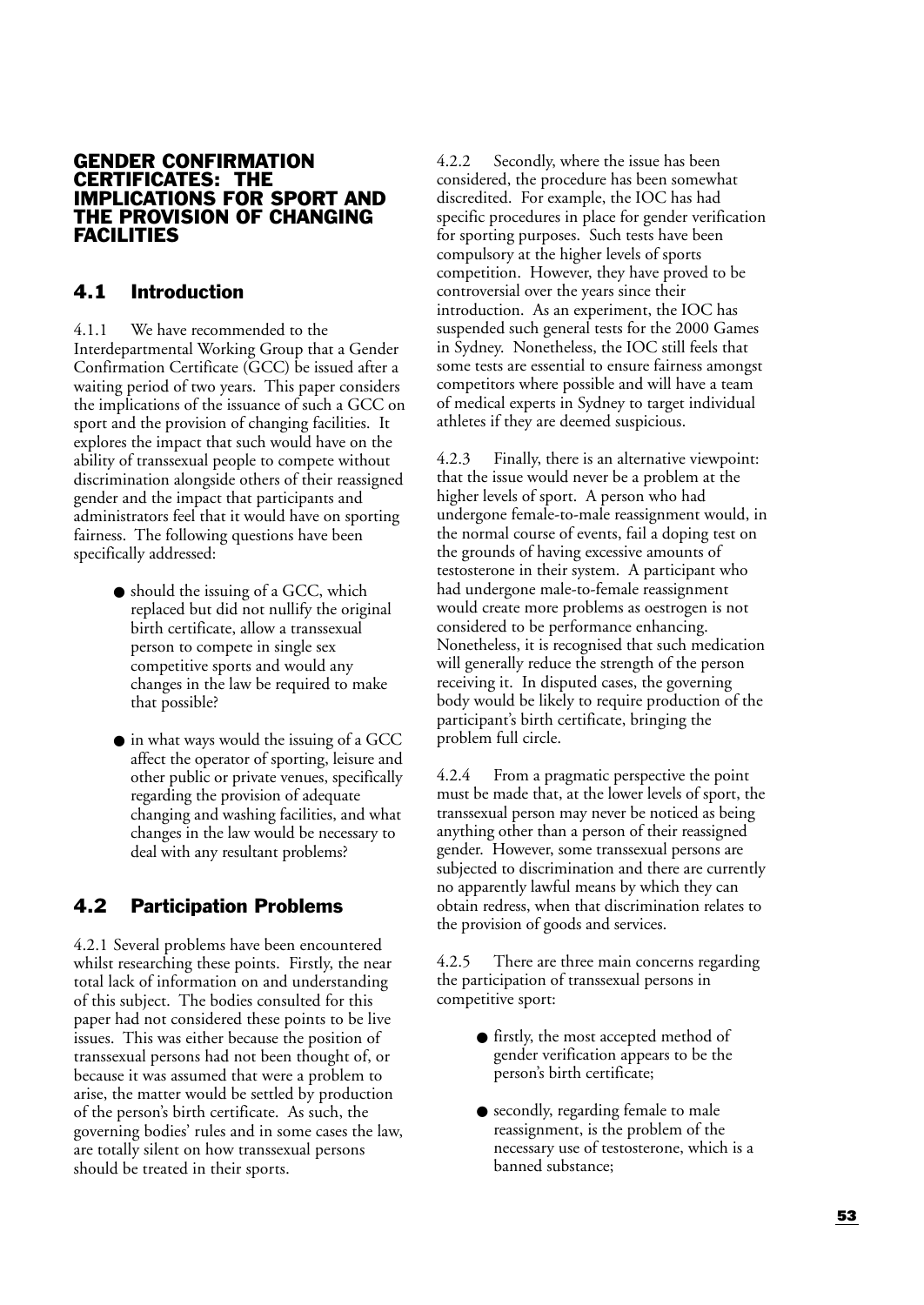● thirdly, regarding male to female reassignment, the potential problem of an over-powerful physique of the reassigned person.

The positions of various bodies are outlined below.

4.2.6 International Olympic Committee: the IOC is the only body that formally acknowledges any procedure for gender verification. First introduced for the 1968 Games in Mexico City, the procedures have been refined and developed over the years. The tests are only carried out on female participants.

4.2.7 The main test performed on the female athlete is the Buccal Smear Test. A smear is taken from the inside of the potential participant's cheek and tested for the 'SRY' gene, which indicates maleness. If this test proves to be inconclusive, further gene testing may be carried out if necessary. During the past two Olympiads, there has been growing resentment and controversy amongst the athletes regarding having to submit to these tests. Despite their controversial nature, the tests are, we believe, still to be used selectively at the Sydney 2000 Games. It is not yet known what the precise nature of these tests will be.

4.2.8 However, regardless of this point, there is potential for discretion to be exercised in favour of transsexual persons. Within the mission statement of the recently created World Anti-Doping Agency (WADA), an independent body initiated by the IOC, there is room for the proposal of policy initiatives regarding the use of substances on the banned list. In article 4.3 of its Draft Mission Statement, WADA states that it will draw up guidelines for the:

> 'legitimate use for therapeutic purposes of substances or methods which could be in conflict with the list'.

4.2.9 This section could be used by transsexual persons legitimately to justify the use of what would otherwise be considered to be performance enhancing substances. This would enable participation whilst on a course of testosterone, if it could be shown that the amount taken would not enhance sporting performance, but would only allow the transsexual person to maintain the medically recommended and appropriate testosterone level necessary for their reassignment. 4.2.10 British Olympic Association/British Olympic Medical Commission: the British Olympic Medical Commission is the official medical arm of the British Olympic Association. Together with Sport England, they are responsible for doping provisions for Olympic competitors in England and the UK. As regards gender verification, they apply the provisions of the IOC's Medical Code discussed above.

4.2.11 International Amateur Athletic Federation: the IAAF Handbook is silent on gender verification testing. It is the only international Federation that is affiliated to the IOC that does not follow the IOC's gender verification procedures. Again, however, there is a similar provision about the taking of banned substances. Rule 55(5) states that:

> 'An athlete may request the Doping Commission to grant prior exemption allowing him to take a substance normally prohibited under IAAF rules. Such an exemption will only be granted in cases of clear and compelling clinical need'.

This again could be utilised to nullify the problem of taking prescription testosterone.

4.2.12 Other governing bodies UK Athletics, the Rugby Football League: to get a crosssection of opinion, two further British governing bodies were contacted to establish whether they had in place any rules or procedures that could be of benefit for transsexual persons. In both cases, the issue had not been considered by the bodies. Both considered that appearance in the first instance, and the production of a birth certificate where there was any doubt, would be sufficient.

# 4.3 Sport - The Legal Position

4.3.1 Under the Sex Discrimination Act 1975 (SDA) section 44, discrimination on the grounds of gender is permitted where, in any sport, game or other activity of a competitive nature, the physical strength, stamina or physique of the average woman puts her at a disadvantage to the average man. This allows for single sex sports competitions.

4.3.2 If reliance for gender confirmation in sports is placed upon the original birth certificate,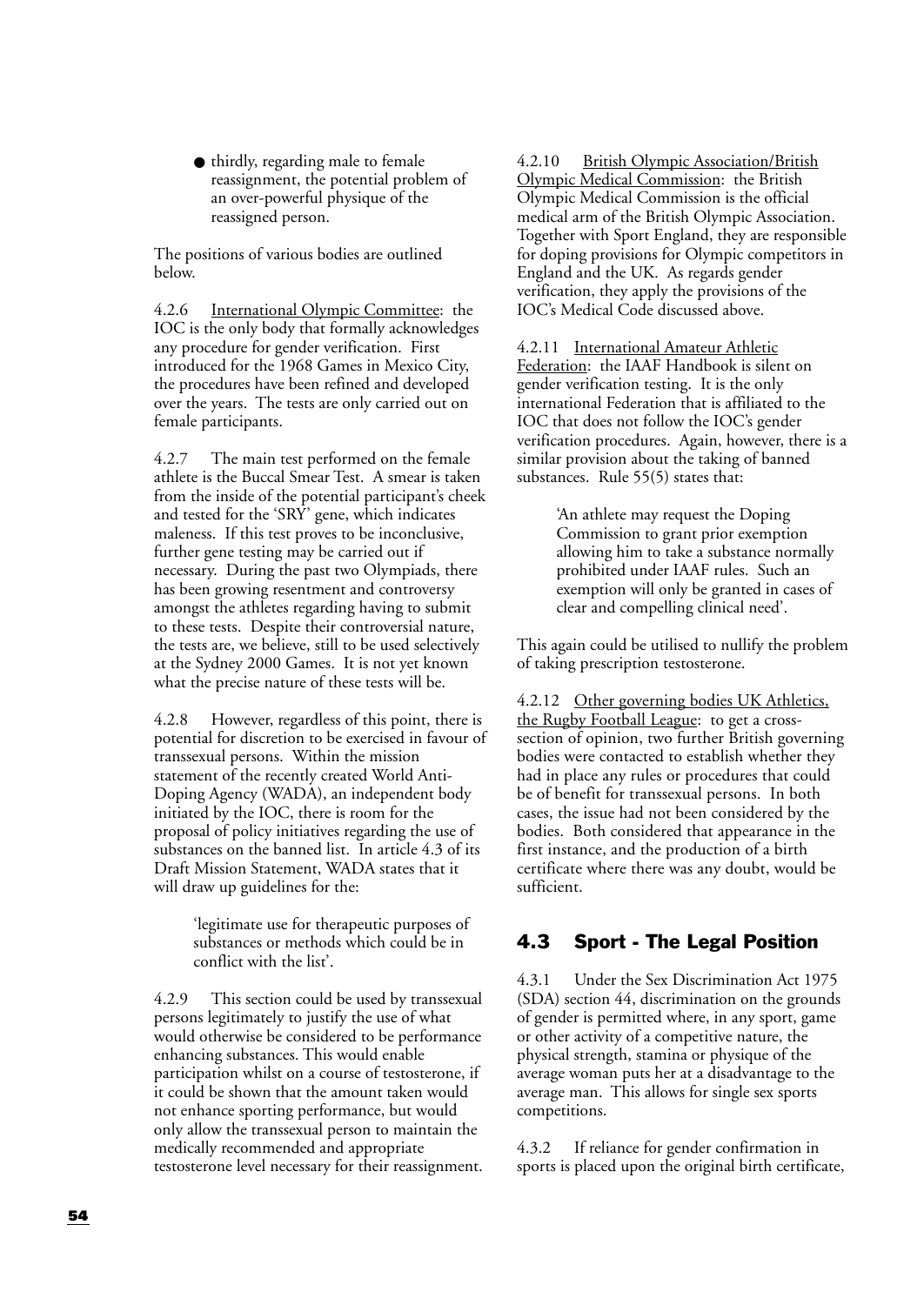then a transsexual person would unable to participate alongside others of their reassigned gender. Also, if section 44 SDA is to remain in force, then, as the new Sex Discrimination (Gender Reassignment) Regulations 1999 (Regulations) do not apply to this part of the SDA, it will be possible to discriminate against a transsexual person, in the sporting arena, on the grounds of their undergoing or having undergone reassignment.

4.3.3 To avoid this problem, section 44 would either have to be substantially rewritten, or repealed. The Equal Opportunities Commission is currently exploring whether section 44 should be repealed for all levels of sport. Alternatively the Sex Discrimination (Gender Reassignment) Regulations would have to be extended to include recreation and the receiving of services if section 44 remains in some form.

4.3.4 Section 44 uses the term "average" to justify discrimination. Thus any sport where the average woman is at a disadvantage to the average man is allowed to have "women only" events. If an individual trans woman then wished to compete in a "woman only" event, the key question is whether that person is a woman for the purposes of the SDA 1975, section 44, not whether that particular person is stronger or taller or heavier than the average woman. Obviously, women vary greatly in physical makeup. Weight may be used to place woman in various categories of competition but that would not discriminate unfairly against a trans woman.

4.3.5 SDA section 44 is only discriminatory to the extent that a trans woman is not accepted as a woman and is thereby excluded from "women only" events. Our view is that section 44 should not be repealed. It does serve a useful purpose for the vast majority of sportswomen who wish to be able to participate in fair competitions.

4.3.6 The question that follows is what action the government should take to prevent discrimination against trans women who wish to participate in competitive sports. We have to consider the rights of sportswomen generally who may justifiably wish to avoid having to compete against trans women. The relevant science is unclear. We recommend to the Home Office Working Group that no action be taken at this time in respect of section 44.

4.3.7 A further possible basis for discrimination against female-to-male transsexual persons is that they must take testosterone as an essential part of their gender confirming medical treatment. We see no legislation which would help the sporting bodies to grapple with this issue which forms a part of the highly complex and contentious problem of controlling the improper use of performance enhancing substances.

# 4.4 Facilities Provision - The Legal Position

4.4.1 The Sex Discrimination (Gender Reassignment) Regulations apply only to employment and vocational training situations. Discrimination on the basis of being a transsexual person would therefore appear to be lawful where the receiving of services is at issue. This would mean that providers of sports and other facilities would not be under an obligation to make special provision for transsexual persons. In the extreme interpretation of these provisions, the provider would not be legally required to provide any access to transsexual persons, as direct discrimination is not unlawful as regards access to services.

4.4.2 The only protection that the Regulations would give to transsexual persons would be where the facilities were provided as part of the person's employment or vocational training. This could lead to some bizarre inconsistencies. For example, if it was discovered that a transsexual person was playing in a junior side at a professional football club, a matter of recreation or the provision of services, the player could be lawfully discriminated against and either not provided with special facilities or denied access to them altogether. If, however, the same transsexual person went through the youth system unnoticed and was offered a playing contract or an apprenticeship, he would then appear to be covered by the SDA and the Regulations. The club would then, prima facie, be lawfully bound to provide the player with the relevant facilities and training opportunities. Of note is that section 44 is primarily to provide protection to women in sport, and this situation would involve men's sport. However, as the regulations are subsidiary to the SDA, it is possible that section 44 SDA would disapply them. If such a scenario was to come about, then discrimination against the transsexual person would remain lawful. Such a situation must be avoided.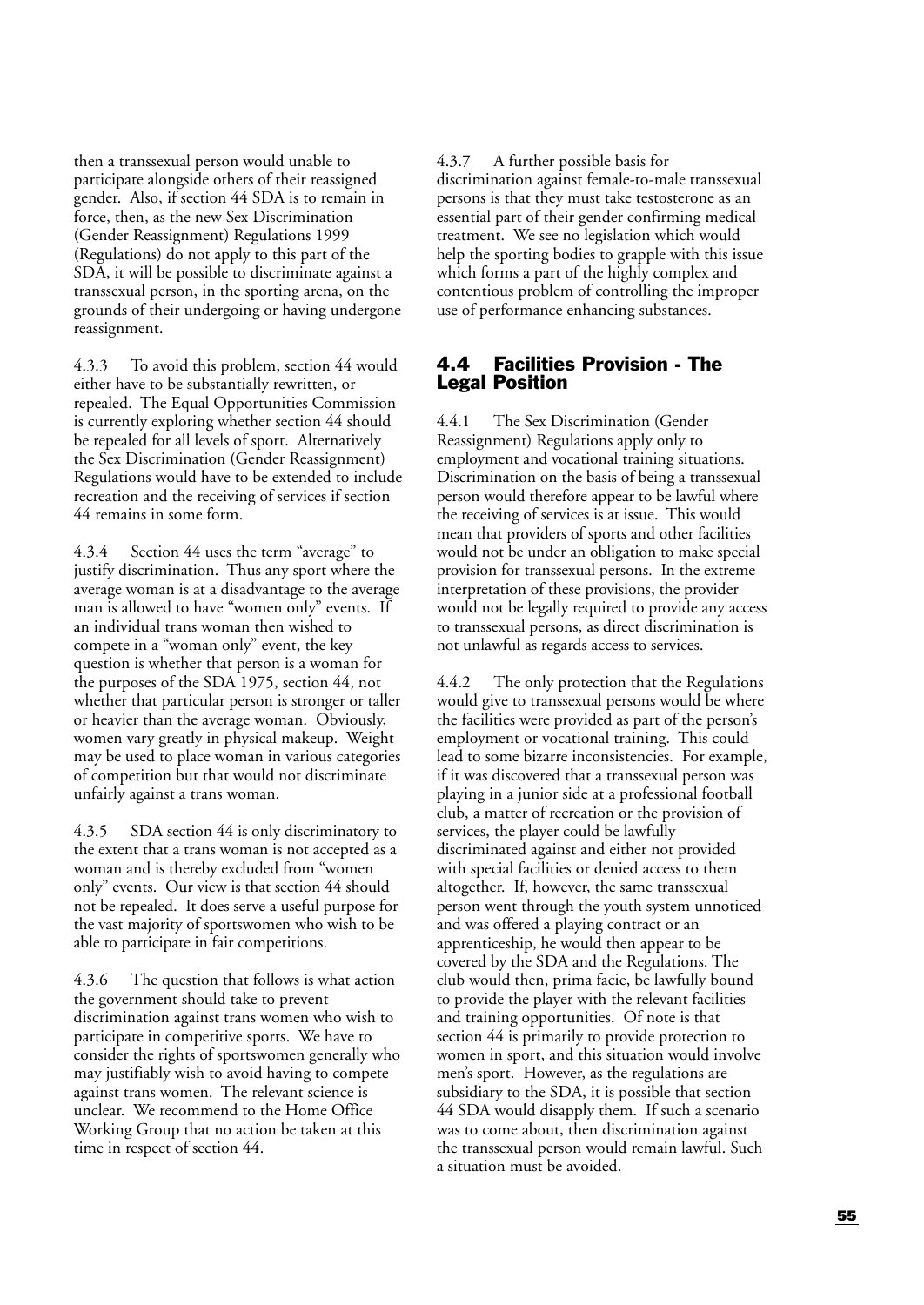4.4.3 The alternative would be that the Regulations would have to be varied to include recreation and the receipt of services. At this point it must be mentioned that there is some belief that the SDA must be interpreted and read as a whole. Therefore, as the SDA already provides protection from discrimination on the grounds of gender in the provision of goods and services, then together with the Regulations the same protection should also be extended to transsexual persons. This would have the effect of removing the above mentioned inconsistency.

4.4.4 It is recommended elsewhere in this submission to the Working Group that the statutory declaration re change of name should also contain a statement of intent to live permanently in a new gender role. That document would serve as notice to the Registrar General. This would save people having to prepare two separate documents. The two year count down to issue of the GCC could start from the date that the Registrar General received the statutory declaration. The Registrar General would be required to issue a formal written acknowledgement of receipt but that would have no other purpose (eg it would not be used for identification purposes in changing rooms). For that, the passport or driving licence should suffice. However, there is currently no lawful basis for forcing an operator of changing rooms to accept those documents as adequate proof of being entitled to use them. Not even the GCC could be used to that effect in current law.

4.4.5 To avoid discrimination against transsexual persons in the provision of changing facilities, the government could issue fresh Regulations that clearly extend the protection afforded by the Sex Discrimination Act 1975 to include goods and services. It is considered likely that if the civil courts considered the question they would determine that the SDA should be read as a whole, and that transsexual people are therefore afforded protection in the provision of goods and services.

# 4.5 Conclusion

4.5.1 The present situation regarding participation by transsexual persons in sport appears to be precarious. Direct discrimination is lawful in almost all situations. Whether or not such discrimination is overtly practised, the

reliance on birth certificates as proof of gender would effectively prevent normal sports participation. However, in general, there appears to be little or no formal policy regarding the participation in sports by transsexual persons, leaving the field open to policy developments.

4.5.2 There has been very little consideration of the status of transsexual people in the sporting world. At this stage, there is no need for legislation. Testing of athletes is a controversial and uncertain process given the necessarily intrusive testing which is required and the great difficulties in then objectively determining maleness or femaleness. There is no reason to suppose that government intervention will be at all helpful to the sporting bodies whose role it is to deal with these problems. The most that the government might wish to do is issue general policy guidance in connection with the GCC scheme. The groups involved in the preparation of this paper, perhaps together with the Equal Opportunities Commission, would be pleased to assist in the preparation of such guidance.

4.5.3 If GCCs were to be allowed as proof of gender for all social purposes, such as sports participation, the following proposals could then be presented.

- In association with both national and international governing bodies, there should be formulated policies which would allow for participation at the recreational level on the production of a valid GCC. This would allow the transsexual person to compete alongside those of their reassigned gender.
- At the elite, or professional, levels of sport, attention must be paid to the possibility of any potential competitive advantage that the transsexual person might have as a result of their gender reassignment.
- Thus, following a female-to-male reassignment, for example, a greater testosterone/epitestosterone ratio could be accurately calculated and allowed on the basis of a 'legitimate therapeutic purpose' or 'compelling clinical need'. The medical and doping codes of the relevant governing bodies and federations could then be amended such that on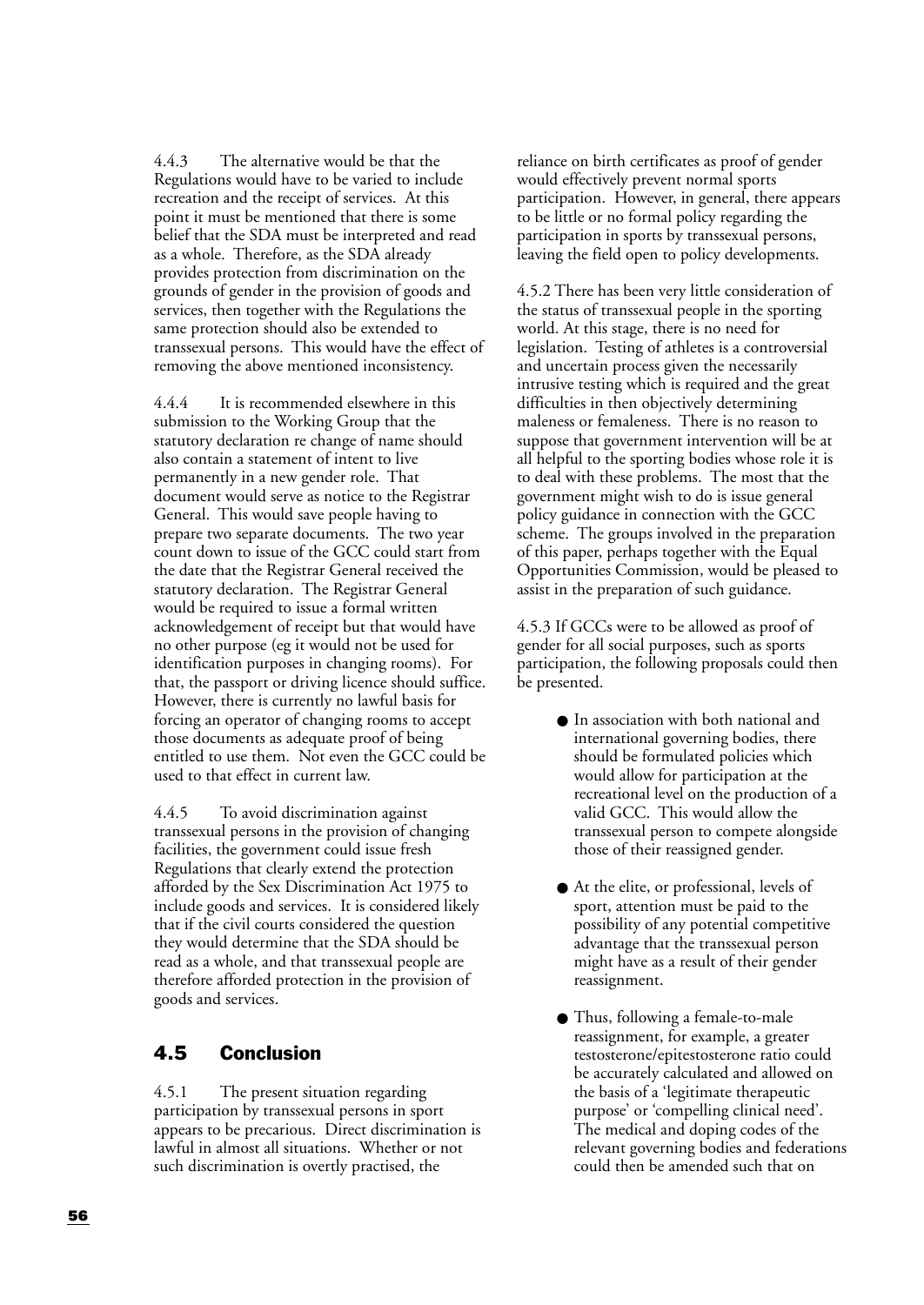production of a valid GCC, the higher testosterone ratio would be permitted.

- The male-to-female reassignments may, potentially, prove more difficult where the transsexual person retains an advantageously strong physique. In these situations, production of a GCC would allow participation at a recreational level. In conjunction with the governing bodies and federations, a limit may be proposed that where the transsexual person has unfair competitive advantage because of their physique, there may be an upper limit to the levels at which they can compete professionally. Although this is not ideal, it would confront the concerns of the governing bodies whilst allowing the vast majority of non-professional participants to compete freely in the sport of their choice.
- However it should be a requirement that the governing bodies have considered the individual case and have been reasonable in their decision to exclude participation. This would, for example, include an assessment of the likely advantage that the particular transsexual person would obtain over other women in that particular sport, and at that level of competition.
- Alternatively the Regulations could be amended to include both recreation and the receipt of services. This would make it unlawful to discriminate against transsexual persons who wished to make use of sports facilities or join sports clubs or leagues.

4.5.4 The above measures would allow most transsexual persons to compete at almost all levels of all sports. Discrimination would be made unlawful and the integrity of the sports would also be maintained. The extension of protection into the provision of goods and services would enable transsexual people to obtain protection against discrimination in their use of changing facilities whether operated in connection with sports and more generally.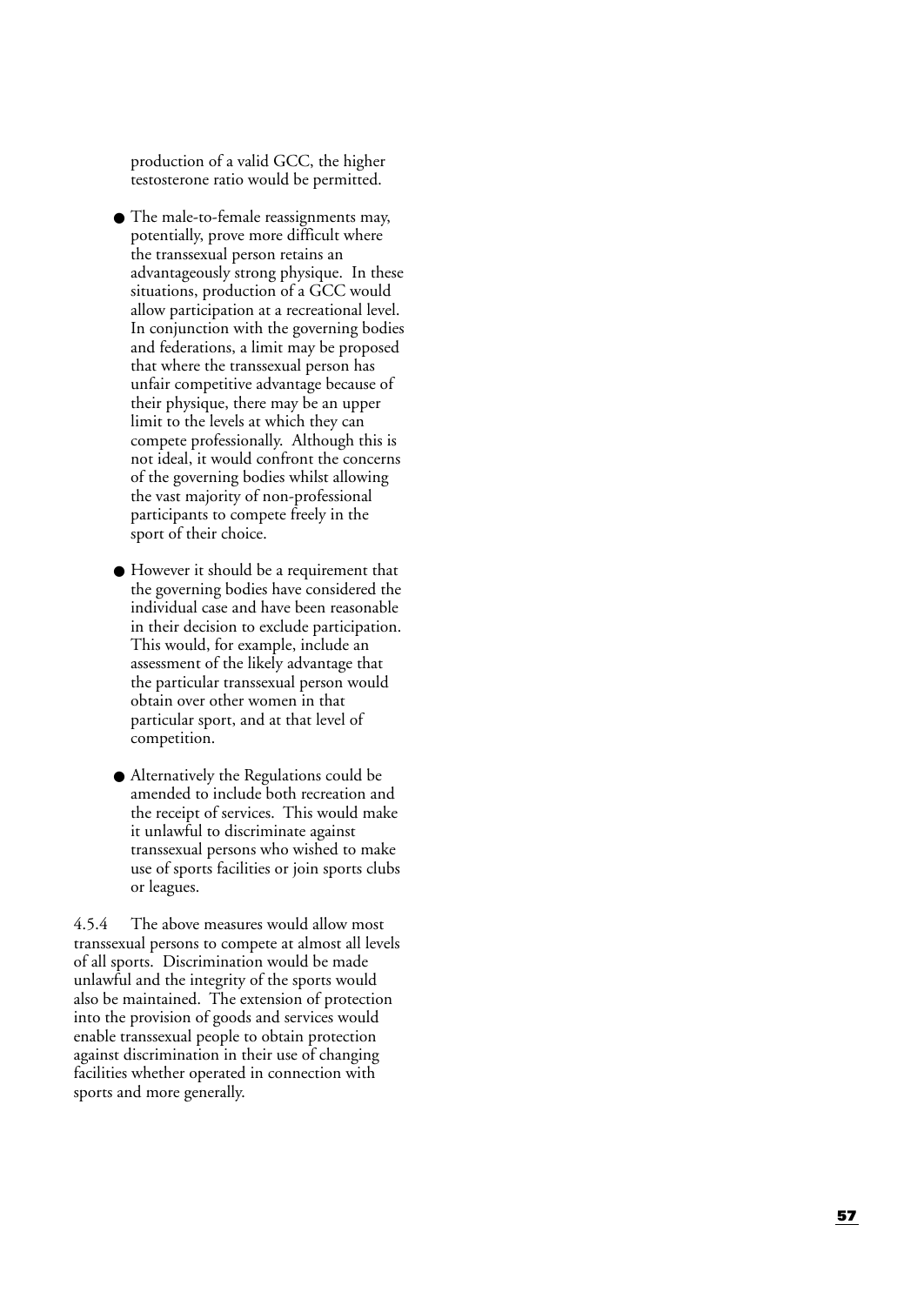# Annex 4. PRACTICE IN SOME OTHER COUNTRIES

The following information has been provided by diplomatic missions, in consultation with the State authorities. It is not intended to offer a comprehensive review of the treatment of transsexual people in these countries but, rather, a snapshot of different practices. For this reason the information does not follow a common format.

# COMMON LAW COUNTRIES

### Australia

There is no national (Commonwealth or Federal) legislation governing transsexual people - this is a matter for individual States and Territories. Only three have so far made any statutory provisions for transsexual people.

Legislation in the Australian Capital Territory (ACT) and South Australia (the Sexual Reassignment Acts 1988) provides that where a person has undergone reassignment procedures (within the State or elsewhere) application may be made to a magistrate for the issue of a recognition certificate. A magistrate may issue such a certificate where:

(a) the reassignment procedure was carried out in the State; or the birth of the person to whom the application relates is registered in the State;

and

- (b) the magistrate is satisfied that the person:
- (i) believes that his or her true sex is the sex to which the person has been reassigned;
- (ii) has adopted the life style and has the sexual characteristics of a person of the sex to which the person has been reassigned; and
- (iii) has received proper counselling in relation to his or her sexual identity.

In New South Wales (NSW) a person will qualify as a "Recognised Transgender Person" if:

their birth was originally registered in NSW;

- they are over 18 years of age;
- single;
- have had gender reassignment surgery; and
- they have either a new birth certificate in their acquired gender issued by the NSW Births, Deaths and Marriages Registry or a "Recognition Certificate" issued by a South Australian magistrate or a similar official document issued by another Australian State or territory (none known at this time)

However, the new gender acquired by gender reassignment surgery is not recognised by Federal law.

#### **Marriage: Uncertain**

Although a recognised transgendered person will be treated in the ACT, South Australia and New South Wales as of their acquired gender for legal purposes, it is unclear whether this extends to marriage.

#### **Criminal Justice System**

Criminal law and practice vary according to the state or territory, although there are common strands running through the Australian legal system. The trend is to treat victims in general on a gender-neutral basis. However, there are issues that arise concerning the age of consent; since there is a difference between the age of consent for homosexual activity (18) and heterosexual activity (16), some confusion is possible when a victim is a (say) 17-year old transsexual person. Efforts are being made to address problems such as these and it is common practice that a person who identifies as a woman (or man) should be treated as a woman (or man). The trend in Australian criminal law is also to treat offenders on a genderneutral basis.

The New South Wales case of R v Harris and McGuiness concerned two male-to-female transsexuals who were each charged with the gender specific crime of attempting, as a male, to procure the commission of an act of indecency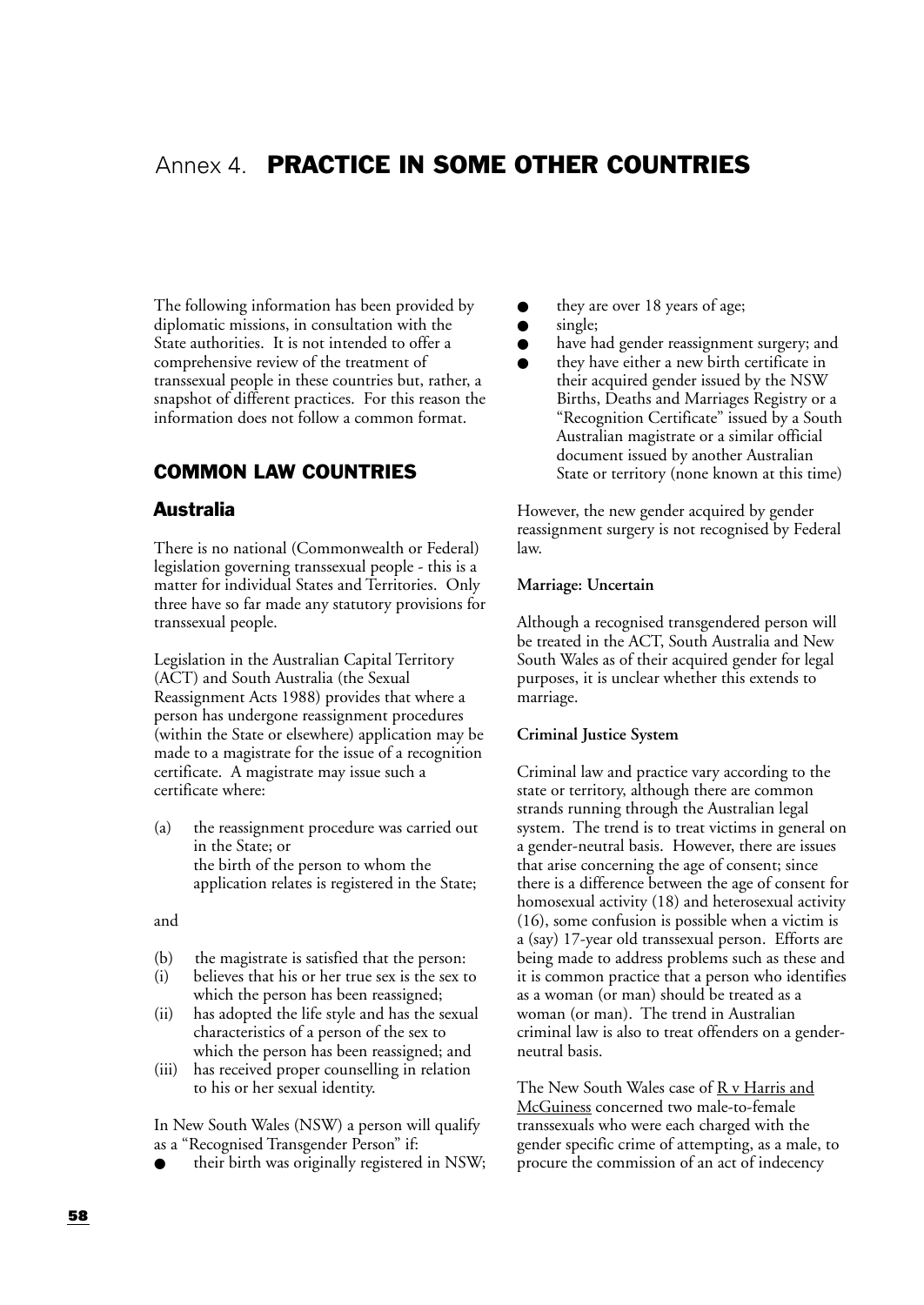with another male person. Both claimed in their defence that they were not males, and this was the sole issue in the case. Although both were living as women, Harris had undergone full gender reassignment surgery but McGuiness had not. The Magistrates Court held that they were both males and both were convicted. However, the Court of Criminal Appeal held by a majority that, in the context of the criminal offence, Harris was not a male and her conviction could not stand, but that McGuiness was a male and had been properly convicted.

The Corrective Services of Australia have a variable policy on transsexual prisoners dependent on physical characteristics. In the first instance the relevant factor is what gender the prisoner most closely resembles, followed by the external genitals. These factors are subject to risk assessment for transsexual inmates carried out by the Corrective Services. For example, two transsexual inmates were transferred from a male to a female prison after being raped. In all instances a transsexual person is considered as an inmate with special requirements.

# Canada

A change of gender is recognised in Canada. A number of provinces have vital statistics legislation governing the procedures for having the sex designation changed on the person's birth certificate (although the law in this area is unsettled as these cases may be appealed and/or reversed), and transsexual people may apply to have their birth certificates amended. The requirements of several provinces are set out below:

# Alberta

Where a person has had his/her anatomical sex structure changed to a sex other than that which appears on his/her birth certificate the Director, on production of:

- (a) affidavits of 2 physicians, each affidavit deposing that the anatomical sex of the person has changed, and
- (b) evidence satisfactory to him as to the identity of the person, shall:
- (i) if the sex of the person is registered in Alberta, cause a notation of the change to
- be made to the registration thereof; or
- (ii) if the sex of the person is registered outside Alberta, transmit to the office in charge of the registration of births and marriages in the jurisdiction in which the person is registered, a copy of the proof of the change of sex produced to the Director.

The client is normally identified by the information they give about their birth, confirmed by a copy of their birth registration and the subsequent physicians' declarations. If further evidence were required copies of a passport or driver's licence would be acceptable. Evidence of change of name is not usually necessary. If the person had their name changed legally, evidence is usually provided with the birth registration. If they had a legal name change in another jurisdiction, a certified copy of the change of name registration document would be required to amend the name on the original birth registration.

Once the sex has been legally changed on a birth certificate, that person is legally deemed to be of that sex. Every birth or marriage certificate issued after the making of a notation under this section is issued as if the registration had been made with the sex as changed.

Alberta Registries records are of a confidential nature and only available to eligible applicants eg the person themselves, any person with the birth registrant's permission, the parents of the person whose birth was registered, a legal representative of an eligible client. Should a person want to keep their records confidential from any person, this could be done with a court order directing the Registry to seal the record.

# Quebec

The Civil Code recognises the legal status of transsexual people by granting them the right to change their given name and the designation of their sex on the act of birth provided they meet the following criteria:

- have undergone medical treatments and surgical operations involving a structural modification of the sexual organs intended to change his/her secondary characteristics unmarried
- 
- domiciled in Quebec for at least one year
- Canadian citizen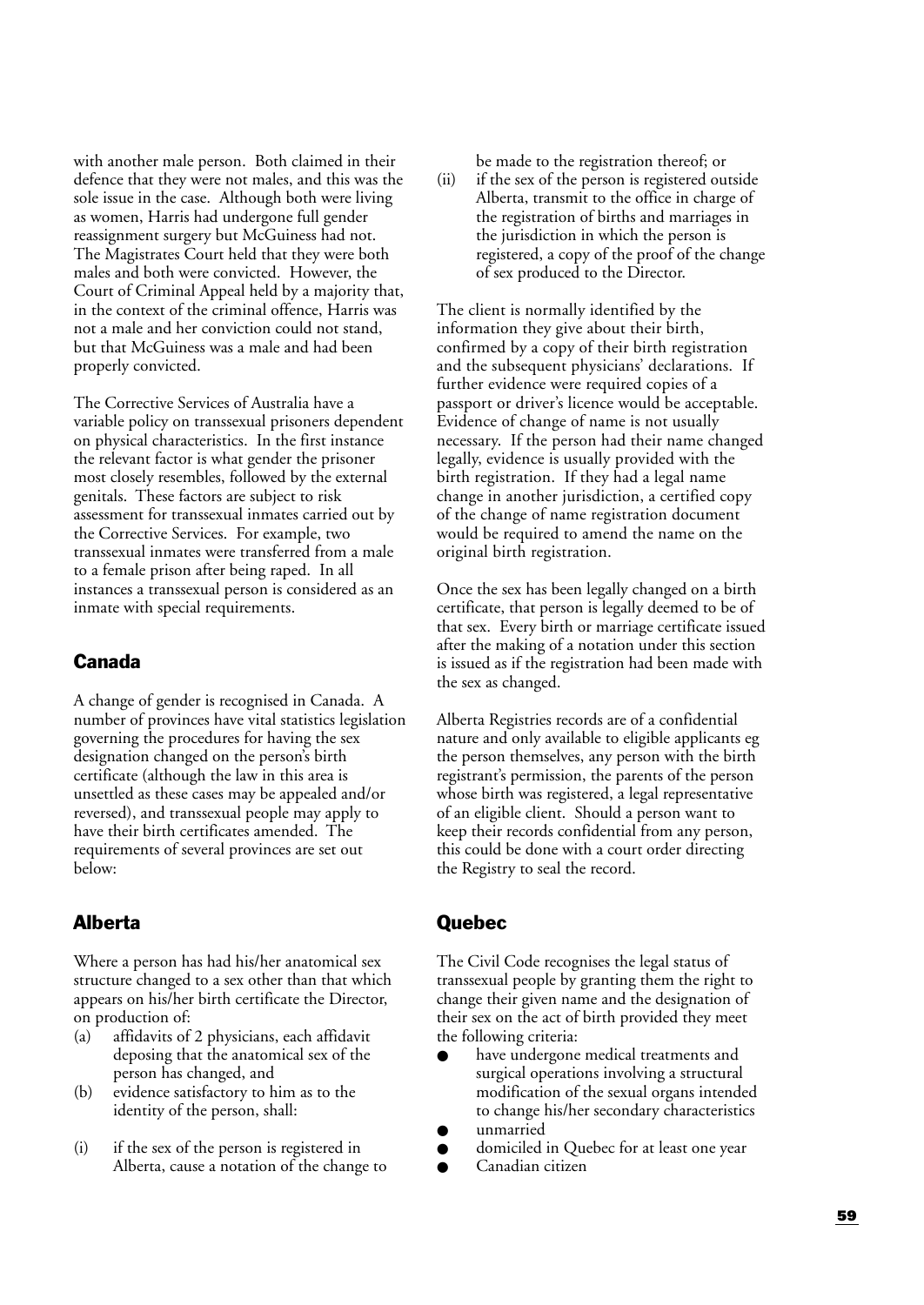# Ontario

Similarly requires the transsexual person to undergo some radical and irreversible surgical intervention with all the fundamental reproductive organs ie more than their simple removal, before the grant of legal recognition of the acquired gender.

### **Marriage - No**

A transsexual person is not allowed to marry in their acquired gender. However, Registrars are not required to ask about gender and it is possible that they could be misled. If a person changes gender after marriage, the government would not interfere.

#### **Criminal Law**

Previous case law suggests that a man who had undergone gender reassignment surgery should be sent to a women's prison as "the subculture of a Federal Penitentiary would constitute punishment well beyond imprisonment".

### **Employment Law**

In employment law it is broadly prohibited to discriminate on the basis of gender. A potential employer is not normally allowed to ask for a person's gender. Forms used by an employer include F/M boxes but the information can only be used for statistical purposes. Several Provinces are considering whether to prohibit discrimination on the basis of gender identity. Employment is one of the areas covered under the Canadian Human Rights Act, and the Canadian Human Rights Commission's working position has been that the legal structure of the Act includes the rights of transsexual people on the ground of "sex". Complaints have also proceeded on the ground of physical and mental disability. At least two provincial human rights decisions have applied the ground of "sex" to protect the rights of transsexual people. However, it is possible that an employer could prove a "need to know" on the basis of whether knowledge of gender would be justified. A bona fide justification is one that is essential to the safe, efficient and reliable performance of the essential functions of a job or is a justified requirement for receiving programs or services.

# New Zealand

A change of gender will be recognised in New Zealand; re-registration of a transsexual person's acquired gender was made possible by the Births, Deaths and Marriages Registration Act 1995. Section 28 of the 1995 Act enables a person who is 18 years of age or over to apply to a Family Court for a declaration as to the appropriate sex to be shown on birth certificates issued for the applicant. The Court will issue such a declaration (pursuant to  $s28(3)(c)(i)$ ) where satisfied, on the basis of expert medical evidence, that the applicant:

- has assumed (or has always had) the gender identity of a person of the nominated sex; and
- has undergone such medical treatment as is usually regarded by medical experts as desirable to enable persons of the genetic and physical conformation of the applicant at birth to acquire a physical conformation that accords with the gender identity of a person of the nominated sex; and
- will, as a result of the medical treatment undertaken, maintain a gender identity of a person of the nominated sex.

Documents presented to the Family Court will include affidavits by the applicant describing their personal background and their intention to continue to function as a person of their nominated sex, supported by statements by medical professionals which state that the applicant has had irreversible gender reassignment surgery, and is undertaking ongoing/has completed hormone treatment etc., and any other relevant documentation. (The Court may also make a declaration if satisfied that the applicant's sexual assignment or reassignment as a person of the nominated sex has been recorded or recognised in accordance with the laws of a state for the time being recognised for the purposes of this section by the Minister of Internal Affairs by notice in the Gazette. However, as yet no state has been recognised in this formal manner). In the case of a child under the age of 18 years, who has never married, the child's guardian may make an application to the Family Court.

Section 30(2) of the Act prohibits a new registration containing the applicant's acquired gender if the applicant is lawfully married to a person of the same sex as their new sex, since this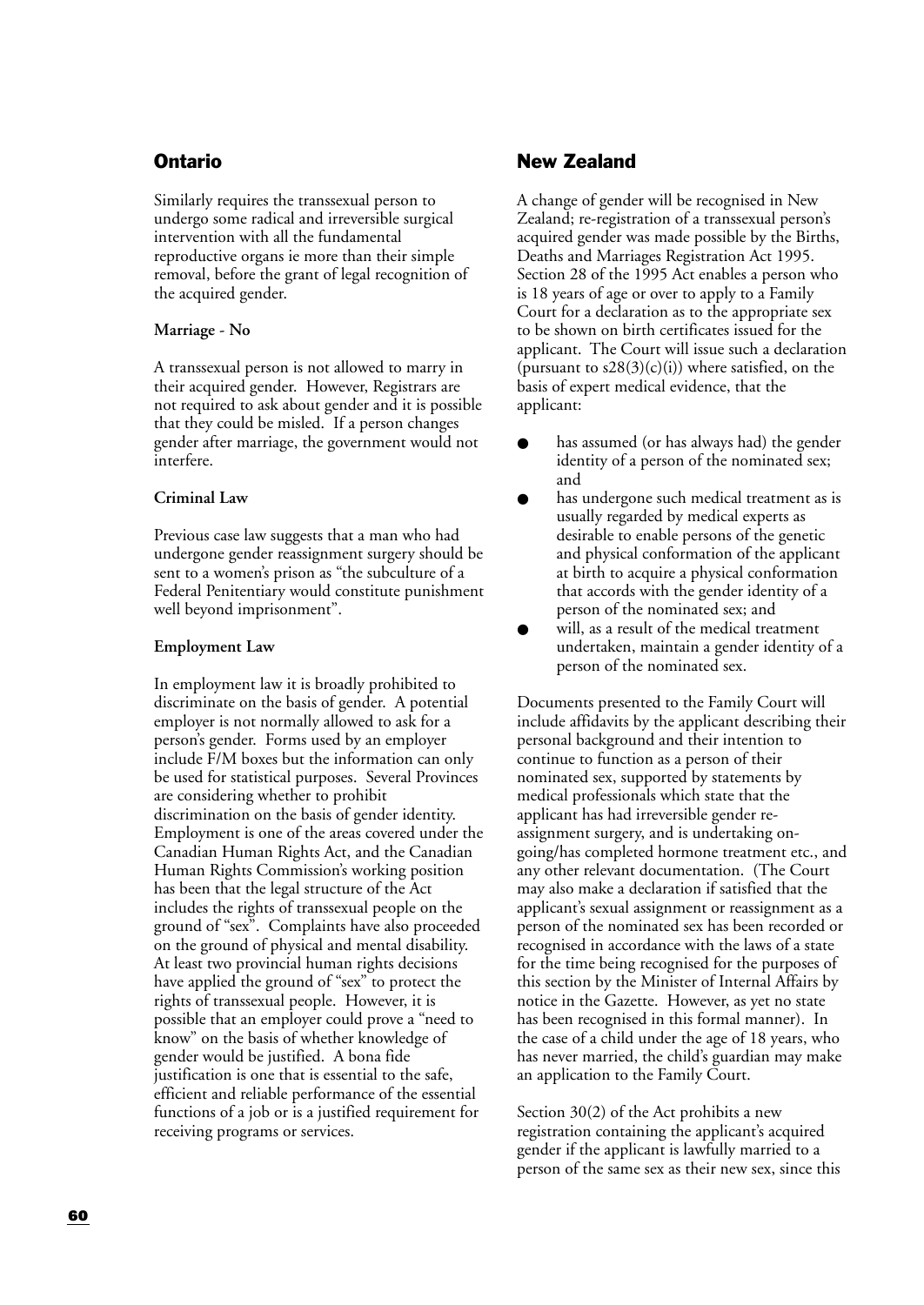would create a same-sex marriage on paper. Such applicants therefore face a choice of not having their new gender registered or having to dissolve their marriage.

Section 31 of the Act also allows the Registrar-General to cancel a sex change re-registration where, despite the matter having been proven to the Family Court, expert medical evidence is presented to the Registrar-General to the effect that the person has not undergone sufficient gender assignment/re-assignment procedures. Where the issue of marriage is not involved, and no contrary medical evidence has been presented, the effect of a successful sex change re-registration is that applicants create for themselves a new identity. The process is therefore analogous to that for adoption. However, notwithstanding all the above provisions, section 33 of the 1995 Act states that "...the sex of every person shall continue to be determined by reference to the general law of New Zealand". Although the expectation is that registration of the new gender will be recognised for all legal purposes this has, with the exception of marriage, largely been untested.

#### **Marriage: Yes**

The High Court judgement in the case of The Attorney-General v The Family Court at Otahuhu (1995) 12 FRNZ 643 declared that:

"...where a person has undergone surgical and medical procedures that have effectively given that person the physical conformation of a person of a specified sex, there is no lawful impediment to that person marrying as a person of that sex." (Ellis J., p10).

This judgement was preceded by MvM (1991) 8 FRNZ 208, a test case in the Family Court, brought by a post-operative transsexual arguing that, for the purposes of the marriage she had entered into 12 years earlier, she was a man and therefore the marriage was invalid. In that case the judge held that, for the purpose of marriage, the transsexual was a woman as that was her core identity, and therefore the marriage was and remained valid.

Submissions made by the amicus curiae were incorporated as part of the (High Court) judgement of Ellis J. and comments included:

"A valid marriage in New Zealand does not

require the capacity to procreate or achieve penetrative sexual intercourse"

- The possibility that a marriage partner may be deceived about the other's transsexual history is not a ground for not allowing marriage, as there are many other frauds and deceptions possible which do not invalidate a marriage at law"
- "A marriage does not become void where one partner undergoes a sex change after marriage. The marriage subsists until a dissolution is obtained"
- "Permitting a transsexual to enter a marriage relationship is unlikely to change the factual situation for children who are already present in the community and whose rights are already safeguarded by the legislation in place"
- $\sqrt[4]{ }$ It may be that for other legal purposes, a transsexual who has not had reconstructive surgery or only minimal surgical intervention (such as removal of the testes) could be classified in his or her chosen sex for certain purposes such as the employment law, criminal law and the law of inheritance"
- "It is not appropriate to take a purist view either that transsexualism is an aberration which should not be colluded with, or that in a different society sex roles would be less defined and the law relating to marriage less important. The current law needs to respond to the situation as it exists. Transsexuals do exist. Society is very much divided along sex lines"
- "Many will not undergo surgery. Even fewer will ever want to marry. Allowing those few who qualify to marry will not impact greatly on society, but it will provide relief and recognition for the few individuals affected"

A person may give notice to marry without first obtaining a declaration of sex from the Family Court, by relying on the judgement of Ellis J. In such a case, written confirmation of the person's sexual reassignment is sought from the applicant's medical practitioner(s) prior to the taking of the statutory declaration for the marriage. (The transsexual person could subsequently seek a Family Court declaration that their birth registration show they are of the new gender, and in such circumstances their marriage would not have to be dissolved before the re-registration).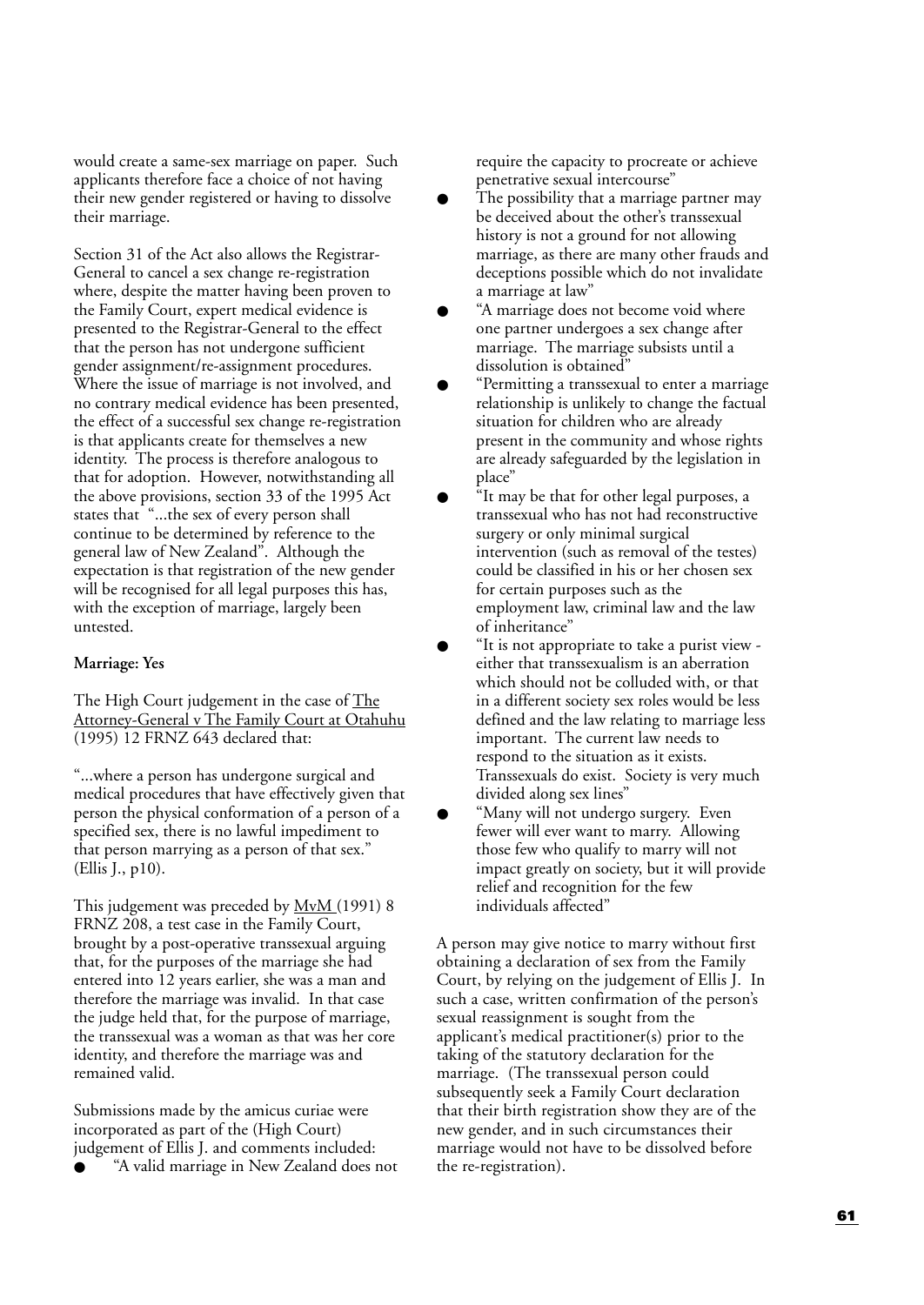# Criminal Justice System

New Zealand criminal law is codified and statutes in New Zealand are comparatively gender neutral. The only crimes where gender is strictly relevant are certain sexual offences. However, sexual violation is widely defined to include not only traditional rape but also unlawful sexual connection. A person could be held to be a victim or an offender under this offence regardless of gender status. Indecent assault is more problematic; there is no crime of indecent assault by a woman on a man. However, in terms of a transsexual person being a victim an alternative offence could be used carrying the same penalty.

The question of a change of gender has not so far been addressed in the criminal law. In the case of AG v Otahuhu (see above), Ellis J. stated "it may be that for other [non-marriage] legal purposes, a transsexual who has not had reconstructive surgery or only minimal surgical intervention (such as removal of the testes) could be classified in his or her chosen sex for certain purposes such as the employment law, criminal law and law of inheritance". However, there is doubt whether a court, particularly the Court of Appeal would follow this approach and determine that the transsexual was for legal purposes a member of the sex opposite to that of their birth.

A post-operative transsexual would be sent to a prison appropriate to their acquired gender. Transsexual inmates are permitted normal mixing. However, those [pre-operative] transsexual inmates who are not transferred to an institution appropriate to the gender which they perceive themselves to be, are entitled to single cell accommodation or to share cells with other transsexual inmates. Transsexual prisoners can continue, at their own cost, any medical or hormonal treatment commenced prior to imprisonment.

# EUROPEAN COUNTRIES

# Austria

Austria provides for the formal recognition of a change of gender. In order to gain recognition of the acquired gender the person in question must be diagnosed as transsexual and must then undergo psychotherapy treatment for a year (at least 50 hours). They must also have started

hormone treatment at that time and take a "real life test" which considers the social aspects of living in their newly acquired gender. This is followed by a psychotherapeutic assessment which, if positive, leads to a decision by the Vienna Medical Examiner as to whether this treatment can be suspended and gender reassignment surgery performed. After surgery it is necessary to obtain the expert opinion of the Medical Examiner in order to apply for recognition of the change of gender. The Examiner must be satisfied that:

- the applicant has lived for a long time with the compulsive idea of belonging to the opposite sex, and that it has caused him/her to undergo measures of sex reassignment
- these measures have led to a visible approach to the appearance of the opposite sex
- it is probable that his/her feeling of belonging to the opposite sex will not change
- any pre-existing marriage has been dissolved.

A transsexual person will be issued with an amended birth certificate in their acquired gender.

#### **Marriage: Yes**

Following formal recognition of a change of gender, a transsexual person may marry in their acquired gender. The registry officer has to obtain an expert medical opinion before the marriage.

#### **Criminal Justice System**

In criminal law the gender of the person in question at the time of the offence is seen as the relevant gender.

A transsexual prisoner whose change of gender has been officially recognised will be sent to a prison appropriate to their acquired gender, otherwise they will be sent to a prison for their birth gender.

# Belgium

Although there is no legislation providing for a change of sex this will, in practice, be recognised following a decision of the Courts. Applications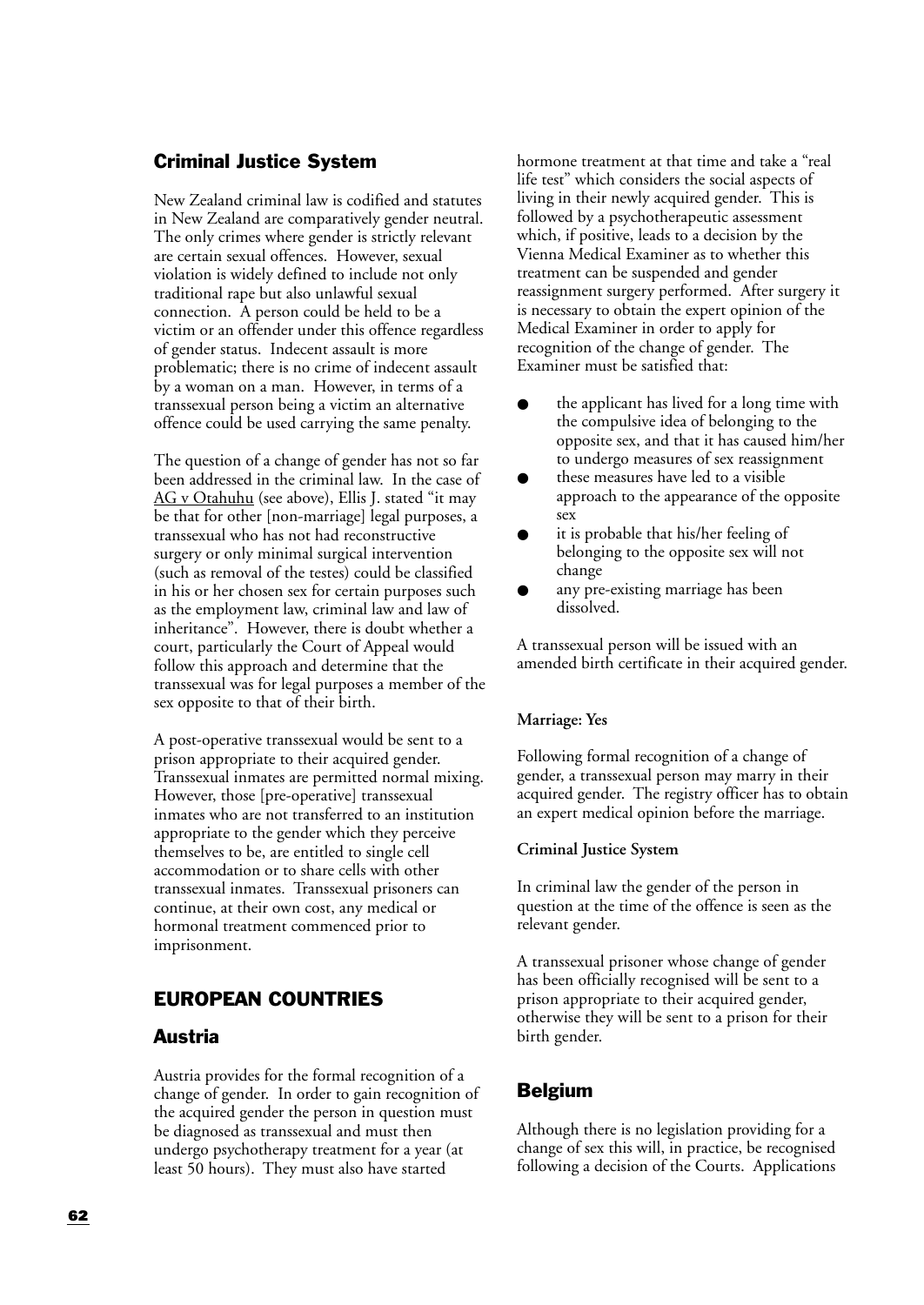are dealt with on a case by case basis. The criteria are "a regular, durable and irreversible possession of the new state following medical treatment (hormonal, surgical, psychological) prescribed for therapeutic means, preferably after a multidisciplinary diagnosis". The applicant must demonstrate that the comments on their birth certificate no longer correspond to the real sex under which he/she presents him/herself and has integrated in society, and that the change of sex is not the result of an arbitrary decision or a whim. In principle, any pre-existing marriage must be dissolved (by annulment or divorce) before the change of sex will be recognised. A note of the legal decision modifying the sex and, if need be, a change of the first names of the person concerned, is written in the margin of his/her birth certificate.

#### **Marriage: Yes**

Following the legal decision to recognise the change of sex, the transsexual person belongs to the recognised sex.

#### **Criminal Justice System**

Penal law, with a few exceptions that have fallen into desuetude, does not refer to the gender of either the offender or victim of a crime. Once a change of gender has been officially recognised, this is applicable for all purposes.

### Denmark

A change of gender will be recognised in Denmark. Anyone seeking to undergo gender reassignment surgery must notify the Civil Law Division (CLD) of the Ministry of Justice prior to the operation. The CLD will "authorise" the operation to take place and will also inform the Civil Registry who will amend the birth certificate. The original entry in the Registry will be struck out and will refer to the new entry giving the new gender. The fact that this was the result of gender reassignment surgery will be noted in the observations. The CLD also gives the individual the right to apply for a new CPR (civil register) number. This number is normally assigned to each citizen at birth (or on taking up residence in Denmark) and is used as a single ID number for all dealings with the authorities (educational, social, accommodation, tax, etc.). The last number identifies the gender.

Citizens or residents who undergo gender reassignment overseas can apply retrospectively for the same recognition on application to the CLD, on provision of relevant medical documentation.

A person is deemed to have acquired the new gender after gender reassignment surgery.

#### **Marriage: Yes**

Following amendment of the birth certificate and the assignment of a new CPR number, the transsexual person is fully recognised in their new gender and is equal before the law.

#### **Criminal Justice System**

The Ministry of Justice is not aware of any special or discriminatory treatment in criminal legislation.

# Finland

Treatment of the transsexual condition or a change of legal gender is not dealt with by legislation, but by established interpretations and different established practices. Current practice is based on a 1988 ruling by the Supreme Administrative Court under which the Population Register Centre will change the PIN number designating the gender of a transsexual person.

A transsexual person may apply to a Local Register Office (LRO) to change his/her first name and PIN number (which shows a person's gender and is widely used for identification purposes). They must produce a statement from a psychiatrist treating the person; the psychiatrist may issue a statement once examinations have produced a diagnosis testifying to the person's transsexual condition. Before changing the PIN number the LRO requires the transsexual person to have undergone hormonal treatment for about one year - surgery is not a pre-requirement for changing a person's legal gender. The LRO also requires a transsexual person to be single, or to have filed for divorce. However, this might change as the Finnish government is currently considering the possible introduction of legislation providing for same-sex marriages. If such a law is passed a couple will, where one partner obtains a change of PIN number, be able to change their marriage to be designated as a same-gendered registered couple.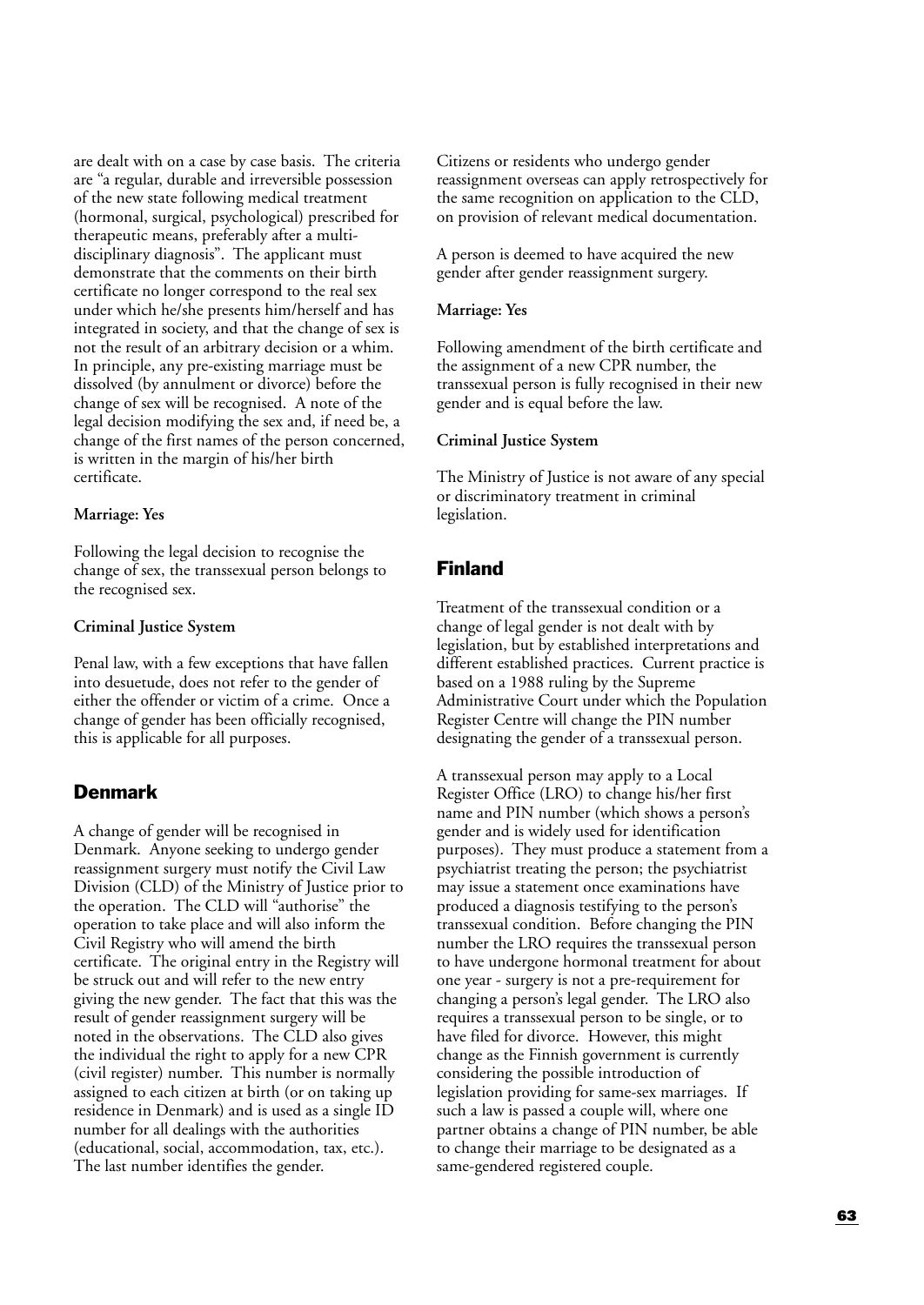#### **Marriage: Yes**

Following the change of the transsexual person's PIN number, they have the same legal status as others of their acquired gender.

#### **Criminal Justice System**

Gender is not referred to in the Penal Code, even in legislation on sexual crime.

There are no precedents for dealing with transsexual prisoners. However, they would be placed in a prison according to their PIN which can be changed to reflect a change of gender. (Between 1988-98, there were a total of 87 PIN changes for transsexual people in Finland). "Partly for this reason, the Department of Prison Administration has taken the position that a male prisoner cannot be denied possession of female clothing".

# France

There are no legislative or regulatory provisions in France concerning a change of sex. The French approach is based entirely on case law which has been codified by two rulings delivered by the Cour de Cassation (equivalent of the British High Court) on 11 December 1992. These provide that when an individual with a transsexual syndrome has undergone suitable medical treatment, no longer possesses all of the characteristics of their original sex and has taken on the physical appearance and social behaviour of the other sex, the individual's civil status should henceforth correspond to the sex of his/her appearance. This is in accordance with the principle of respect for private life.

Legal recognition of a change of gender depends upon medically verified evidence of a transsexual syndrome and treatment (hormone therapy and a surgical operation leading to an artificial change of appearance of sexual attributes) modifying the physical appearance to the assumed sex.

Transsexual people may alter their civil status by amending their birth certificate on application to the county court where their birth was originally registered. Where such applications are accepted the change of sex is noted in the margins of the original birth certificate. The legal decision to alter an individual's sex, and eventually the change of name which this implies, are recorded in the margin of the individual's birth certificate. The standard wording is usually:

> "By judgement of the [tribunal/court] at [place], this person will be henceforth designated as being of the [M/F] sex and his/her name will be [new name] instead of [former name]."

It is up to the individual concerned to request such an amendment, having provided a copy of the legal instrument confirming the change of sex.

#### **Marriage - Yes**

Without prejudice to the authority of the courts, a transsexual person may marry in their acquired gender. An official change of sex does not call into question previous sexual identity ie a previous marriage is not retrospectively annulled upon a change of sex. However, the question of maintaining a married relationship also arises in such cases. Although divorce proceedings only apply to married partners if they choose to separate, a valid marriage can only exist between two people of opposite sexes. A number of courts have granted annulments on this basis as a consequence of sex changes.

# **Germany**

The Federal Republic introduced legislation in 1981 providing for the recognition of an acquired gender. A court can decide that a person should belong to the other sex where:

- (i) a person has lived for 3 years as belonging to the sex the person feels he or she belong to;
- (ii) the person is unmarried;
- (iii) of age;
- (iv) permanently sterile;
- (v) has undergone operation by which clear resemblance to the other sex has been achieved.

A note is made in the margin of the birth record and the civil status record is noted with details of the Courts decision. If a new birth certificate is issued following legal recognition, this will show only the acquired gender. The former gender will have to be disclosed on certain occasions eg in court or to obtain an insurance policy.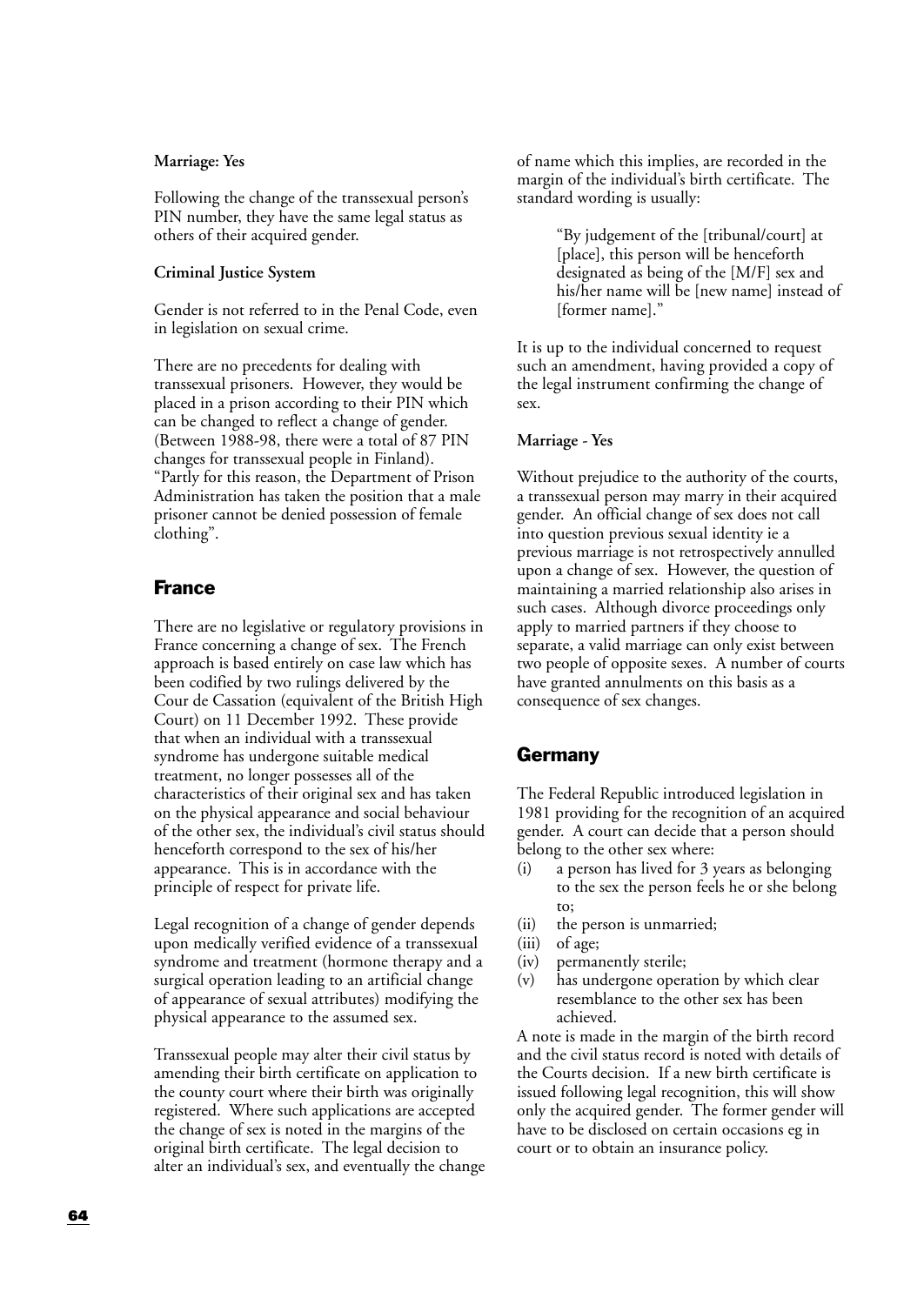Problems can arise for a transsexual person between taking the decision to change their first names and to undergo full reassignment surgery, and gaining a court decision on legal recognition. In this interval the individual would continue to be of their birth gender for the purpose of public laws, notwithstanding the fact that their external appearance was now of the opposite sex.

#### **Marriage: Yes**

Full legal recognition is achieved for all purposes including marriage.

#### **Criminal Law**

Most sections of the Penal Code are genderneutral. Transsexual offenders will usually be sent to a prison appropriate to their acquired gender.

### Greece

There is no law in Greece covering a change of sex. However, transsexual people can change their name and identity papers (an annotation is made in the original birth certificate).

The legal consequences of this are not clear there are no legal provisions relating to marriage or other areas of life such as birth certificates, rights over children, criminal and employment law. However, a transsexual prisoner would be sent to a prison appropriate to their acquired gender.

### Irish Republic

A change of gender is not recognised in Irish law. However, the Irish Passport Office will issue a transsexual Irish national (who has undergone a full course of medical treatment including full and irreversible gender reassignment) with a full passport reflecting the person's new name and acquired gender.

#### **Marriage: No**

However, there is currently a court case pending from a transsexual person who has applied to marry in their acquired gender.

#### Italy

A change of sex is recognised in Italy after due legal process. Legislation was introduced in 1982 stipulating an operation had to be authorised by a court, which also authorises the register of population to rectify the birth certificate. The law does not distinguish between hormonal treatment or surgery - it considers the sexual-psychological characteristics to be most significant, and provides for the court to authorise the medical-surgical treatment which will bring the individual anatomically into line with these characteristics. The amendment of the individual's civil status is subordinated to subsequent verification that the treatment has been carried out. The introduction of authorisation by the courts for sex-change treatment was intended to legalise the medical treatment required (such treatment was previously a criminal offence). The law does not clarify the nature or extent of the reassignment required for recognition of the acquired gender - in practice it is considered sufficient for the individual's physical appearance to correspond overall with that of the new sex.

Once the birth record has been altered as a result of the court's authorisation of the change of sexual status, all civil status certificates will bear the new name and sex, including the birth certificate. The Constitutional Court has set out the rationale behind the law as follows: "the legislator, in recognising the concept of (a new) sexual identity, must take into account not only the external sexual characteristics as ascertained at birth, or as they have since developed either naturally or with the help of appropriate medical-surgical treatment, but also elements of a psychological and social nature. Since transsexual people are not making a free choice when opting for gender reassignment, but are forced to do so by their very nature, the legislator's role is to guarantee that the case is examined properly, to ensure that appropriate treatment is provided and the individual's records changed accordingly. Another purpose of the law, which is inspired by the values of the freedom and dignity of the individual, is to overcome the isolation, hostility and humiliation to which these "diverse" individuals are often subjected".

#### **Marriage - Yes**

Full legal recognition is given for all purposes, including marriage.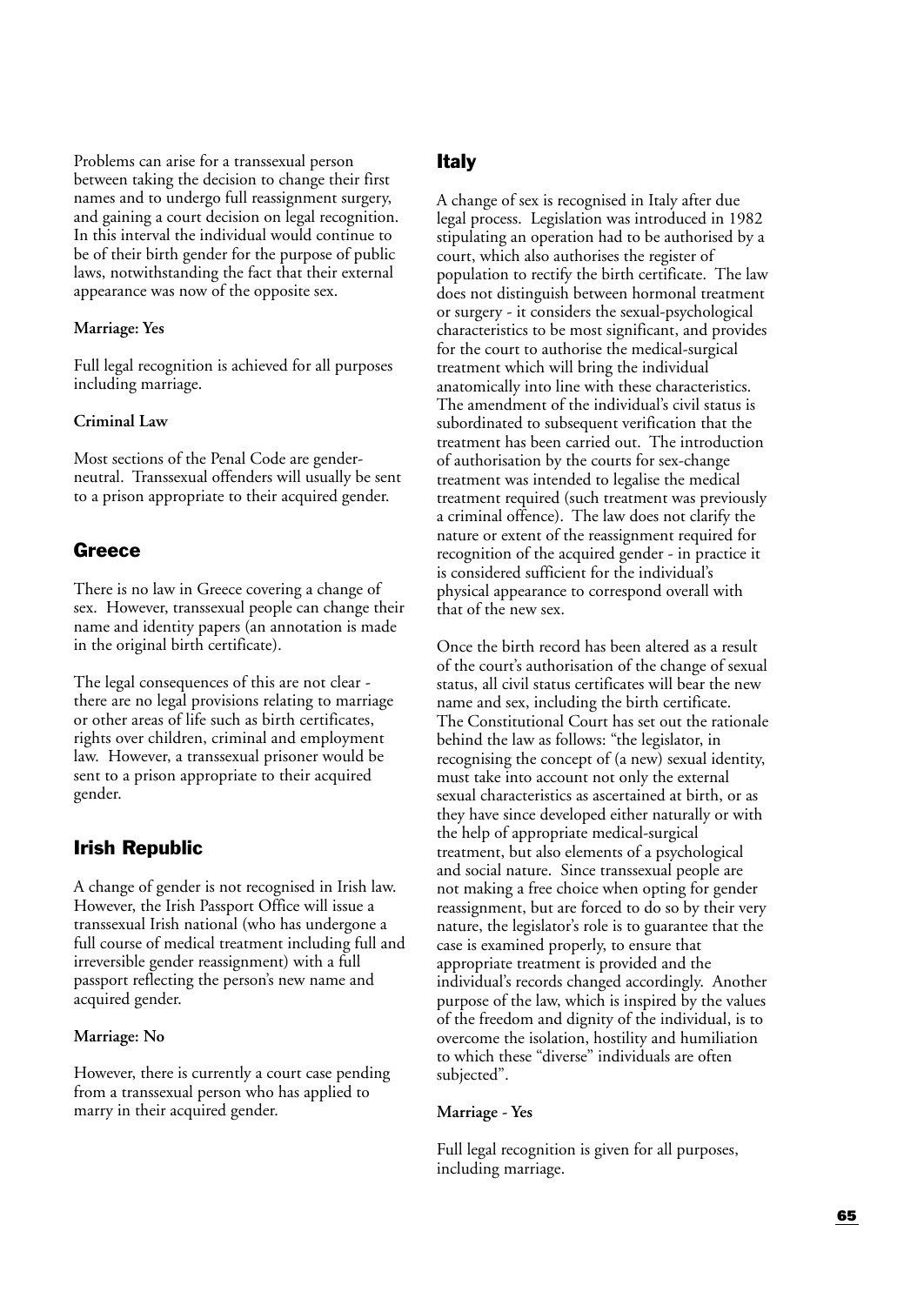A change of sex legally can be recognised even if the individual concerned is married at the time of the change. Under the terms of the Civil Code, his/her spouse can have the marriage impugned if they had been misled over the "identity or essential personal qualities", provided that action is taken within 12 months of discovering the "error". A change of gender is also grounds for divorce under Italian law.

# Luxembourg

There is no legal framework for the recognition of a change of gender. However, this matter has been addressed in case law. An application for recognition of a change of gender must be submitted to the public prosecutor. The court only rules in favour of a person if he/she "is deeply convinced to be a victim of an error of nature which he/she demands to be corrected". The judgement recognising the change of sex allows the applicant to obtain an amended birth certificate with the new gender. (Case law on the question of birth certificates is not consistent: according to some judgements the acquired gender is to be added to the birth certificates with mention that the birth gender is replaced by the new gender, whilst other case law states that a new birth certificate has to be provided with the acquired gender).

#### **Marriage: Uncertain**

The right of a transsexual person to marry in their acquired gender has not been tested.

#### **Criminal Justice System**

The recognition of a change of gender has not, so far, had to be addressed by the Criminal Justice System.

# **Netherlands**

A change of sex has been recognised in Dutch law since 1985. To acquire the new gender a person must be:

- single (but see below)
- sterile ie permanently physically unable to procreate or give birth to children
- have undergone full gender reassignment surgery or at least partial reassignment surgery if the person concerned is

convinced, to the satisfaction of a team of medical and psychiatric experts, that the wish to change sex is permanent.

If the Court orders a change of gender on the basis of the above information, the registrar makes an entry on the birth certificate record the order making the change. Any change to the sex stated on the birth certificate does not affect family law relationships. (NB The Dutch Government has tabled draft legislation to legalise same-sex marriages. This Bill has the support of the three coalition parties and is expected to receive Royal Assent in late 2000/early 2001. If and when this bill is enacted, the requirements for transsexual people to be single in order to qualify for legal recognition of their new gender will be abolished).

### **Marriage: Yes**

There are no restrictions on the right of a transsexual person to marry in his/her new gender.

### **Criminal Justice System**

A change of gender is recognised for all legal purposes from the moment it has been registered on a person's birth certificate. It follows that a transsexual prisoner would be sent to a prison appropriate to their acquired gender.

# Portugal

Because there is no legislation concerning transsexual people in Portugal, legal opinions are divided on whether a change of sex is legally recognised. However, the general view seems to be that it can be recognised following a court decision and that identity card details and the birth certificate can be amended accordingly.

### **Marriage: Yes**

If a transsexual person who legally changes gender is already married, the previous marriage will be declared null and void since the Portuguese legal system does not recognise same-sex marriages. This would be a matter for the courts.

#### **Criminal Justice System**

There are no precedents for dealing with transsexual prisoners. However, if the change of gender has been recognised by the courts they